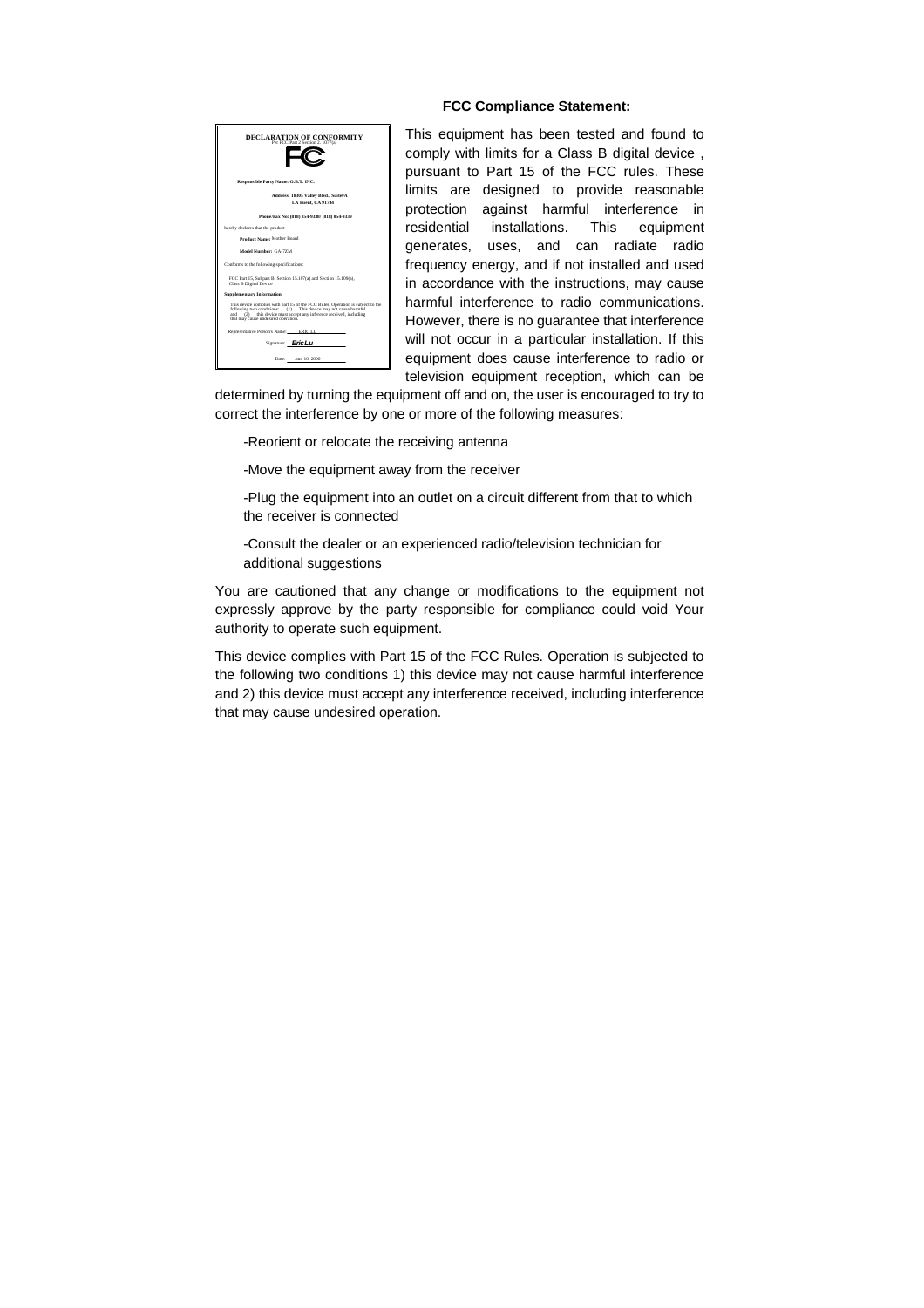### Declaration of Conformity We, Manufacturer/Importer

(full address)

### **G.B.T. Technology Träding GMbH Ausschlager Weg 41, 1F, 20537 Hamburg, Germany**

declare that the product ( description of the apparatus, system, installation to which it refers)

### **Mother Board**  GA-7ZM

is in conformity with<br>(reference to the specification under which conformity is declared)<br>in accordance with 89/336 EEC-EMC Directive

| $\Box$ EN 55011                           | Limits and methods of measurement<br>of radio disturbance characteristics of<br>industrial, scientific and medical (ISM<br>high frequency equipment    | EN 61000-3-2*<br><b>XI EN60555-2</b> | Disturbances in supply systems caused<br>by household appliances and similar<br>electrical equipment "Harmonics"            |
|-------------------------------------------|--------------------------------------------------------------------------------------------------------------------------------------------------------|--------------------------------------|-----------------------------------------------------------------------------------------------------------------------------|
| $\Box$ EN55013                            | Limits and methods of measurement<br>of radio disturbance characteristics of<br>broadcast receivers and associated<br>equipment                        | EN61000-3-3*<br><b>X EN60555-3</b>   | Disturbances in supply systems caused<br>by household appliances and similar<br>electrical equipment "Voltage fluctuations" |
| $\Box$ EN 55014                           | Limits and methods of measurement<br>of radio disturbance characteristics of<br>household electrical appliances,                                       | ⊠ EN 50081-1                         | Generic emission standard Part 1:<br>Residual, commercial and light industry                                                |
|                                           | portable tools and similar electrical<br>apparatus                                                                                                     | ⊠ EN 50082-1                         | Generic immunity standard Part 1:<br>Residual, commercial and light industry                                                |
| $\Box$ EN 55015                           | Limits and methods of measurement<br>of radio disturbance characteristics of<br>fluorescent lamps and luminaries                                       | □ EN 55081-2                         | Generic emission standard Part 2:<br>Industrial environment                                                                 |
| $\Box$ EN 55020                           | Immunity from radio interference of<br>broadcast receivers and associated<br>equipment                                                                 | <b>T EN 55082-2</b>                  | Generic immunity standard Part 2:<br>Industrial environment                                                                 |
| ⊠ EN 55022                                | Limits and methods of measurement<br>of radio disturbance characteristics of<br>information technology equipment                                       | $\square$ ENV 55104                  | Immunity requirements for household<br>appliances tools and similar apparatus                                               |
| <b>DIN VDE 0855</b><br>part 10<br>part 12 | Cabled distribution systems; Equipment<br>for receiving and/or distribution from<br>sound and television signals                                       | $\Box$ EN 50091-2                    | EMC requirements for uninterruptible<br>power systems (UPS)                                                                 |
| <b>CE</b> marking<br>⊠                    |                                                                                                                                                        | $\epsilon$ (EC conformity marking)   |                                                                                                                             |
|                                           | The manufacturer also declares the conformity of above mentioned product<br>with the actual required safety standards in accordance with LVD 73/23 EEC |                                      |                                                                                                                             |
| EN 60065                                  | Safety requirements for mains operated<br>electronic and related apparatus for<br>household and similar general use                                    | EN 60950                             | Safety for information technology equipment<br>including electrical business equipment                                      |
| EN 60335                                  | Safety of household and similar<br>electrical appliances                                                                                               | EN 50091-1                           | General and Safety requirements for<br>uninterruptible power systems (UPS)                                                  |
|                                           |                                                                                                                                                        | Manufacturer/Importer                |                                                                                                                             |
|                                           |                                                                                                                                                        |                                      | Rex Lin<br>Signature .                                                                                                      |
|                                           | (Stamp)                                                                                                                                                | Date: Jun. 10, 2000                  | Rex Lin<br>Name                                                                                                             |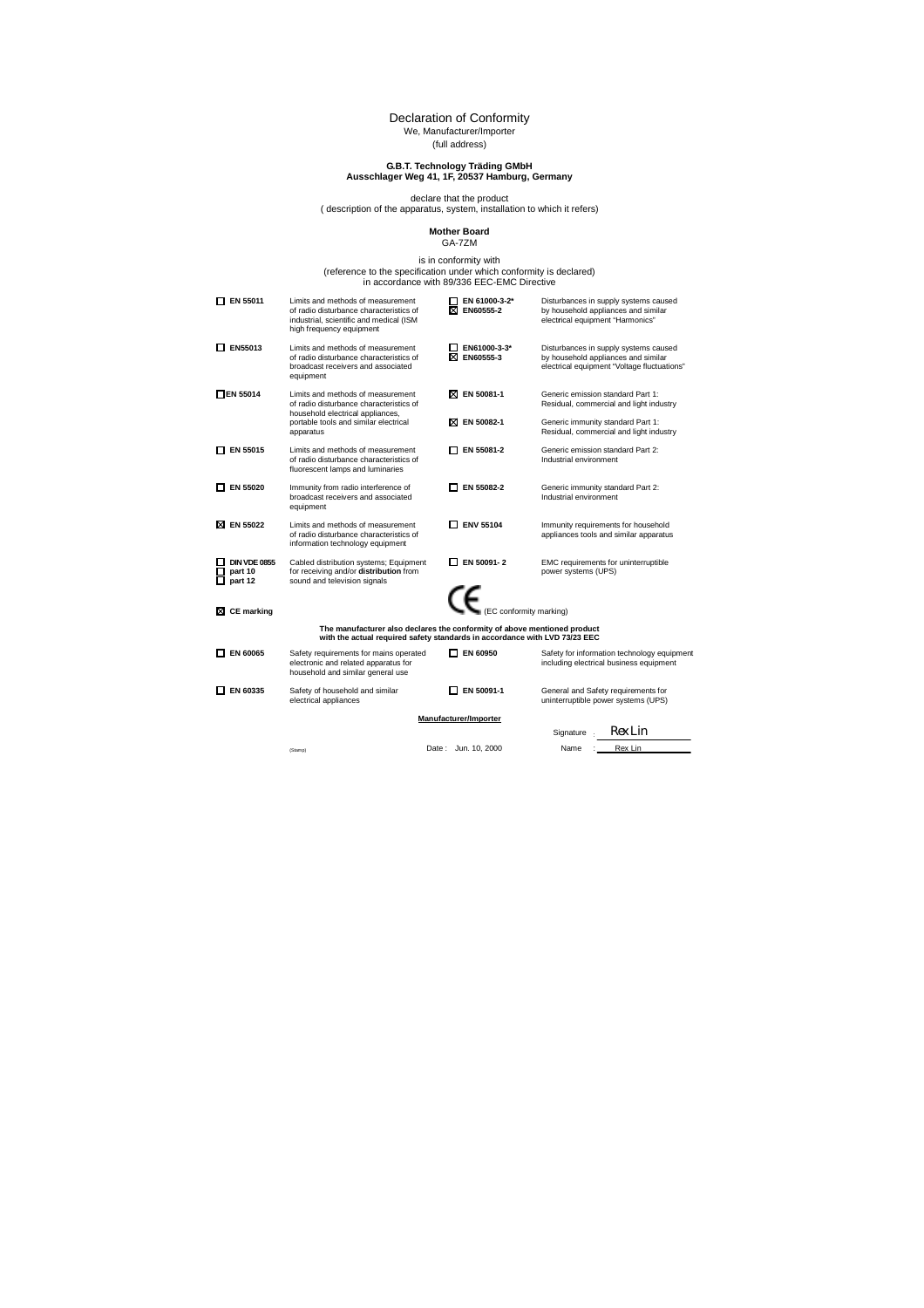7ZM AMD<sup>™</sup> Athlon AGP Motherboard

# USER'S MANUAL

AMDTM Athlon Socket A Processor Motherboard REV. 2.2 Third Edition R-22-03-000721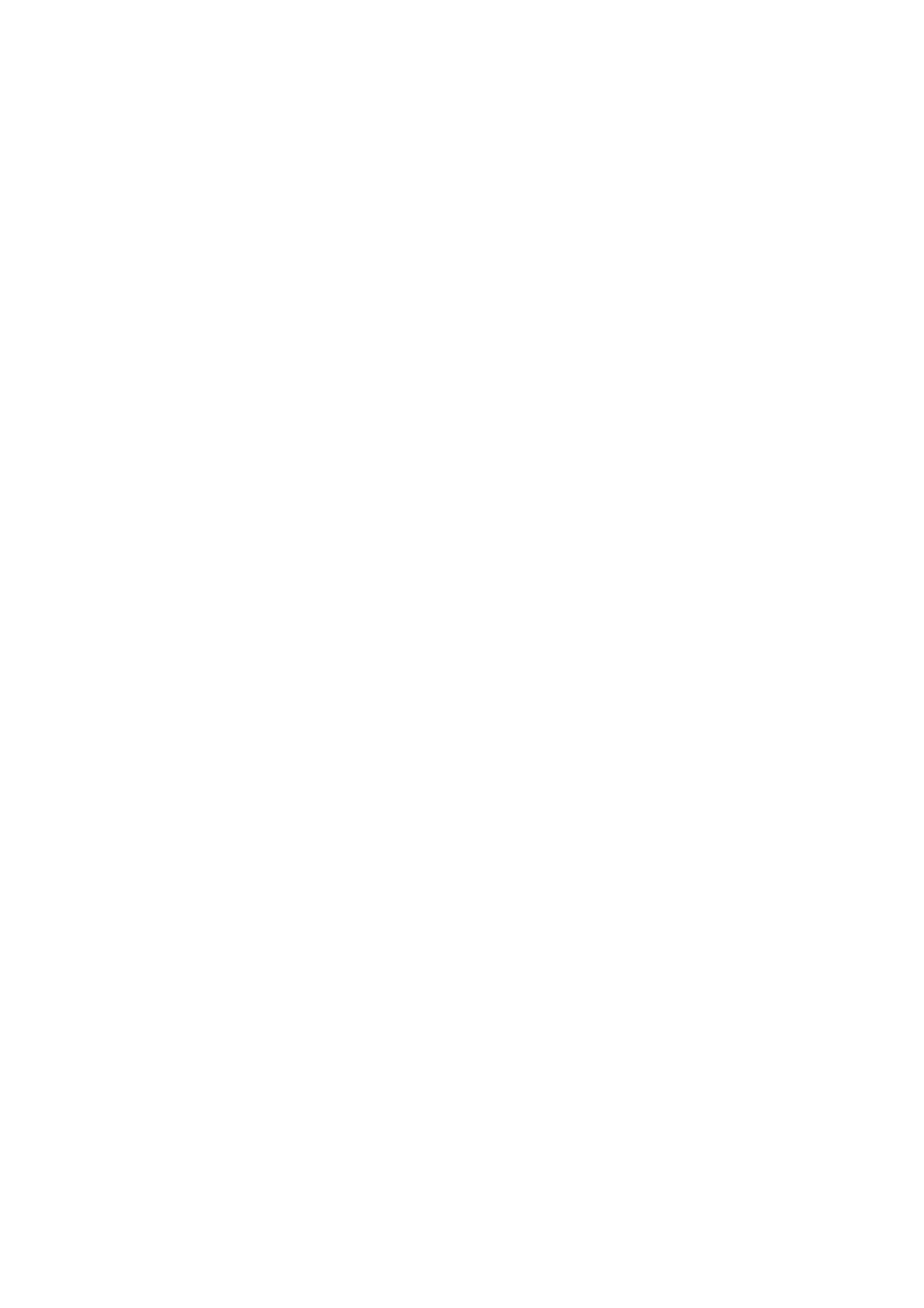### **How This Manual Is Organized**

This manual is divided into the following sections:

| 1) Revision History            | Manual revision information                     |  |
|--------------------------------|-------------------------------------------------|--|
| 2) Item Checklist              | Product item list                               |  |
| 3) Features                    | Product information & specification             |  |
| 4) Hardware Setup              | Instructions on setting up the motherboard      |  |
| 5) Performance & Block Diagram | Product performance & block diagram             |  |
| 6) Suspend to RAM              | Instructions STR installation                   |  |
| 7) BIOS Setup                  | Instructions on setting up the BIOS<br>software |  |
| 8) Appendix                    | General reference                               |  |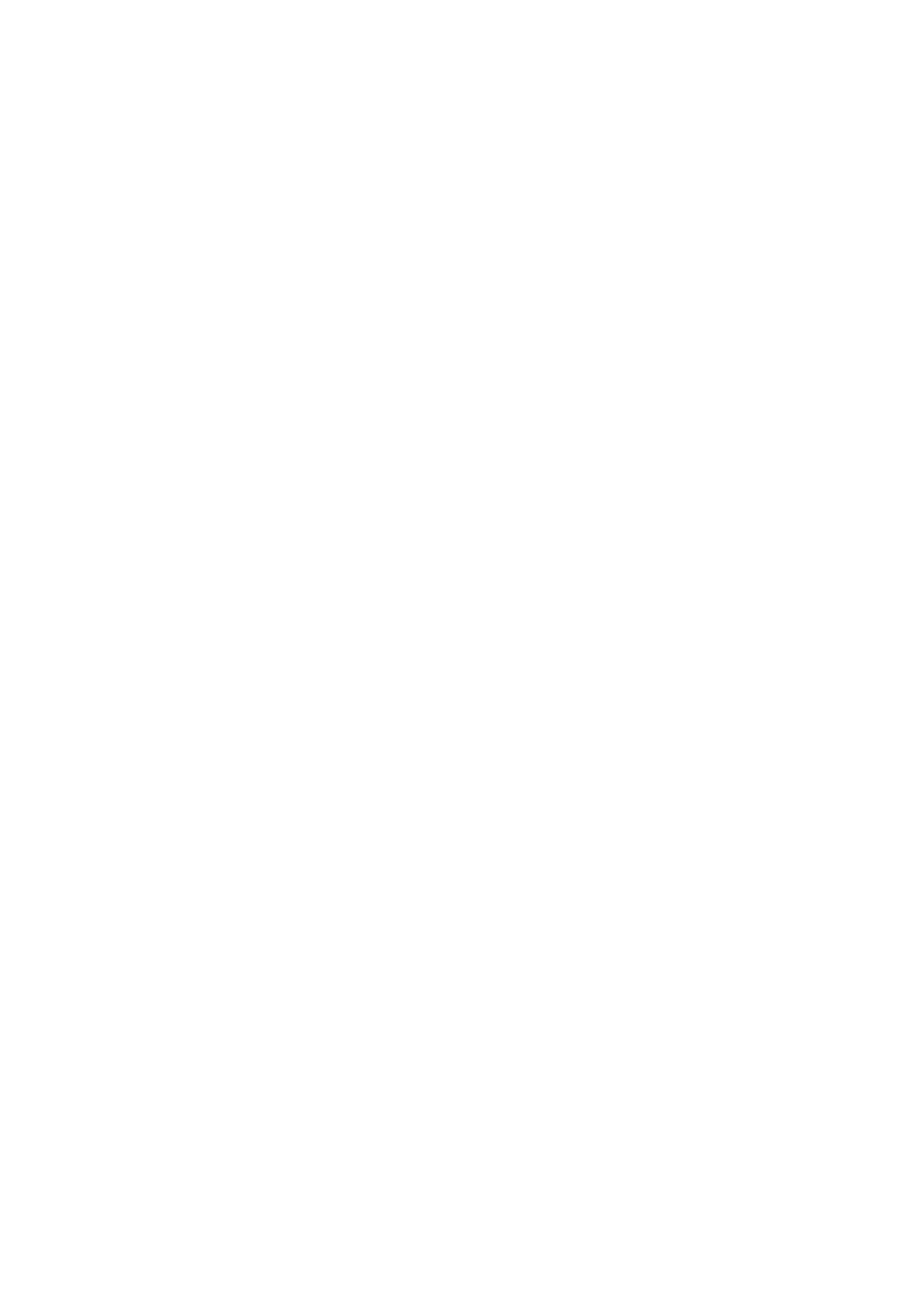| <b>Table Of Content</b>                                                             |      |  |
|-------------------------------------------------------------------------------------|------|--|
| <b>Revision History</b>                                                             | P.1  |  |
| <b>Item Checklist</b>                                                               | P.2  |  |
| <b>Summary of Features</b>                                                          | P.3  |  |
| <b>7ZM Motherboard Layout</b>                                                       | P.5  |  |
| Page Index for CPU Speed Setup / Connectors / Panel and Jumper<br><b>Definition</b> | P.7  |  |
| Performance List                                                                    | P.21 |  |
| <b>Block Diagram</b>                                                                | P.22 |  |
| Suspend to RAM Installation                                                         | P.23 |  |
| <b>Memory Installation</b>                                                          | P.29 |  |
| Page Index for BIOS Setup                                                           | P.30 |  |
| Appendix                                                                            | P.59 |  |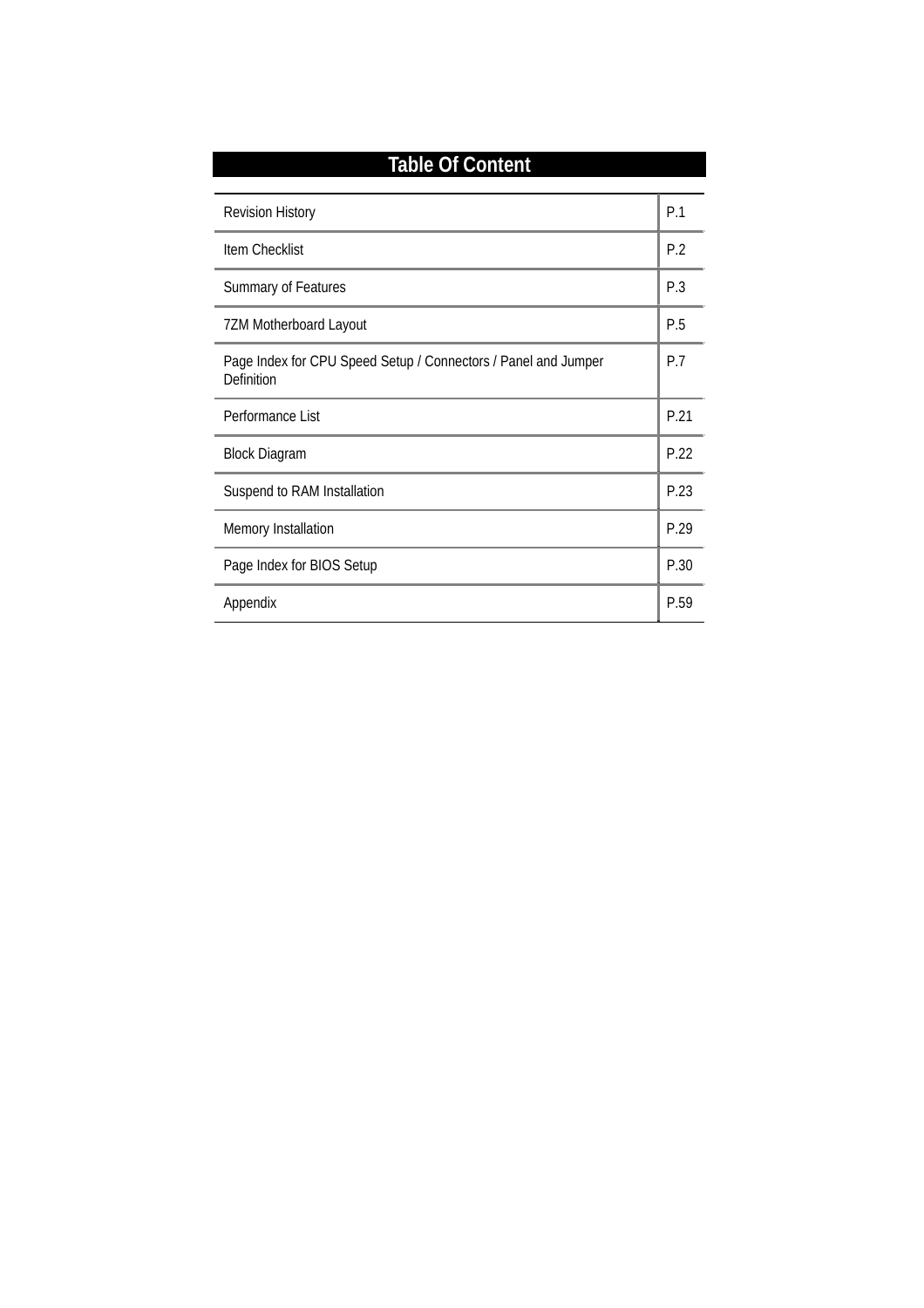| <b>Revision History</b> |                                                       |          |  |  |
|-------------------------|-------------------------------------------------------|----------|--|--|
| Revision                | <b>Revision Note</b>                                  | Date     |  |  |
| 22                      | Initial release of the 7ZM motherboard user's manual. | May.2000 |  |  |
| 22                      | Second release of the 7ZM motherboard user's manual.  | Jun.2000 |  |  |
| 22                      | Third release of the 7ZM motherboard user's manual.   | Jul.2000 |  |  |

The author assumes no responsibility for any errors or omissions that may appear in this document nor does the author make a commitment to update the information contained herein. Third-party brands and names are the property of their respective owners.

Jul. 21, 2000 Taipei, Taiwan, R.O.C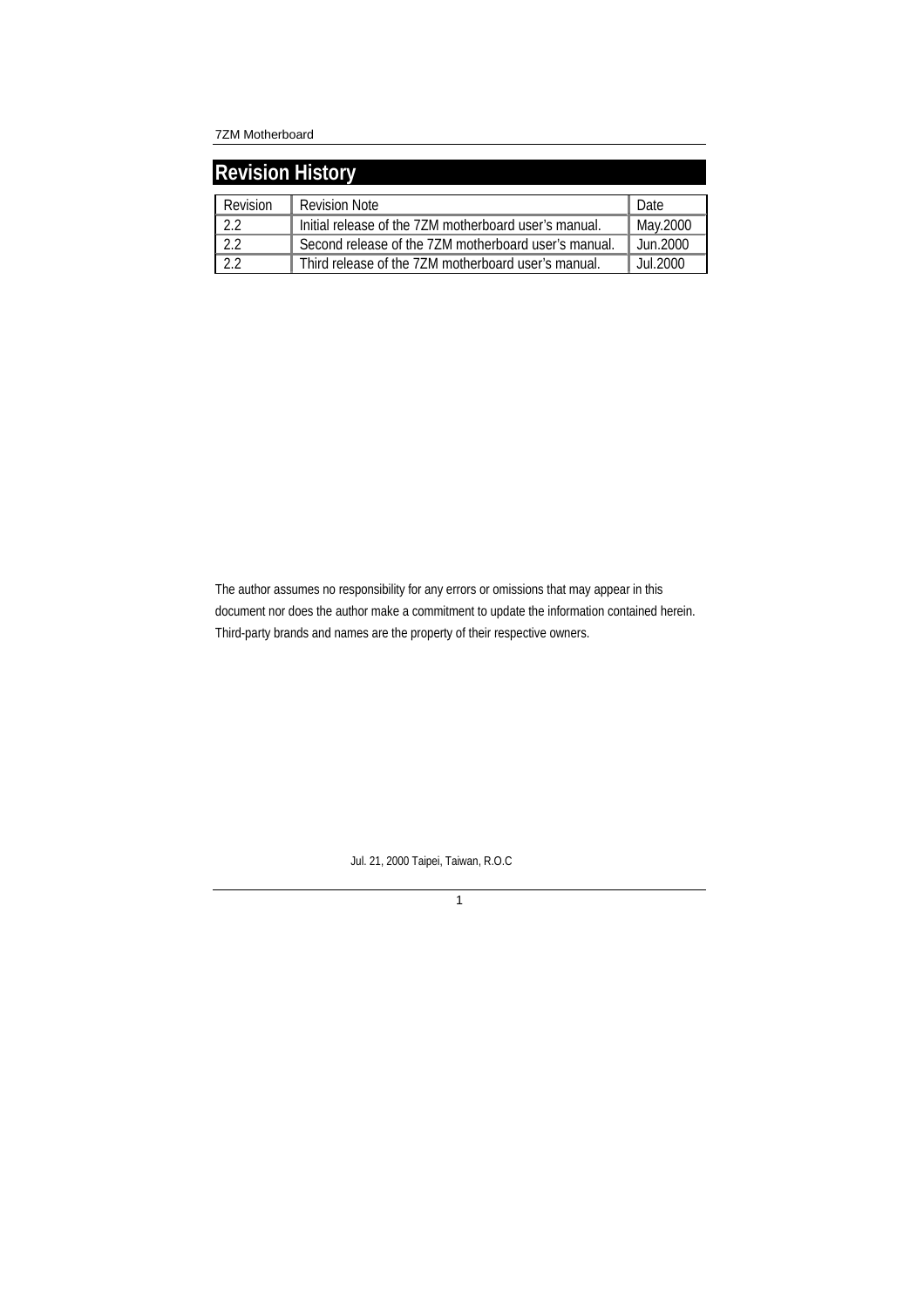Item Checklist

## **Item Checklist**

The 7ZM motherboard Cable for IDE / floppy device Diskettes or CD (TUCD) for motherboard driver & utility □Internal USB Cable (Optional) □Cable for SCSI device 7ZM user's manual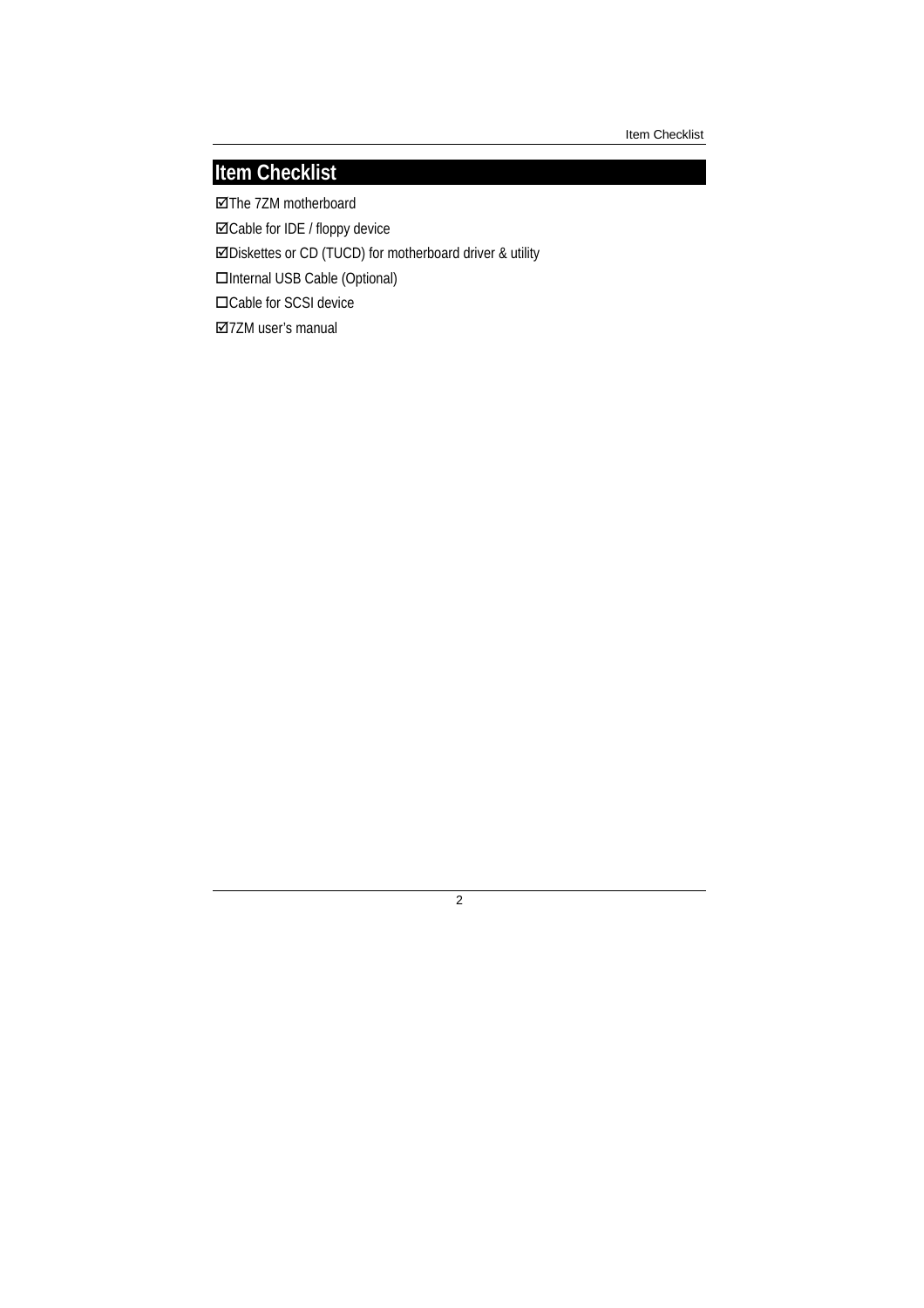| <b>Summary Of Features</b> |                                                                                  |
|----------------------------|----------------------------------------------------------------------------------|
| Form Factor                | 24.3 cm x 22.6 cm Micro ATX size form factor, 4 layers PCB.<br>۰                 |
| <b>CPU</b>                 | AMD Athlon (K7) Socket A Processor<br>$\bullet$                                  |
|                            | 256K/64K 2 <sup>nd</sup> cache on die                                            |
|                            | Supports 500MHz ~ 1GHz and faster                                                |
| Chipset                    | Apollo KT133 , consisting of:                                                    |
|                            | VT8363 Memory/AGP/PCI Controller(PAC)                                            |
|                            | VT82C686A PCI Super-I/O Integrated Peripheral<br>$\bullet$<br>Controller (PSIPC) |
| <b>Clock Generator</b>     | ICS 9248-141 or ICW W230<br>$\bullet$                                            |
|                            | ICS 9248-141<br>$\bullet$                                                        |
|                            | 100/105/110/113/115/117/133 MHz system bus speeds                                |
|                            | <b>ICW W230</b>                                                                  |
|                            | 100/102/104/106/108/110/112/133 MHz system bus speeds                            |
| Memory                     | 3 168-pin DIMM sockets.<br>$\bullet$                                             |
|                            | Supports PC-100 / PC-133 SDRAM and VCM SDRAM                                     |
|                            | Supports up to 1.5GB DRAM<br>$\bullet$                                           |
|                            | Supports only 3.3V SDRAM DIMM                                                    |
| <b>I/O Control</b>         | VT82C686A<br>$\bullet$                                                           |
| <b>Slots</b>               | 1 AGP slot supports 4X mode & AGP 2.0 compliant                                  |
|                            | 3 PCI slot supports 33MHz & PCI 2.2 compliant                                    |
|                            | 1 AMR(Audio Modem Riser) slot<br>٠                                               |
| On-Board IDE               | 2 IDE bus master (DMA 33/ ATA 66)IDE ports for up<br>$\bullet$                   |
|                            | to 4 ATAPI devices                                                               |
|                            | Supports PIO mode 3, 4 (UDMA 33/ATA 66) IDE &                                    |
|                            | <b>ATAPI CD-ROM</b>                                                              |
| On-Board                   | 1 floppy port supports 2 FDD with 360K, 720K, 1.2M,<br>$\bullet$                 |
| Peripherals                | 1.44M and 2.88M bytes                                                            |
|                            | 1 parallel ports supports Normal/EPP/ECP mode                                    |
|                            | 2 serial ports (COM A & COM B)                                                   |
|                            | 4 USB ports<br>$\bullet$<br>1 IrDA connector for Fast IrDA<br>$\bullet$          |
| <b>Hardware Monitor</b>    | CPU/System fan revolution detection<br>$\bullet$                                 |
|                            | CPU/Power/System fan control                                                     |
|                            | System voltage detection (Vcore, Vdd, Vcc3,+5V,+12V)<br>$\bullet$                |
|                            | CPU overheat shutdown detection<br>$\bullet$                                     |
|                            | CPU/System temperature detection.                                                |
|                            |                                                                                  |

To be continued…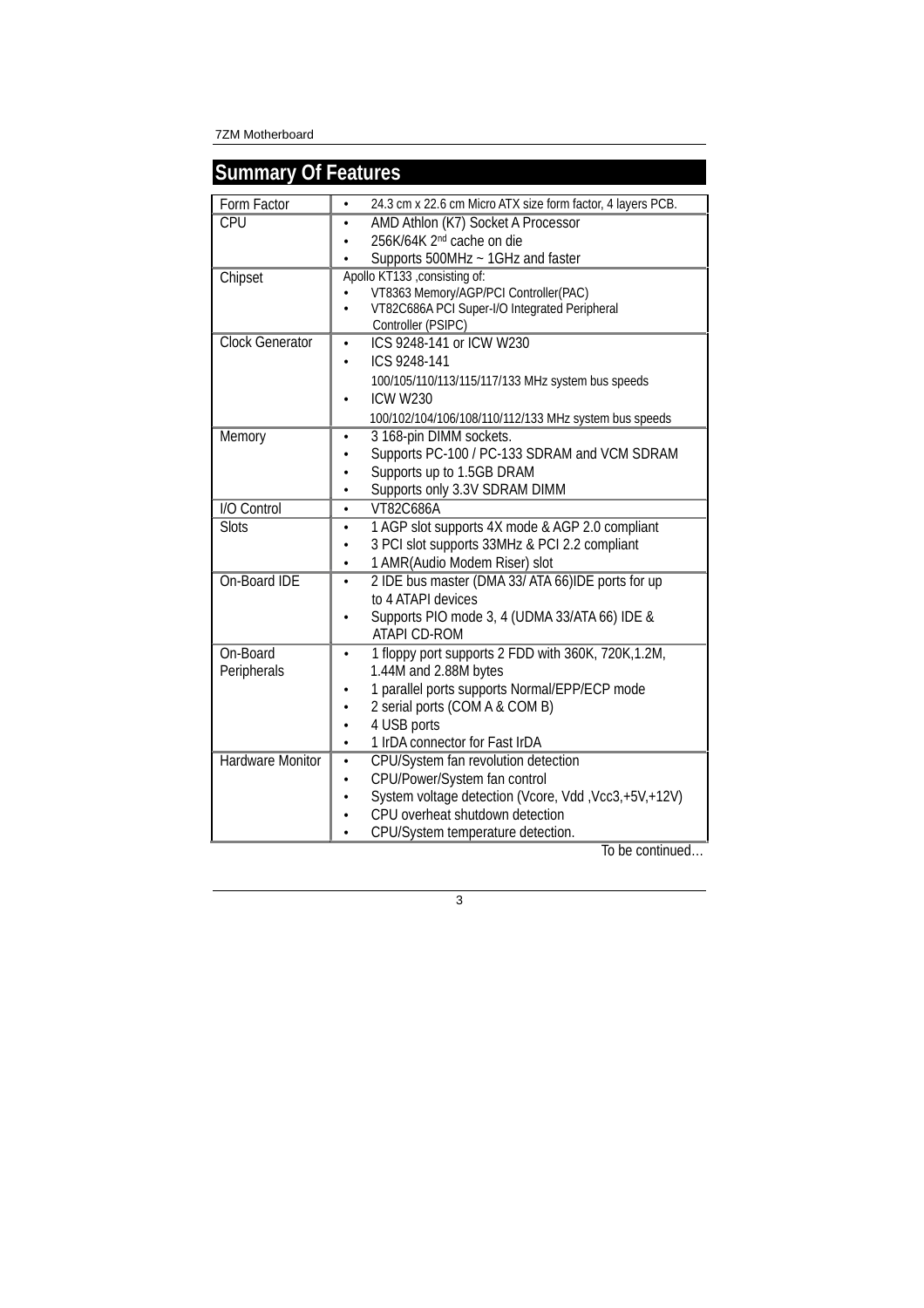Summary of Features

| PS/2 Connector             |           | PS/2 <sup>®</sup> Keyboard interface and PS/2 <sup>®</sup> Mouse interface |
|----------------------------|-----------|----------------------------------------------------------------------------|
| <b>BIOS</b>                | $\bullet$ | Licensed AMI BIOS, 2M bit flash ROM                                        |
| <b>Additional Features</b> | $\bullet$ | Support Wake-On-LAN (WOL)                                                  |
|                            | $\bullet$ | Support Internal / External Modem Ring On                                  |
|                            | $\bullet$ | Support USB KB/MS Wake up from S3                                          |
|                            |           | Includes 3 fan power connectors                                            |
|                            |           | Poly fuse for keyboard over-current protection                             |
|                            |           | Support STR (Suspend-To-RAM) function                                      |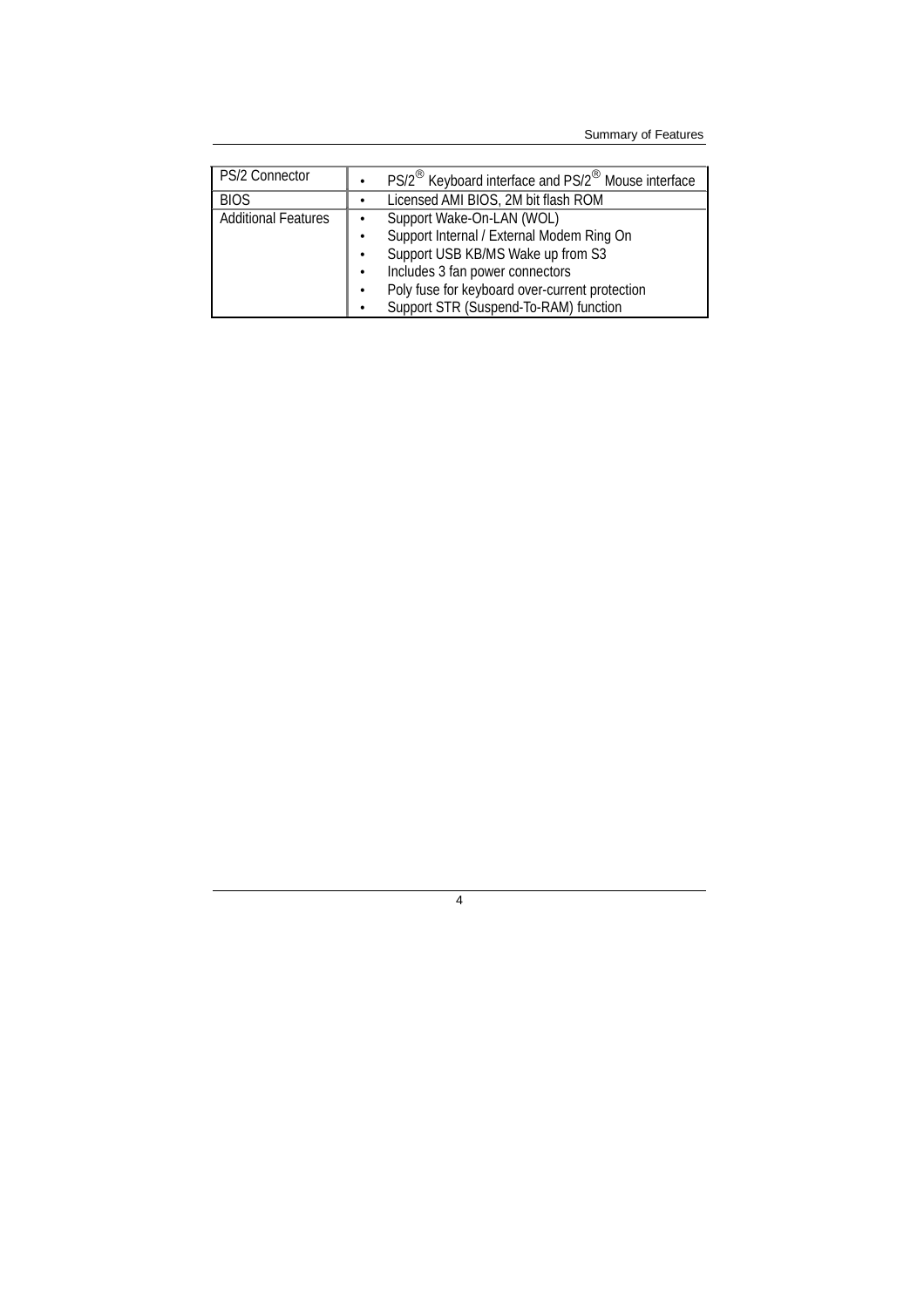7ZM Motherboard

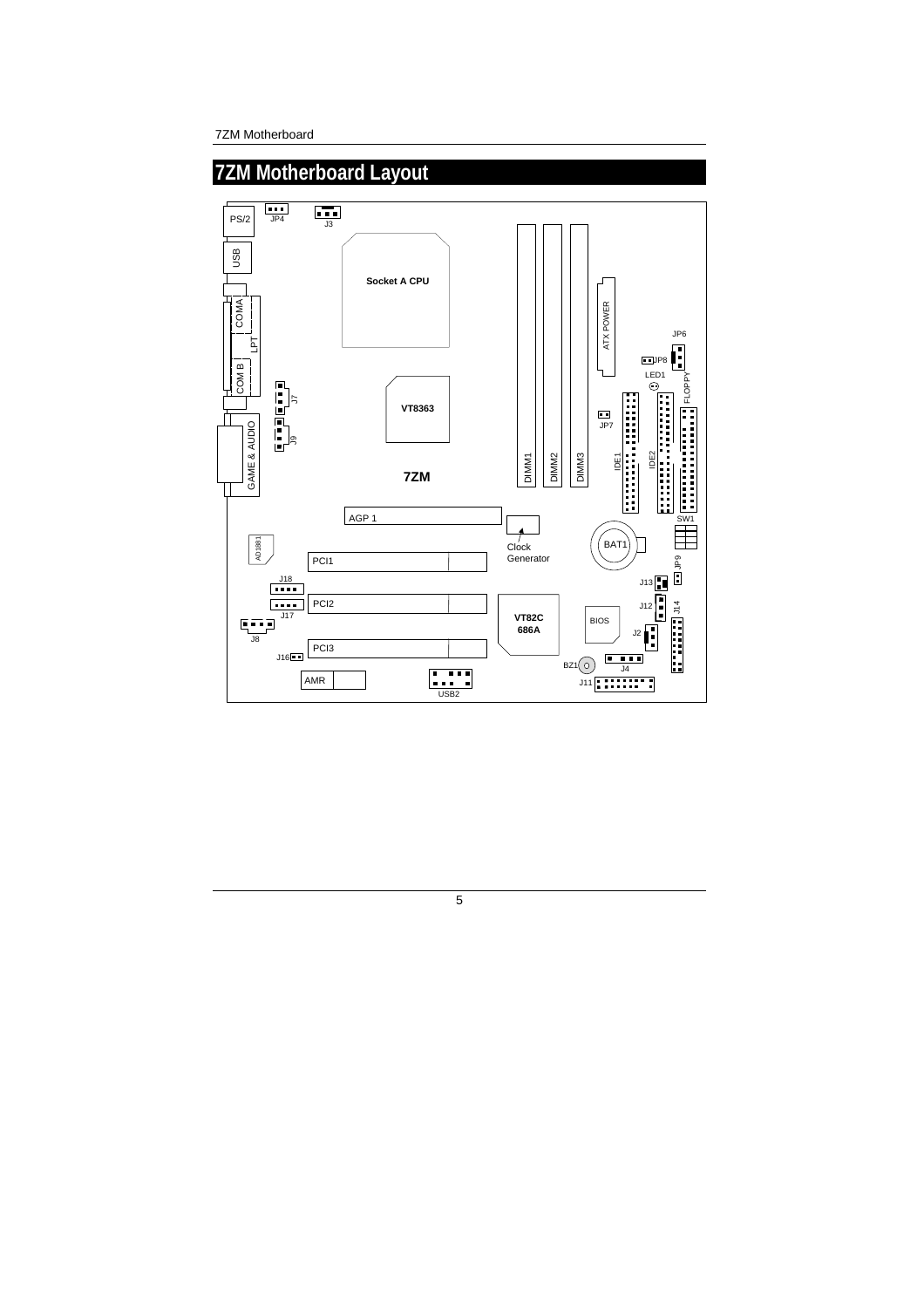| $\overline{\mathscr{L}}$<br>Page Index for CPU Speed Setup / Connectors / Panel and Jumper<br>Definition | Page  |
|----------------------------------------------------------------------------------------------------------|-------|
| <b>CPU Speed Setup</b>                                                                                   | P.7   |
| Connectors                                                                                               | P.8   |
| Game & Audio Port                                                                                        | P.8   |
| COM A / COM B / LPT Port                                                                                 | P.8   |
| <b>USB 1 Connector</b>                                                                                   | P.9   |
| <b>USB 2 Connector</b>                                                                                   | P.9   |
| PS/2 Keyboard & PS/2 Mouse Connector                                                                     | P.10  |
| JP3 (CPU Fan)                                                                                            | P.10  |
| JP6 (Power Fan)                                                                                          | P.11  |
| J2 (System Fan)                                                                                          | P.11  |
| <b>ATX Power</b>                                                                                         | P.12  |
| <b>Floppy Port</b>                                                                                       | P.12  |
| IDE 1(Primary) / IDE 2(Secondary) Port                                                                   | P.13  |
| J8 (TEL)                                                                                                 | P.13  |
| <b>J7 (AUX_IN)</b>                                                                                       | P.14  |
| J9(CD Audio Line In)                                                                                     | P.14  |
| J13 (Ring Power On)                                                                                      | P.15  |
| J12 (Wake On LAN)                                                                                        | P.15  |
| JP8 / LED1(STR LED Connector & DIMM LED)                                                                 | P.16  |
| $J4$ (IR)                                                                                                | P.16  |
| Panel and Jumper Definition                                                                              | P.17  |
| J2 (2x11 Pins Jumper)                                                                                    | P.17  |
| J6 / J15 (AMR Select)[Optional]                                                                          | P.18  |
| JP4 (USB Device Wake Up Selection)                                                                       | P.18  |
| JP7 (STR Function Enabled)                                                                               | P.19  |
| JP9 (Write Protect Function)                                                                             | P.19  |
| BAT1 (Battery)                                                                                           | P. 20 |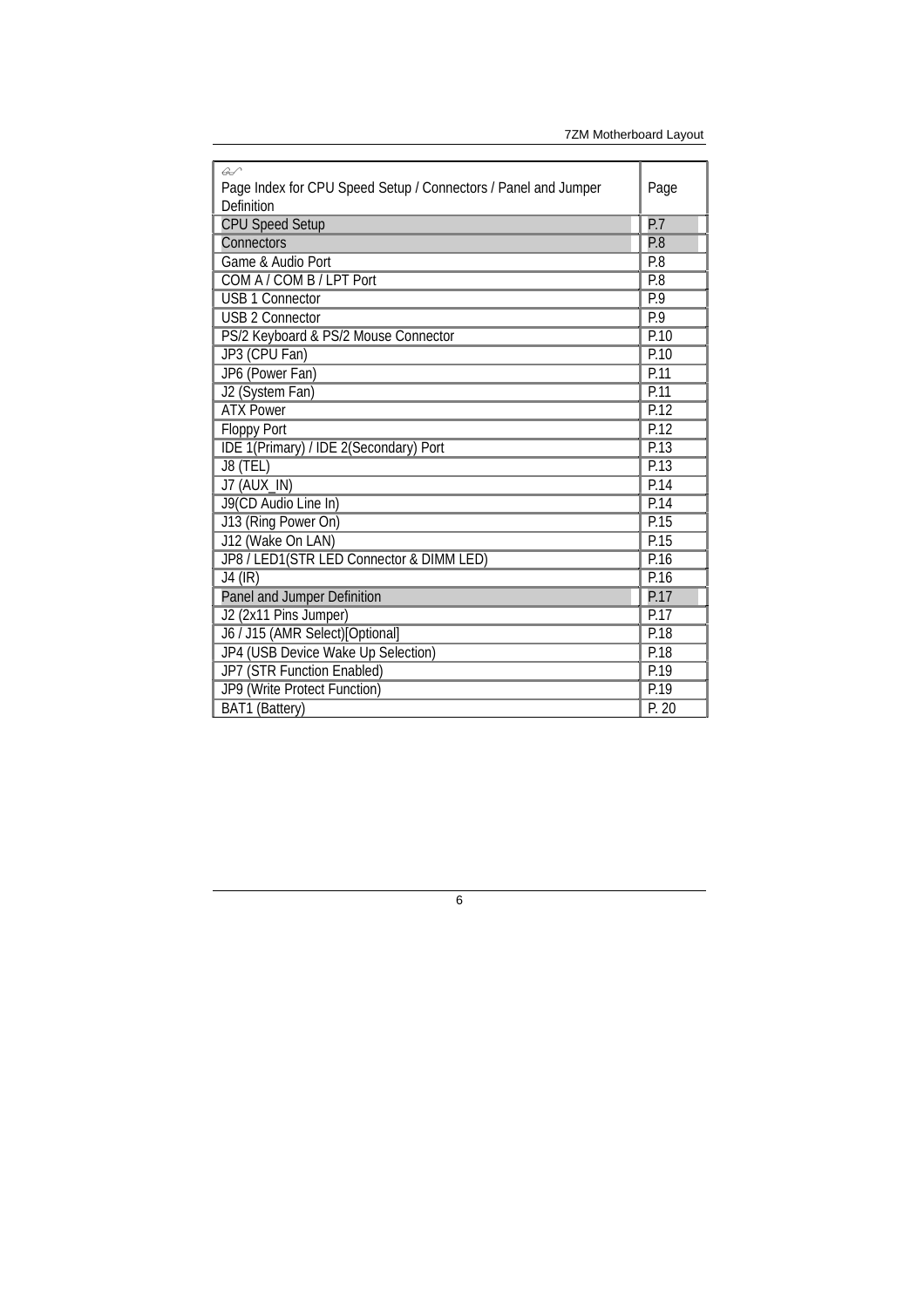### **CPU Speed Setup**

The system bus speed is selectable at 100~133MHz. The user can select the system bus speed by DIP switch **SW1**.

If your clock generator ( in Motherboard) is **ICS 9248-141.** You can follow the below reference.

|            | SW1: (ICS 9248-141) |                |   | O: ON, X: OFF |
|------------|---------------------|----------------|---|---------------|
| <b>FSB</b> |                     | $\overline{2}$ | 3 |               |
| 95         | 0                   | 0              | X | 0             |
| 100        | χ                   | Ω              | X | χ             |
| 105        | x                   | Ω              | Ω | χ             |
| 110        | Ω                   | χ              | Ω | χ             |
| 113        | χ                   | χ              | Ω | 0             |
| 115        | χ                   | χ              | X | ი             |
| 117        | χ                   | χ              | O | χ             |
| 133        |                     | Χ              | χ | χ             |



If your clock generator ( in Motherboard) is **ICW W230.** You can follow the below reference.

| <b>SW1: (ICW W230)</b> |   |                |   | O: ON, X: OFF |
|------------------------|---|----------------|---|---------------|
| <b>FSB</b>             |   | $\overline{2}$ | 3 | 4             |
| 95                     | 0 | 0              | X | χ             |
| 100                    | 0 | χ              | χ | χ             |
| 102                    | 0 | 0              | 0 | χ             |
| 104                    | χ | χ              | χ | 0             |
| 106                    | 0 | χ              | χ | 0             |
| 108                    | 0 | 0              | χ | 0             |
| 110                    | 0 | χ              | 0 | 0             |
| 112                    | 0 | 0              | 0 | 0             |
| 133                    |   | X              |   | χ             |



### -**AMD CPU Heat Sink Installation:**

Beware: Please check that the heat sink is in good contact with the CPU before you turn on your system.

**The poor contact will cause over heat, and might cause damage to your processor.**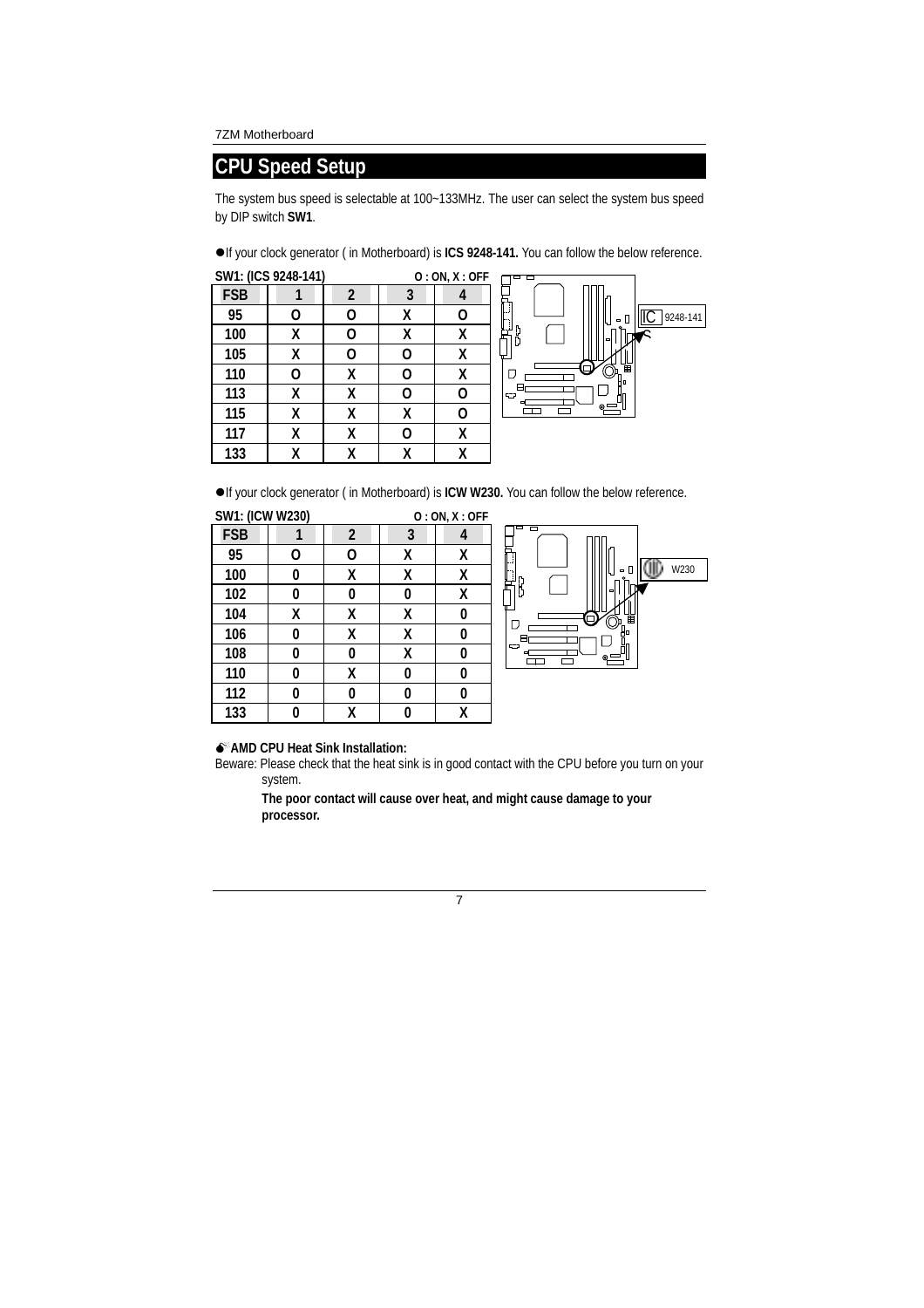**Connectors** 

### **Connectors**

Game & Audio Port





COM A / COM B / LPT Port





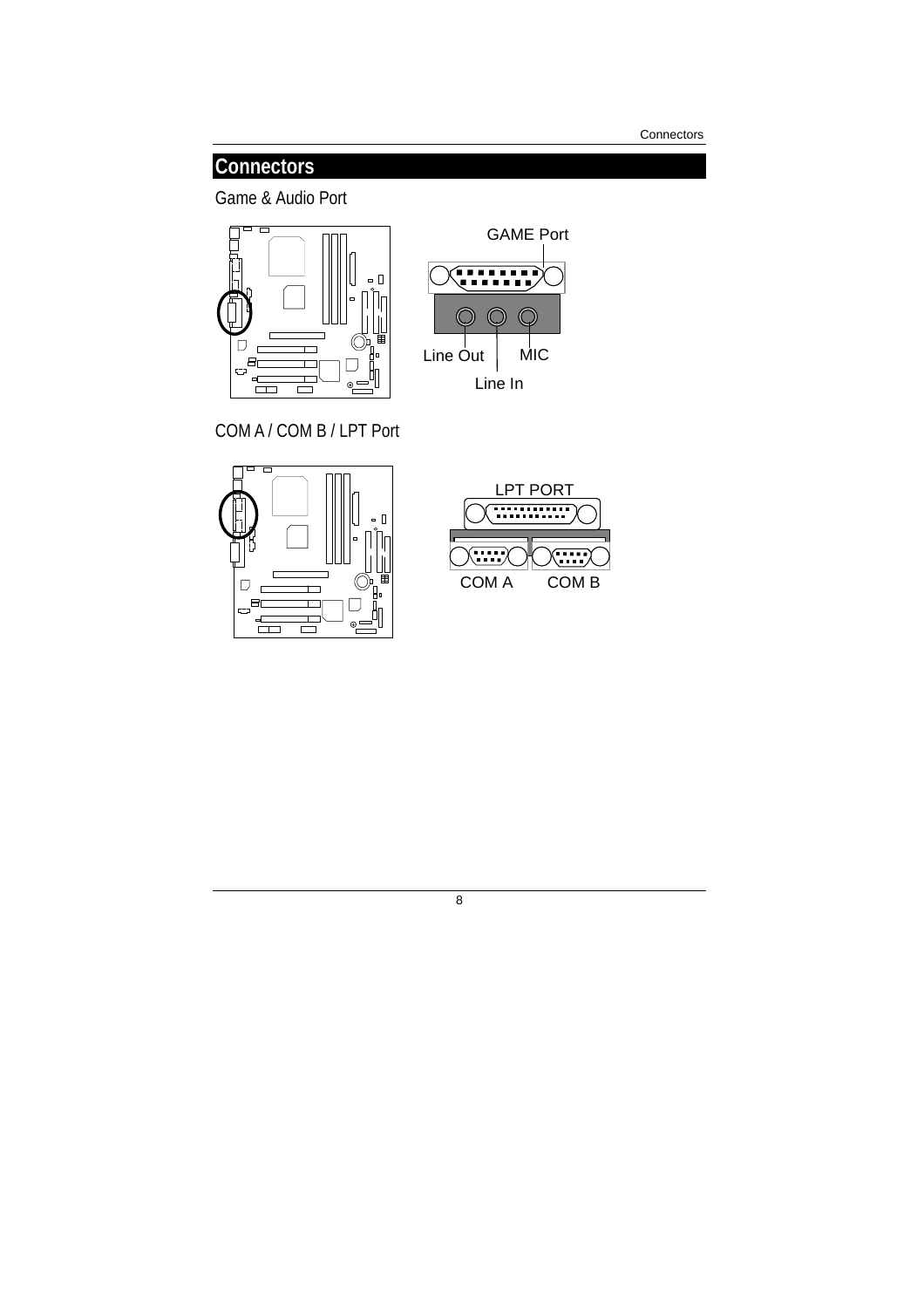USB 1 Connector



USB 2 Connector

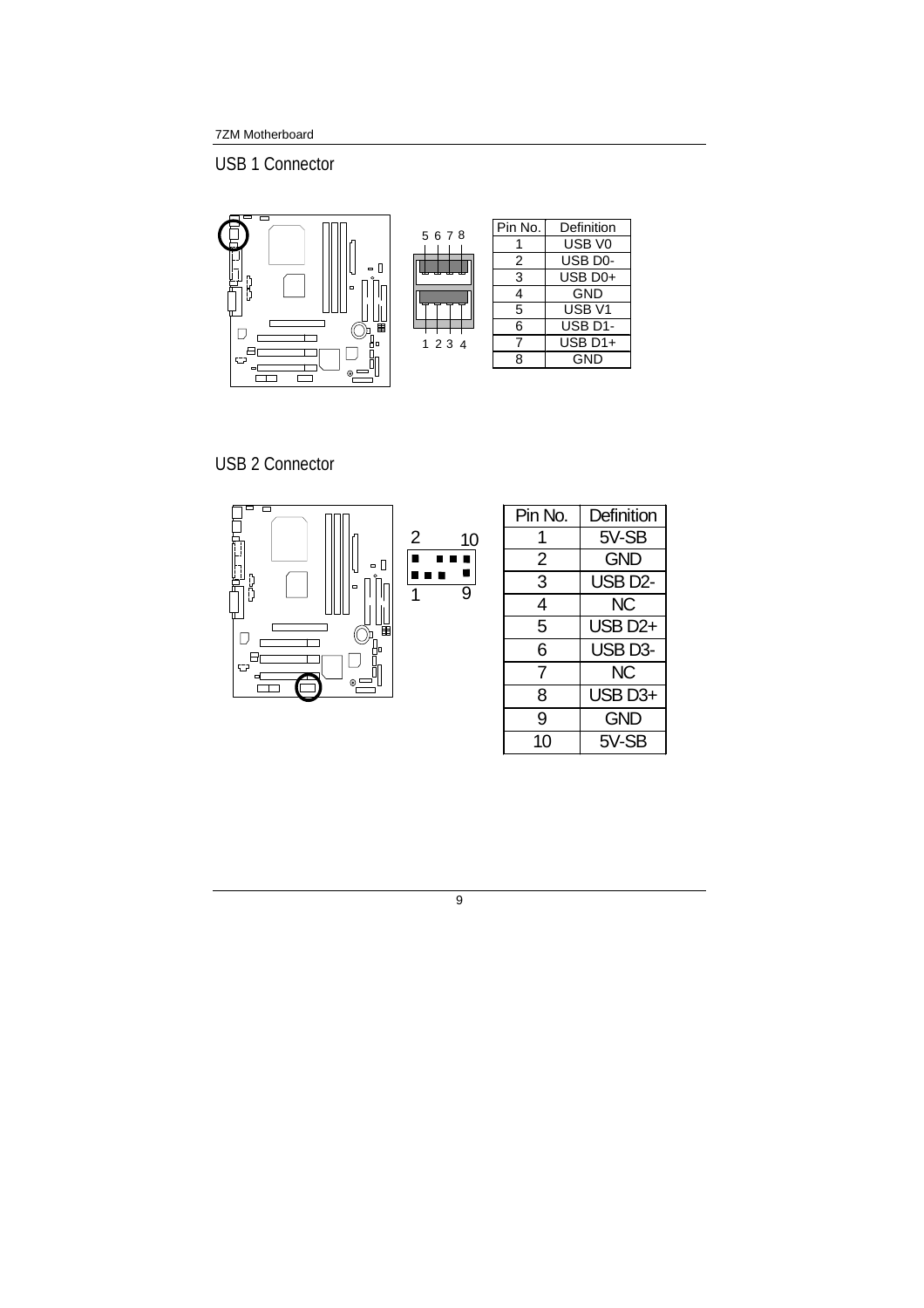PS/2 Keyboard & PS/2 Mouse Connector



J3: CPU Fan





| Pin No. | Definition |
|---------|------------|
|         | Control    |
|         | +12V       |
|         | SENSE      |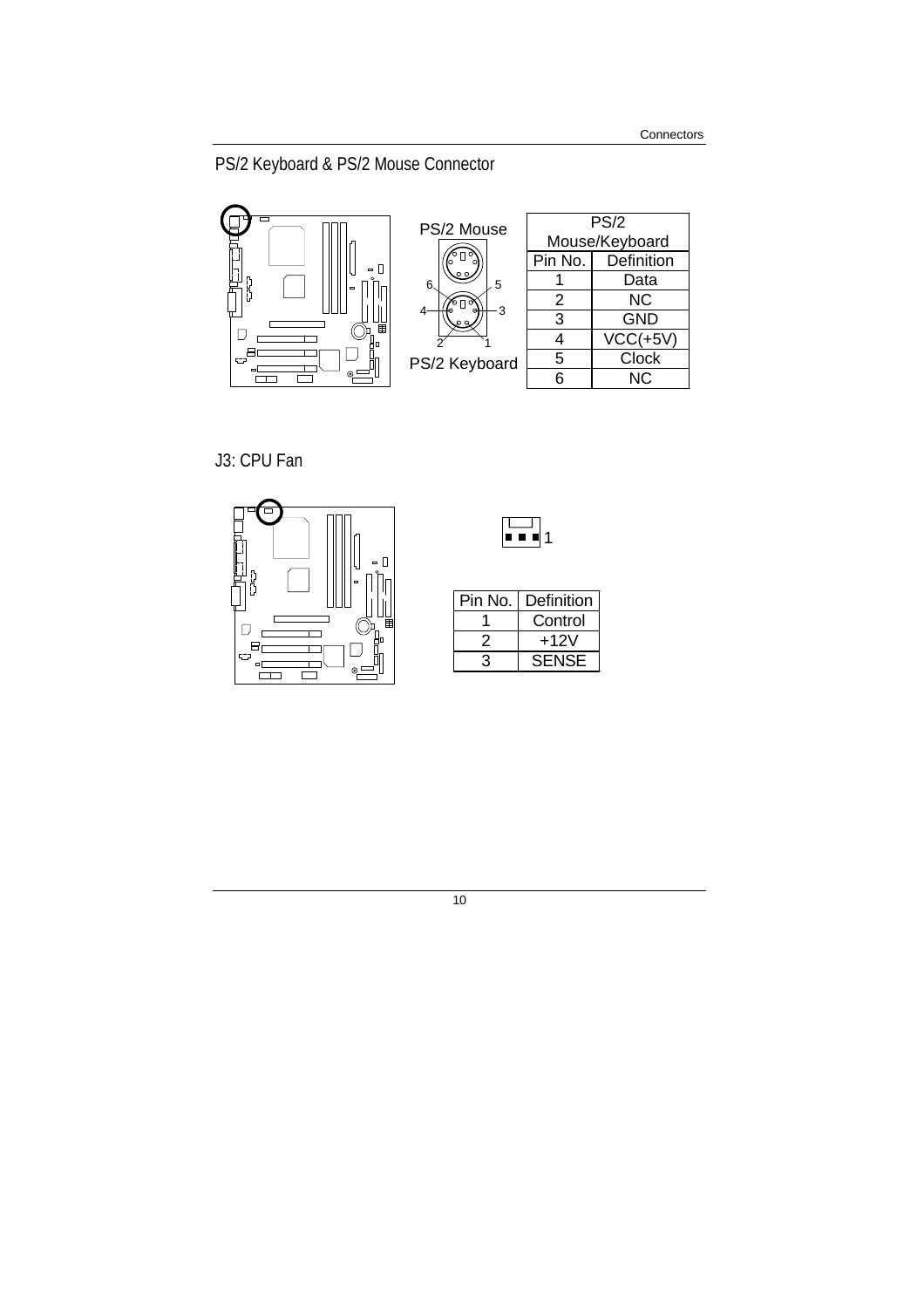JP6: Power Fan



| Pin No. | Definition |  |
|---------|------------|--|
|         | Control    |  |
|         | +12V       |  |
|         |            |  |

J2: Sysem Fan



| Definition   |
|--------------|
| Control      |
| +12V         |
| <b>SENSE</b> |
|              |

11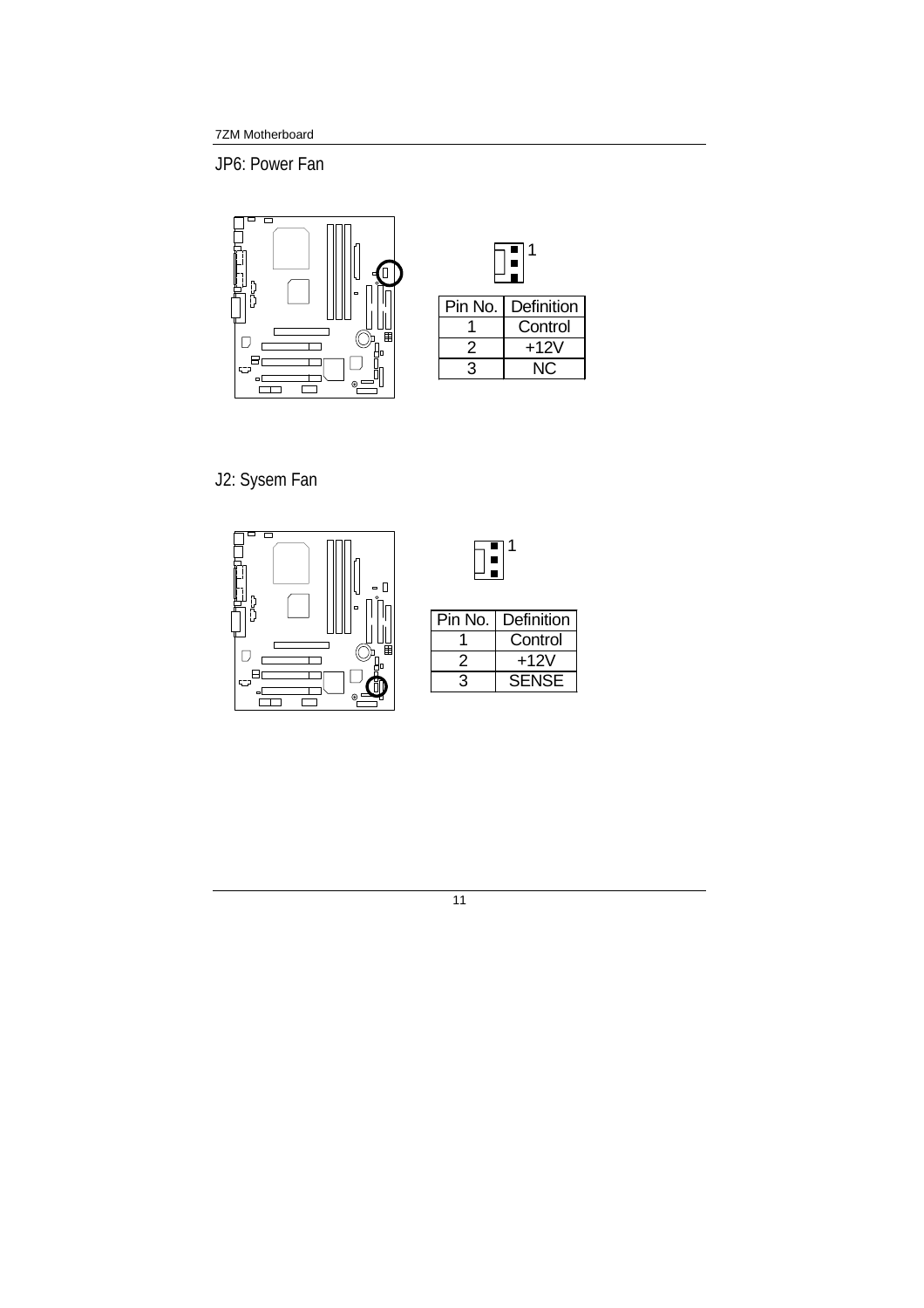ATX Power



| Pin No.                   | Definition         |  |
|---------------------------|--------------------|--|
| 3, 5, 7, 13,<br>$15 - 17$ | GND                |  |
|                           |                    |  |
| 1, 2, 11                  | 3.3V               |  |
| 4,6,19,20                 | VCC                |  |
| 10                        | $+12V$             |  |
| 12                        | $-12V$             |  |
| 18                        | $-5V$              |  |
| 8                         | Power Good         |  |
| 9                         | 5V SB stand by+5V  |  |
| 14                        | PS-ON(Soft On/Off) |  |

Floppy Port



10 20

 $\sqrt{1}$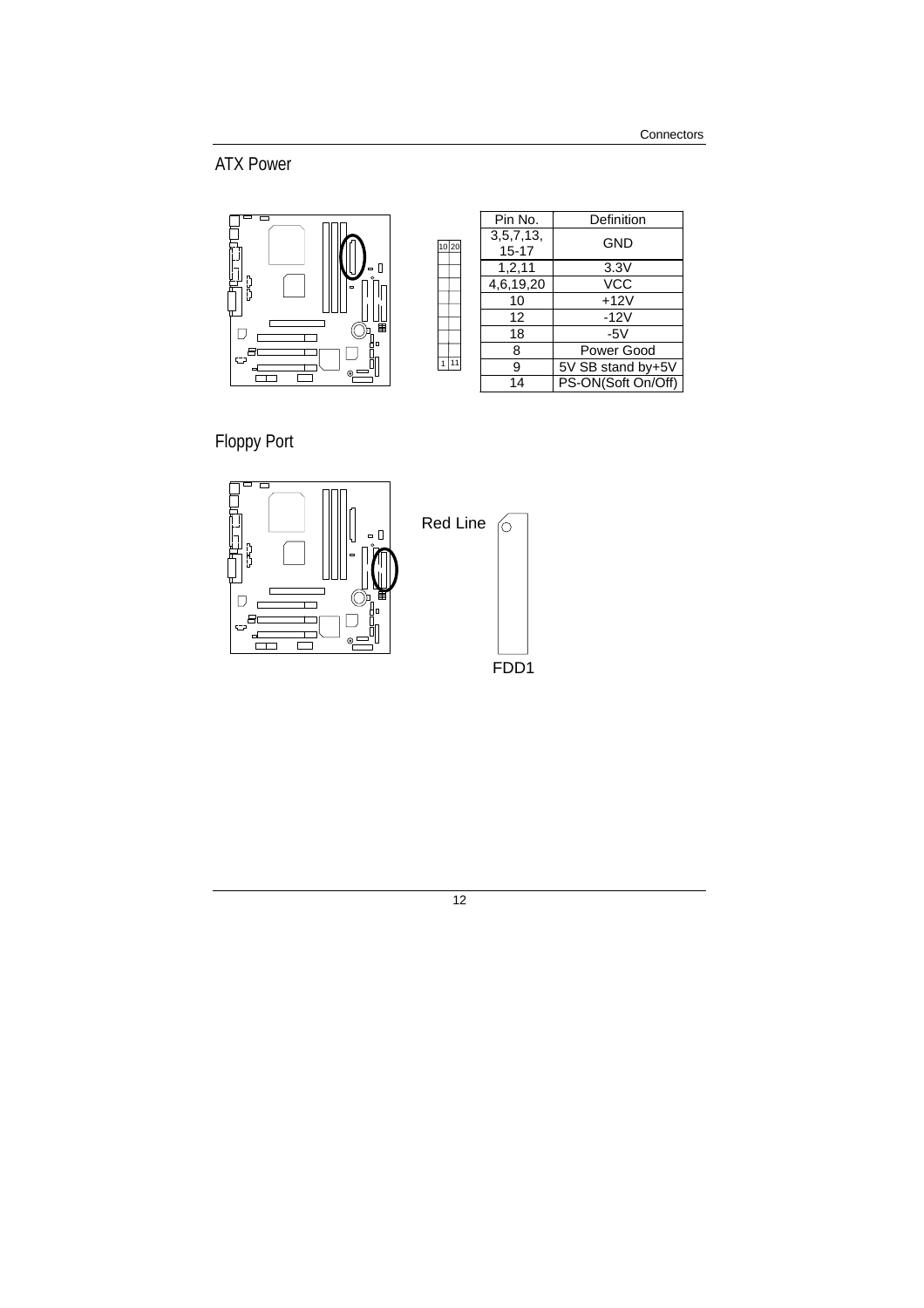IDE1(Primary), IDE2(Secondary) Port



J8 TEL: The connector is for Modem with internal voice connector





| Pin No. | Definition |
|---------|------------|
|         | Signal-In  |
| 2       | GND        |
| З       | <b>GND</b> |
|         | Signal-Out |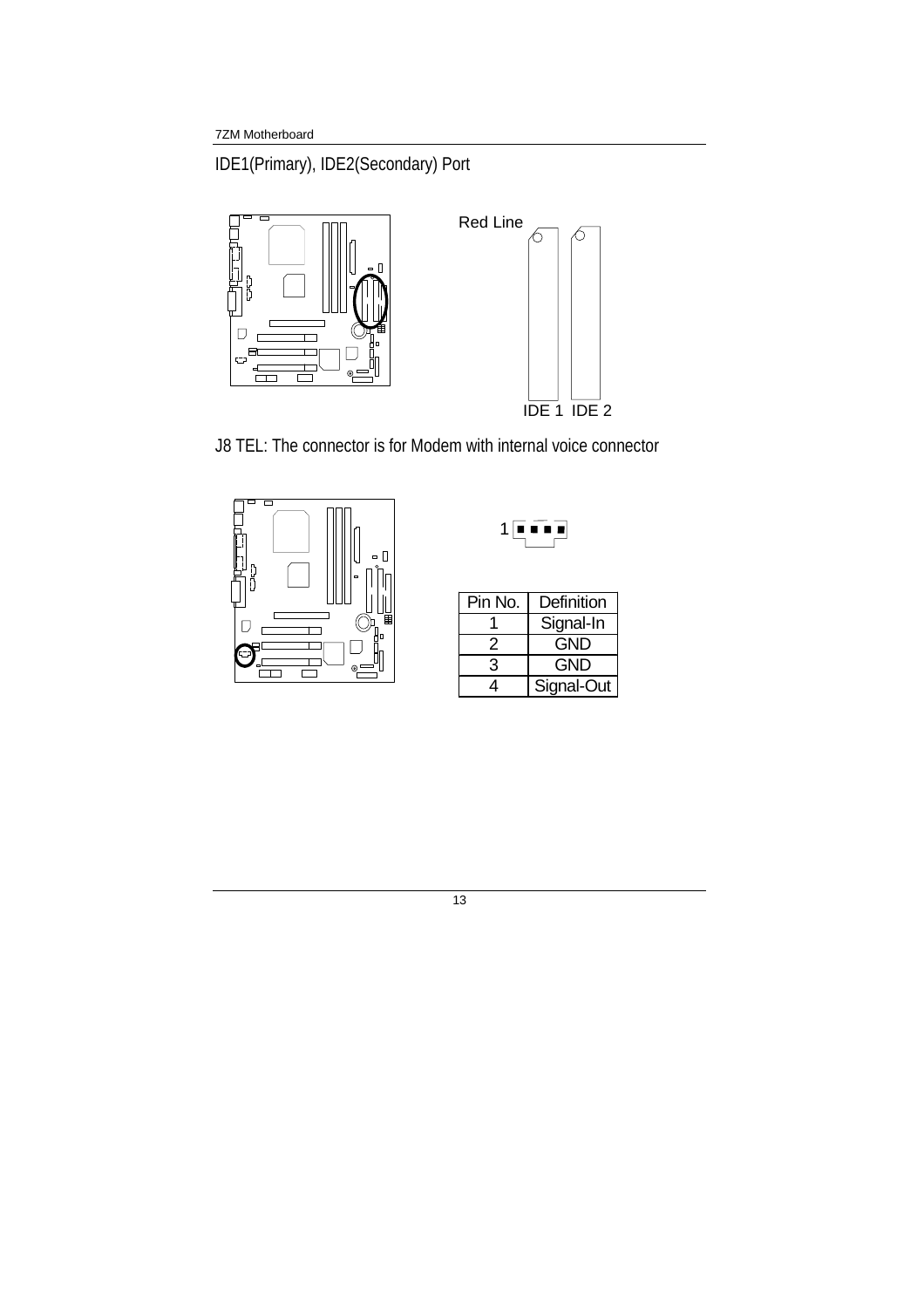J7 : AUX\_IN



|         | 1   ■      |
|---------|------------|
| Pin No. | Definition |
|         | AUX-L      |
| 2       | <b>GND</b> |
| 3       | <b>GND</b> |
|         | AUX-R      |

J9 : CD Audio Line In





| Pin No. | Definition |
|---------|------------|
|         | CD-L       |
| 2       | <b>GND</b> |
|         | GND        |
|         | CD-R       |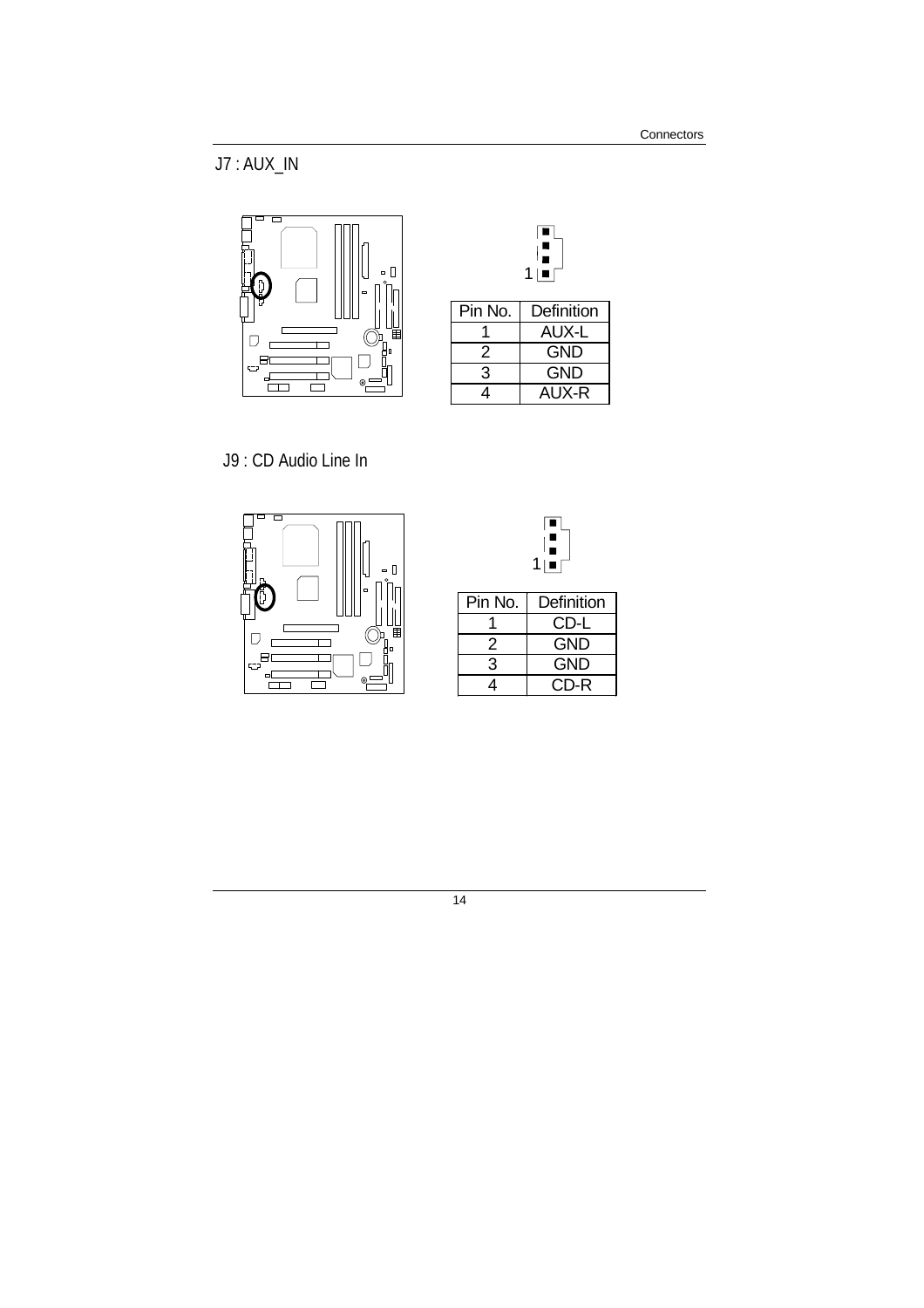J13 : Ring Power On (Internal Modem Card Wake Up)



| Pin No. | Definition |  |
|---------|------------|--|
|         | Signal     |  |
|         | GND        |  |

J12: Wake On LAN





**Signal**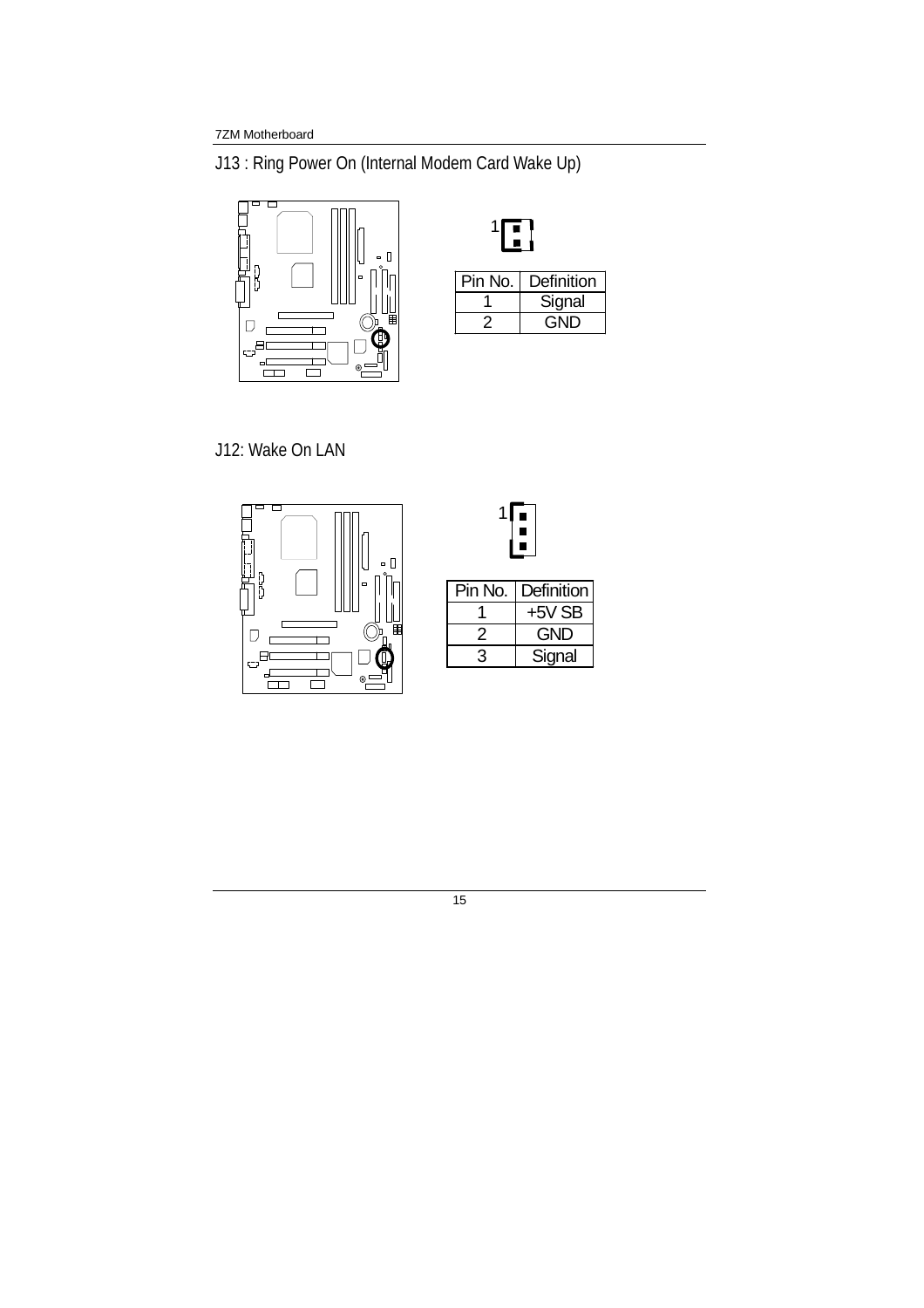### JP8 / LED1: STR LED Connector & DIMM LED



J4: IR



| Pin No. | Definition           |
|---------|----------------------|
|         | VCC (+5V)            |
| 2       | NC.                  |
| 3       | <b>IR Data Input</b> |
|         | GND                  |

1 **1 1 1 1 1** 

5 **IR Date Output**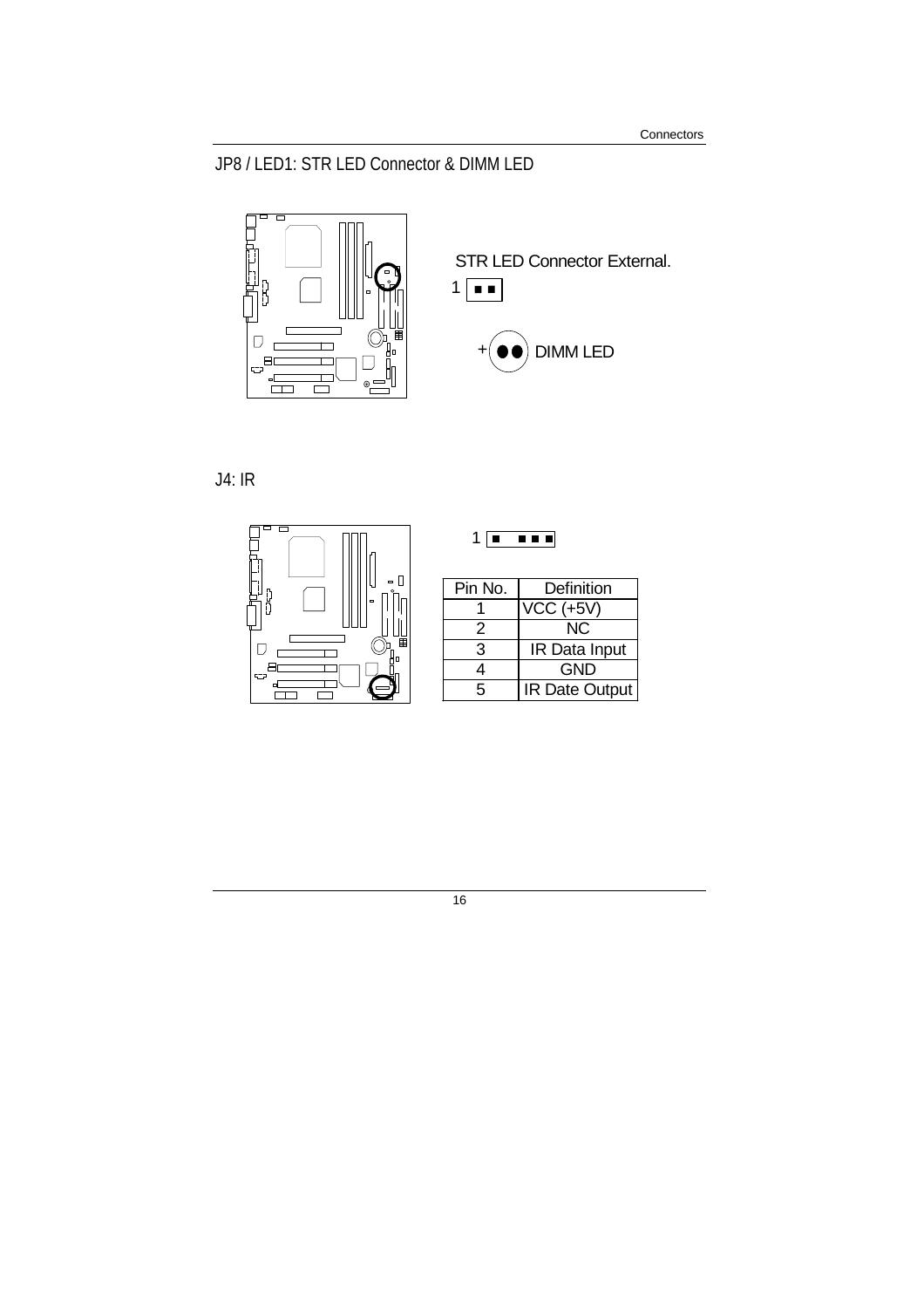## **Panel and Jumper Definition**

J2 : 2x11 Pins Jumper



| <b>GN (Green Switch)</b>      | Open: Normal Operation       |
|-------------------------------|------------------------------|
|                               | Close: Entering Green Mode   |
| GD (Green LED)                | Pin 1: LED anode(+)          |
|                               | Pin 2: LED cathode $(-)$     |
| HD (IDE Hard Disk Active LED) | Pin 1: LED anode $(+)$       |
|                               | Pin 2: LED cathode $(-)$     |
| SPK (Speaker Connector)       | Pin 1: $VCC(+)$              |
|                               | $Pin 2-Pin 3: NC$            |
|                               | Pin 4: Data $(-)$            |
| <b>RE</b> (Reset Switch)      | Open: Normal Operation       |
|                               | Close: Reset Hardware System |
| P+P-P-(Power LED)             | Pin 1: LED anode $(+)$       |
|                               | Pin 2: LED cathode $(-)$     |
|                               | Pin 3: LED cathode $(-)$     |
| PW (Soft Power Connector)     | Open: Normal Operation       |
|                               | Close: Power On/Off          |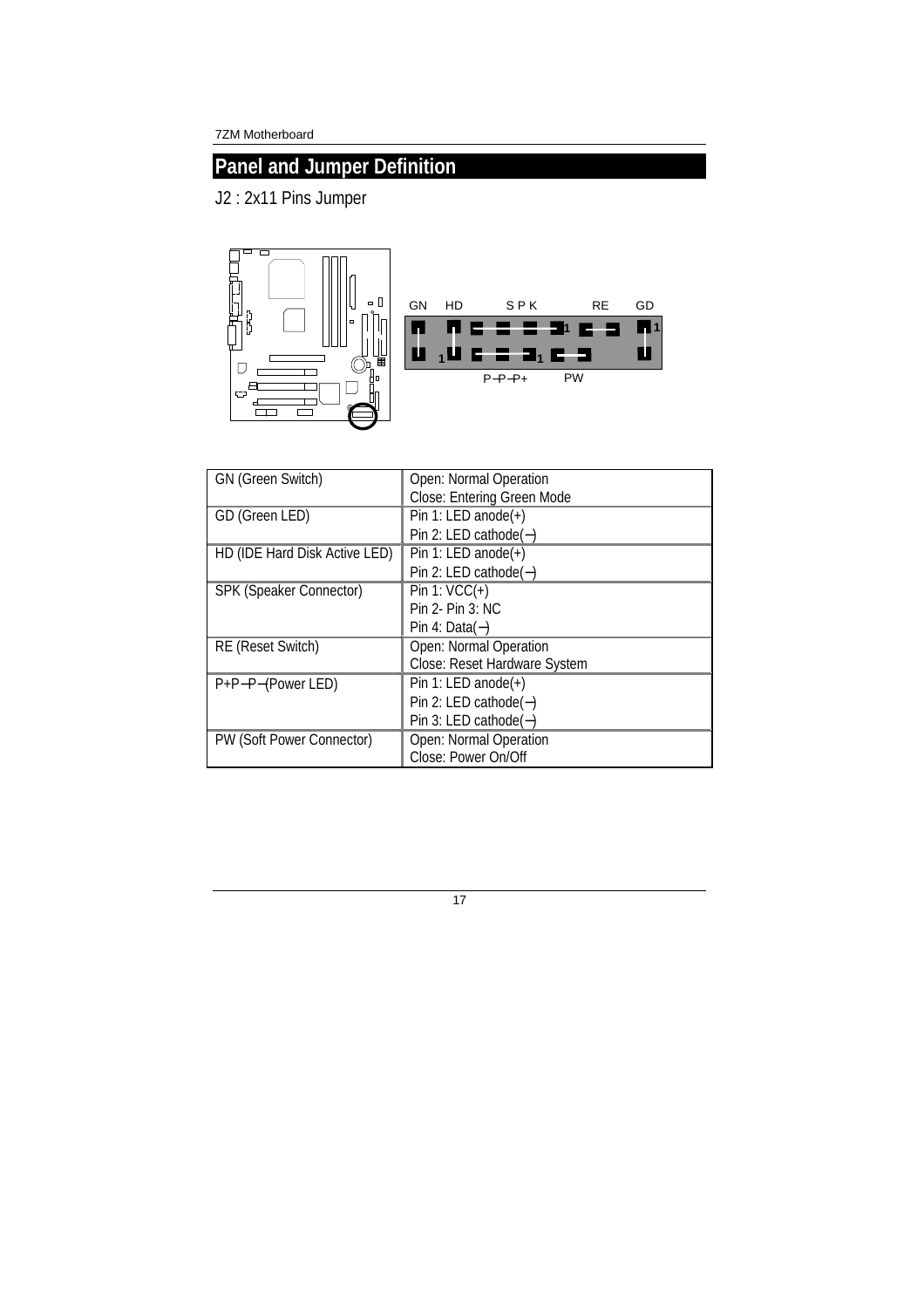J16 /J17/J18 : AMR (Primary or Secondary) Select (Optional)

**(AMR Audio Modem Riser)**



JP4 :USB Device Wake up Selection





| Pin No. | Definition                   |  |
|---------|------------------------------|--|
|         | 1-2 Close   Normal (Default) |  |
|         | 2-3 Close USB Device         |  |
|         | Wake up                      |  |

(If you want to use "**USB Dev Wakeup from S3~S5**" function, you have to set the BIOS setting "USB Dev Wakeup from S3~S5" enabled, and the jumper "**JP4**" enabled)

\*(Power on the computer and as soon as memory counting starts, press <Del>. You will enter BIOS Setup. Select the item "**POWER MANAGEMENT SETUP**", then select "**USB Dev Wakeup from S3~S5**". Remember to save the setting by pressing "ESC" and choose the "SAVE & EXIT SETUP" option.)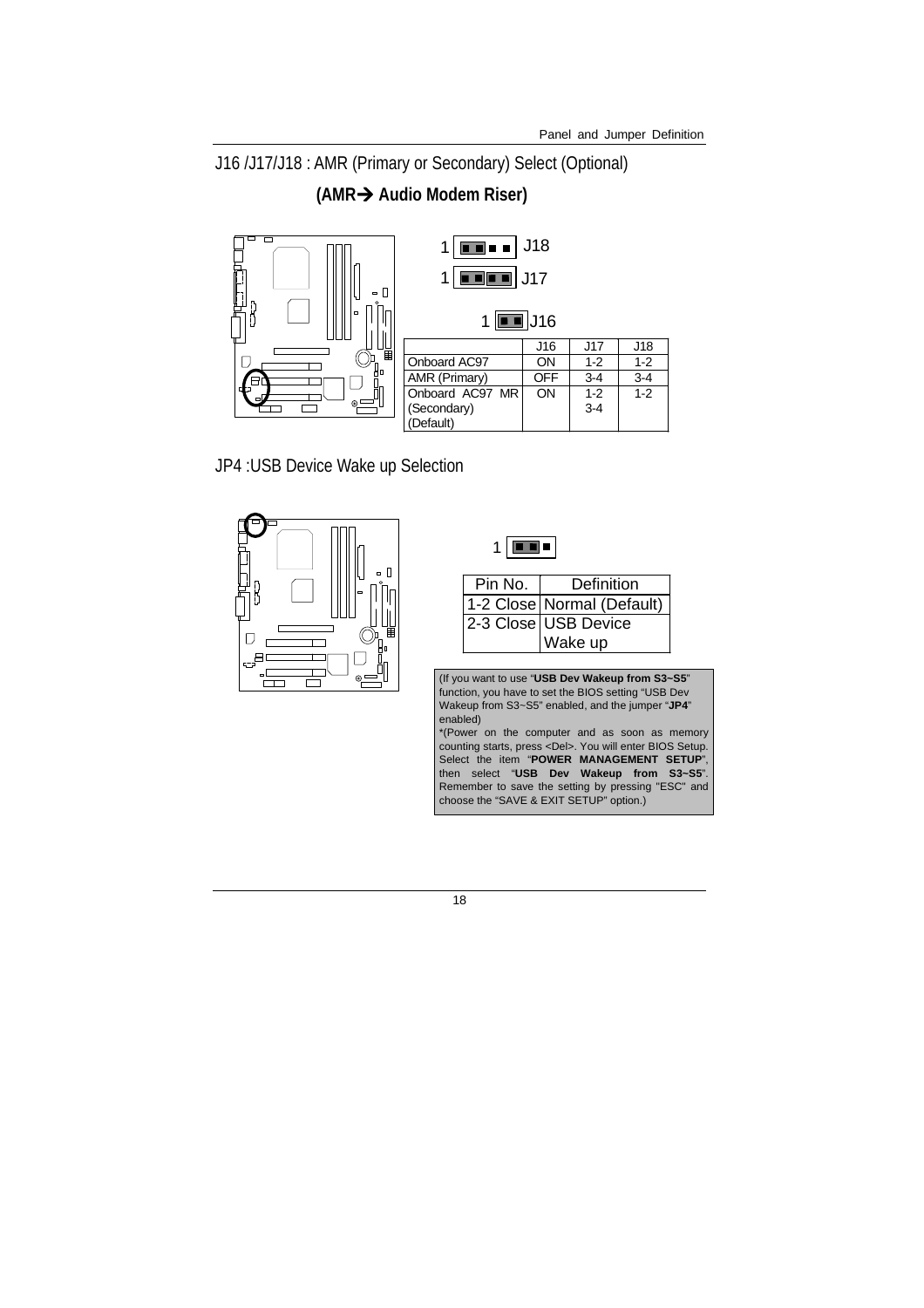JP7:STR Function Enabled



| Pin No. | Definition         |
|---------|--------------------|
| Open    | Normal (Default)   |
| Close   | <b>STR Enabled</b> |

JP9 : Write Protect Function

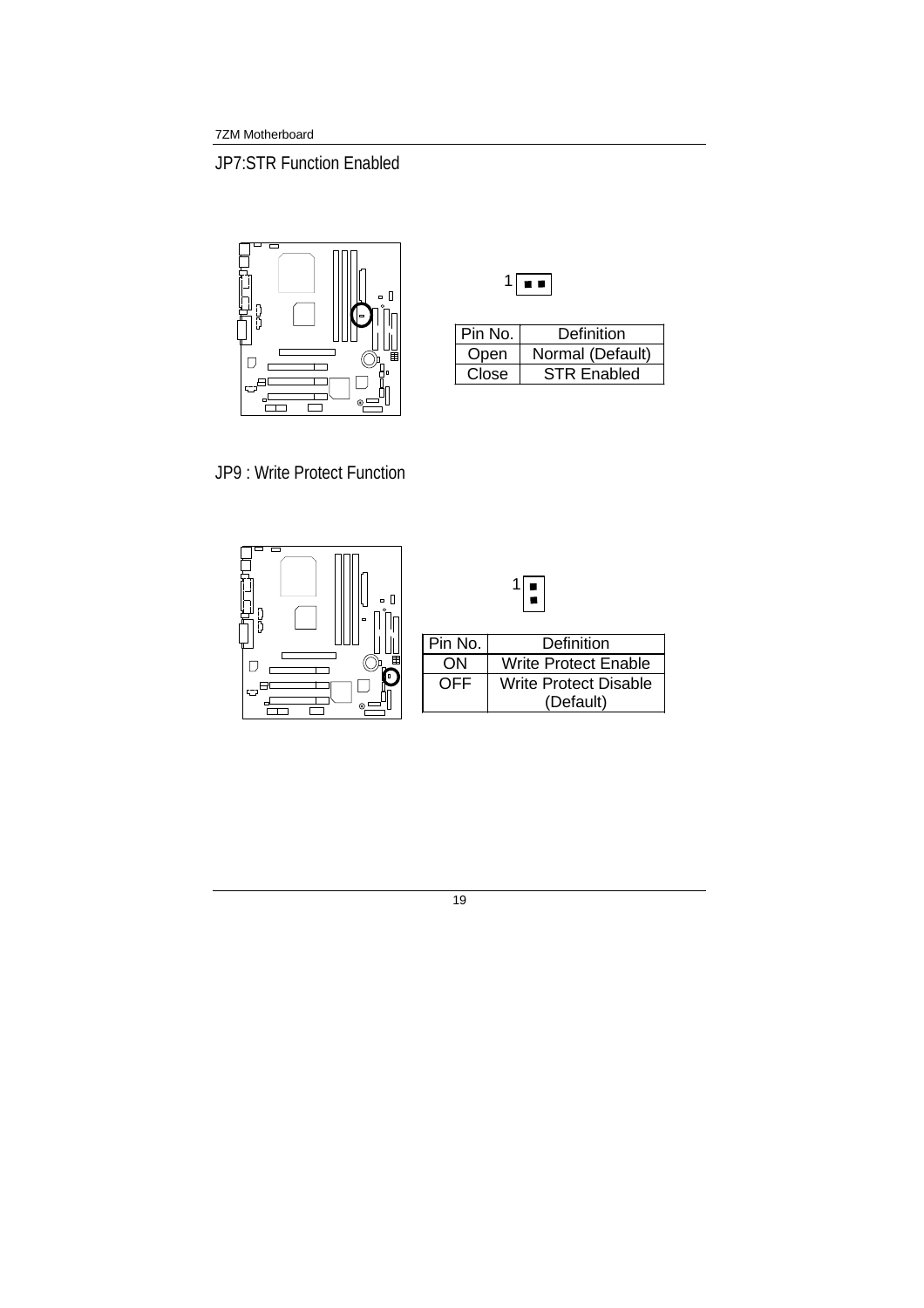BAT1 : Battery



- $\equiv$ Danger of explosion if battery is incorrectly replaced.  $\equiv$  Replace only with the same or equivalent type recommended
- by the manufacturer.
- Dispose of used batteries according to the manufacturer's instructions.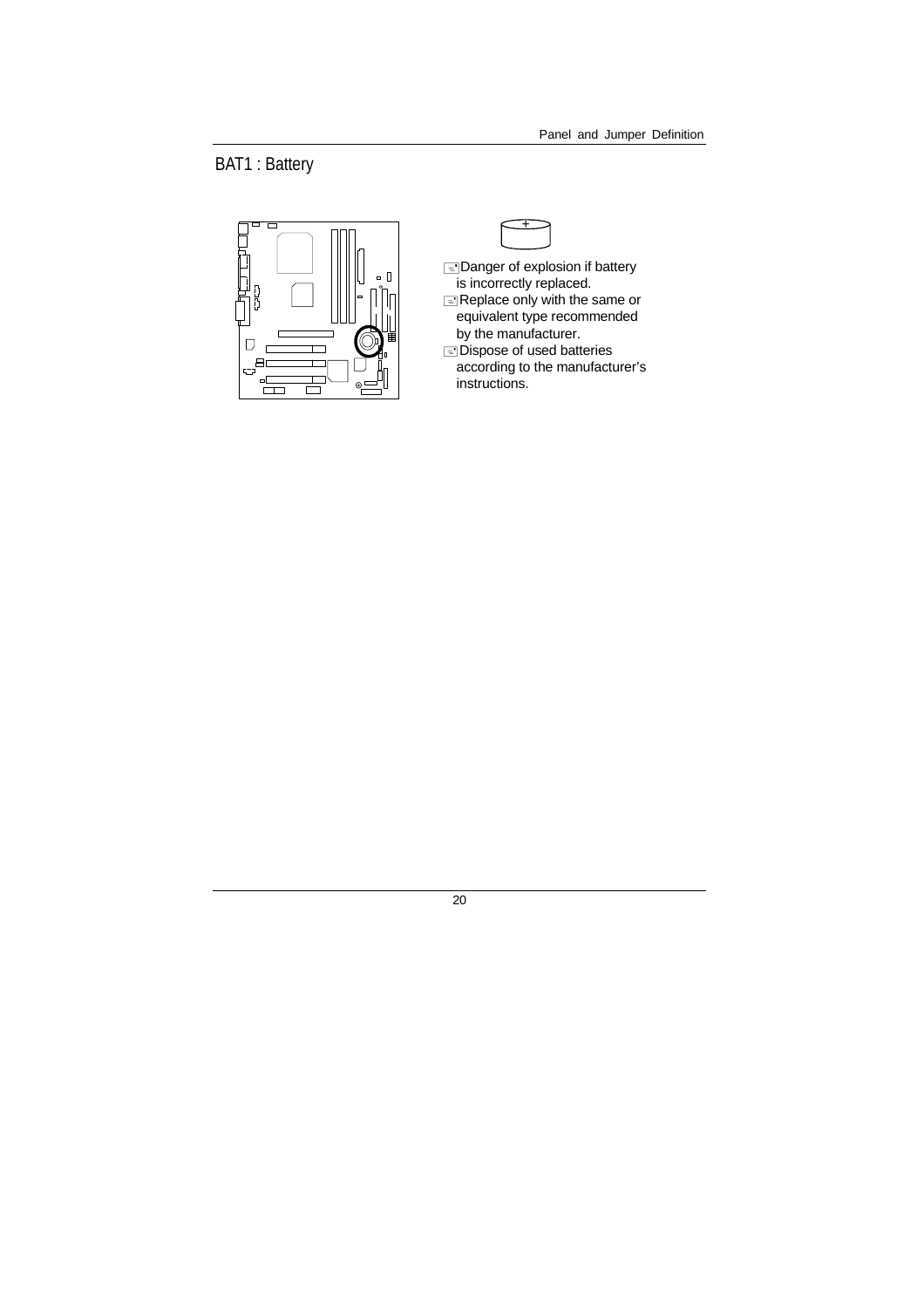### **Performance List**

The following performance data list is the testing results of some popular benchmark testing programs.

These data are just referred by users, and there is no responsibility for different testing data values gotten by users. (The different Hardware & Software configuration will result in different benchmark testing results.)

- CPU AMD K7 Athlon(Thunderbird) 950MHz processor
- DRAM (64x2) MB SDRAM (Mosel 9928PR V54C365804VCT7)
- CACHE SIZE 256KB included in CPU
- DISPLAY Gigabyte GF2000 DDR
- STORAGE Onboard IDE (IBM-DTLA-307045)
- $\bullet$  O.S. Windows NT<sup>TM</sup> 4.0 SP6a
- DRIVER Display Driver at 1024 x 768 x 64K colors x 75Hz. VIA driver 4 in 1 ver. 4.23A

| Processor                           | AMD Athlon (Thunderbird) 950<br>(100x9.5) |  |  |  |  |
|-------------------------------------|-------------------------------------------|--|--|--|--|
| Winbench99                          |                                           |  |  |  |  |
| CPU mark 99                         | 86.5                                      |  |  |  |  |
| FPU Winmark 99                      | 5210                                      |  |  |  |  |
| <b>Business Disk Winmark 99</b>     | 8390                                      |  |  |  |  |
| Hi-End Disk Winmark 99              | 21100                                     |  |  |  |  |
| <b>Business Graphics Winmark 99</b> | 490                                       |  |  |  |  |
| Hi-End Graphics Winmark 99          | 1030                                      |  |  |  |  |
| <b>Winstone99</b>                   |                                           |  |  |  |  |
| <b>Business Winstone 99</b>         | 50.1                                      |  |  |  |  |
| Hi-End Winstone 99                  | 58.5                                      |  |  |  |  |

 $\bullet^*$  If you wish to maximize the performance of your system, please refer to the detail on P.39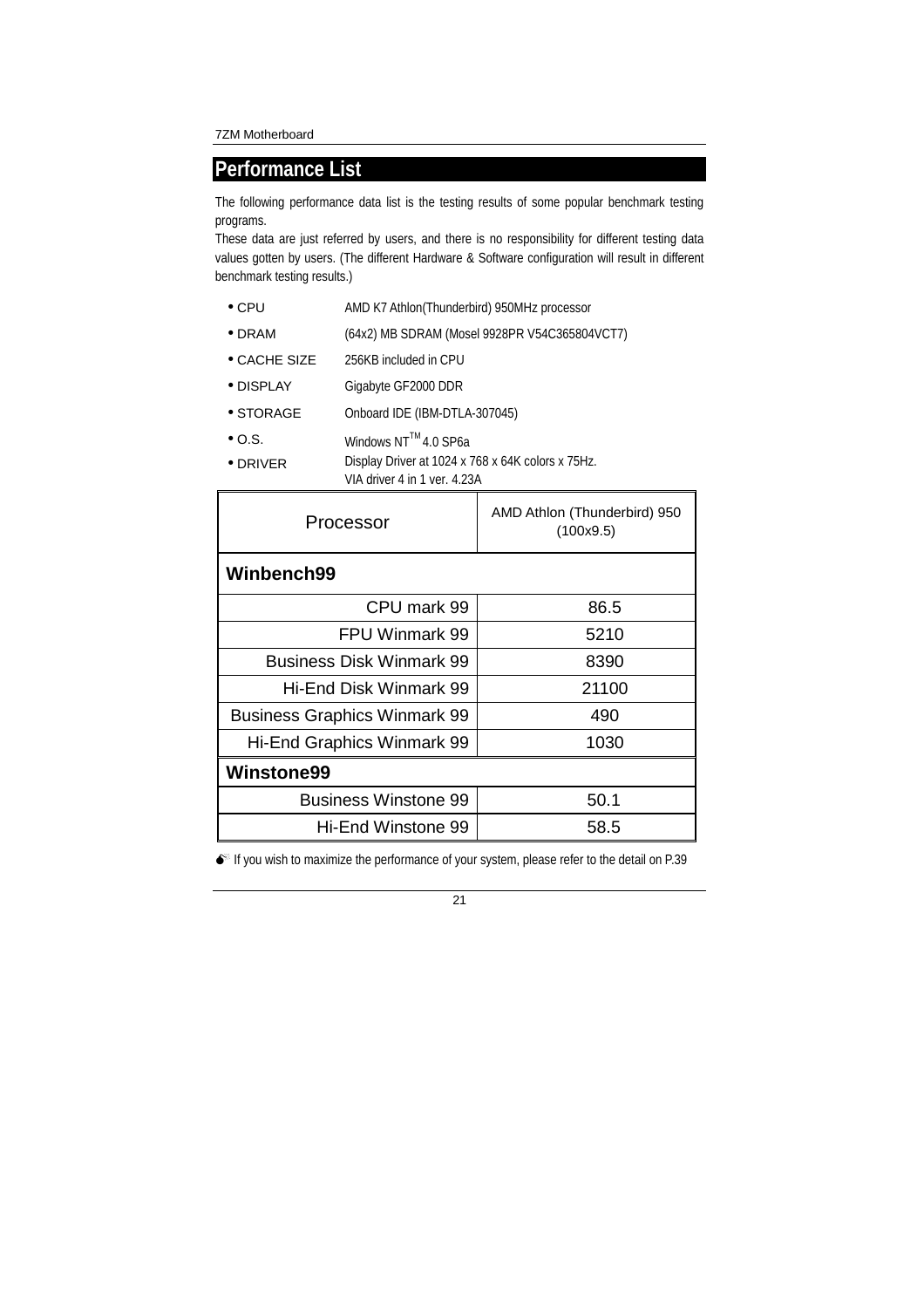## **Block Diagram**

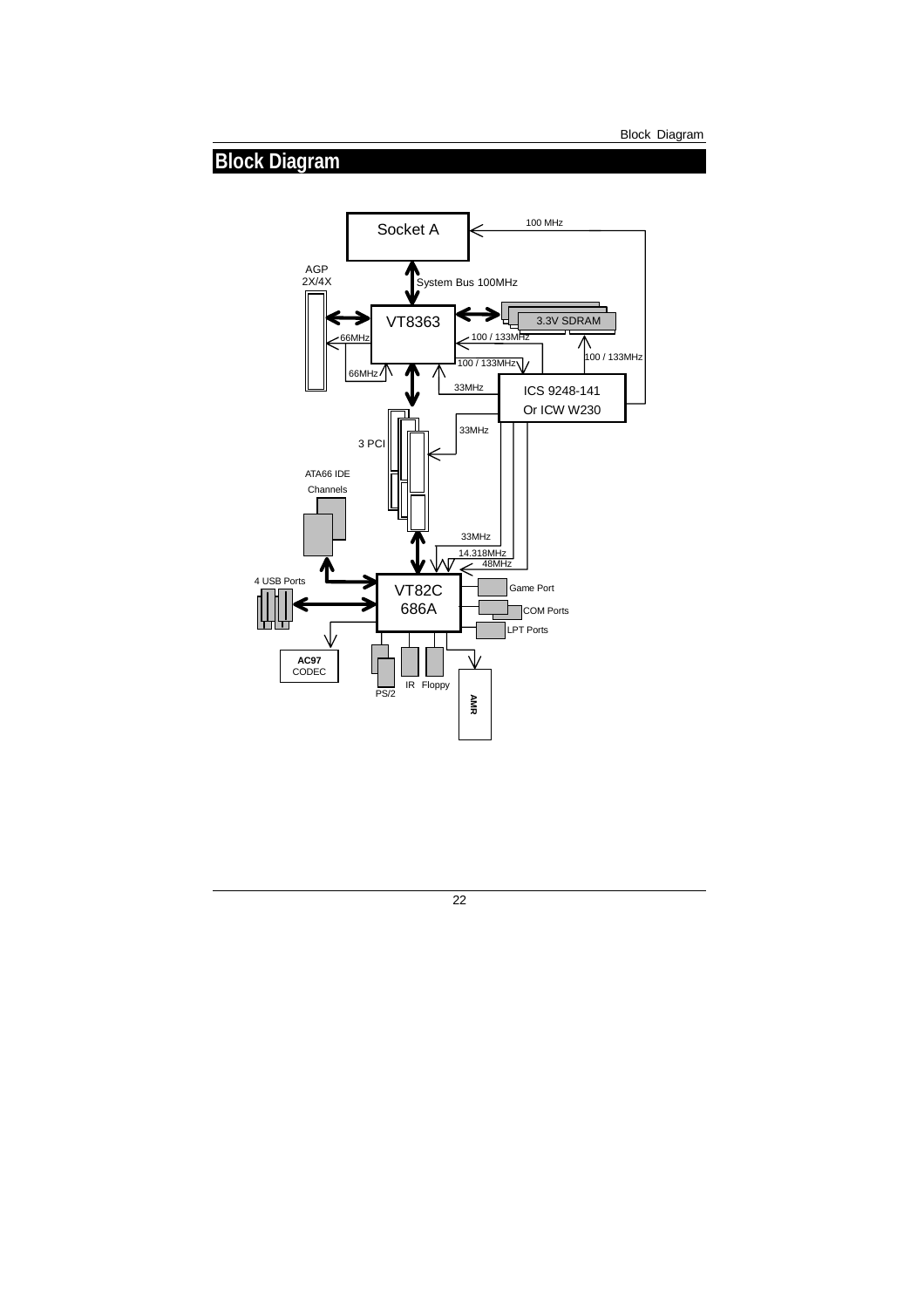### **Suspend To RAM Installation**

### **A.1 Introduce STR function:**

Suspend-to-RAM (STR) is a Windows 98 ACPI sleep mode function. When recovering from STR (S3) sleep mode, the system is able, in just a few seconds, to retrieve the last "state" of the system before it went to sleep and recover to that state. The "state" is stored in memory (RAM) before the system goes to sleep. During STR sleep mode, your system uses only enough energy to maintain critical information and system functions, primarily the system state and the ability to recognize various "wake up" triggers or signals, respectively.

### **A.2 STR function Installation**

Please use the following steps to complete the STR function installation.

**Step-By-Step Setup** 

**Step 1:**

To utilize the STR function, the system must be in Windows 98 ACPI mode.

Putting Windows 98 into ACPI mode is fairly easy.

#### **Setup with Windows 98 CD:**

- A. Insert the Windows 98 CD into your CD-ROM drive, select Start, and then Run.
- B. Type (without quotes) **"D:\setup /p j"** in the window provided. Hit the enter key or click OK. F In Windows 98 second edition version, all the bios version dated 12/01/99 or later are ACPI compatible. Just type" D:\Setup", the operating system will be installed as ACPI mode.』
- C. After setup completes, remove the CD, and reboot your system

(This manual assumes that your CD-ROM device drive letter is D:).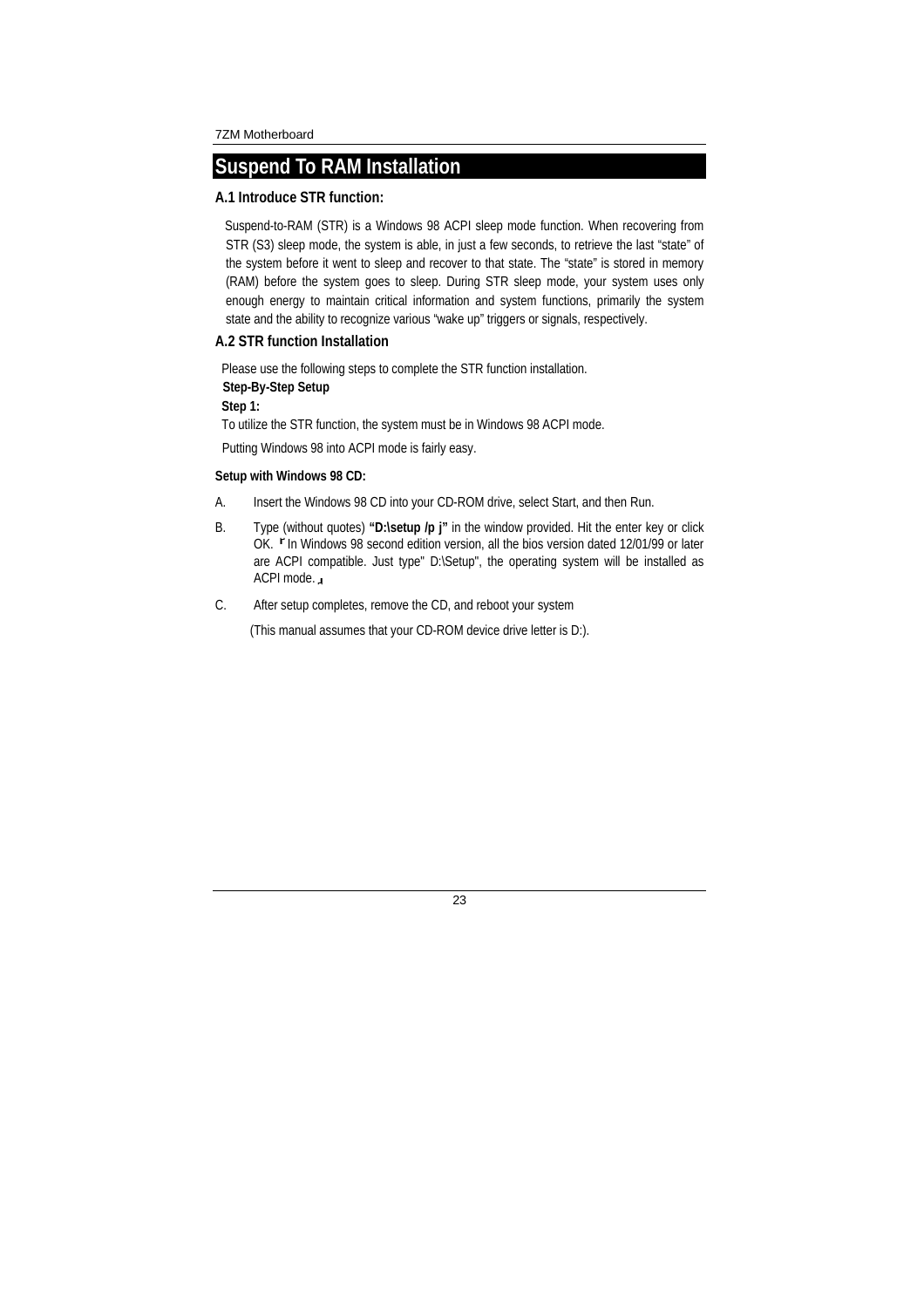### **Step 2:**

**(If you want to use STR Function, please set jumper JP7 Closed.)** 



#### **Step 3:**

Power on the computer and as soon as memory counting starts, press <Del>. You will enter BIOS Setup. Select the item **"POWER MANAGEMENT SETUP",** then select **"ACPI Sleep Type : S3 / STR"**. Remember to save the settings by pressing "ESC" and choose the **"SAVE & EXIT SETUP"** option.

Congratulation! You have completed the installation and now can use the STR function.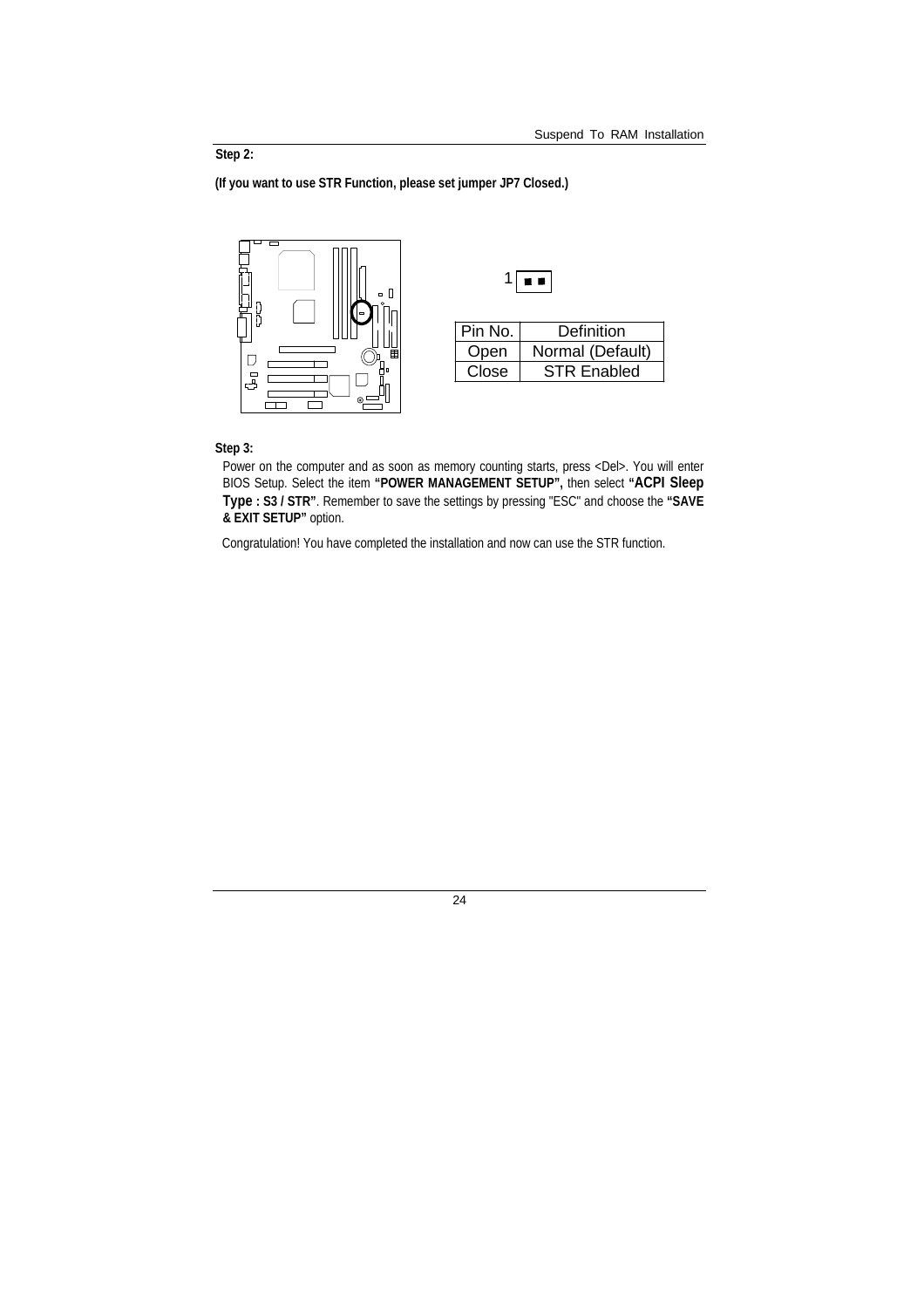### **A.3 How to put your system into STR mode?**

There are two ways to accomplish this:

- 1. Choose the "Stand by" item in the "Shut Down Windows" area.
	- A. Press the "Start" button and then select "Shut Down"

| 요.                                       |                 |
|------------------------------------------|-----------------|
| ≐<br>mas.                                |                 |
| $\cong$                                  |                 |
| Ŵ<br><b><i><u><u>Spirate</u></u></i></b> |                 |
|                                          |                 |
| Vinker Schie<br><b>Long</b>              |                 |
| <b>CONTRACTOR</b><br>в<br>4 Payment<br>o |                 |
| ٠<br><b>TOMAK</b><br>سيسدوغ<br>٠         |                 |
| ag our<br>٠<br><b>Pine</b>               |                 |
| gi ne.                                   |                 |
| <b>Liquera</b><br><b>Co</b> incluse.     |                 |
| <b>CONTRACTOR</b>                        | <b>Ca store</b> |

B. Choose the "Stand by" item and press "OK"

| <b>Shut Down Windows</b>                                                                                 |
|----------------------------------------------------------------------------------------------------------|
| What do you want the computer to do?<br>Stand by<br>C Shut down<br>C Restart<br>C Restart in MS-DOS mode |
| Cancel<br>OΚ<br>$He$ lp                                                                                  |

| ł |          |
|---|----------|
| ٠ | ۰.<br>۰. |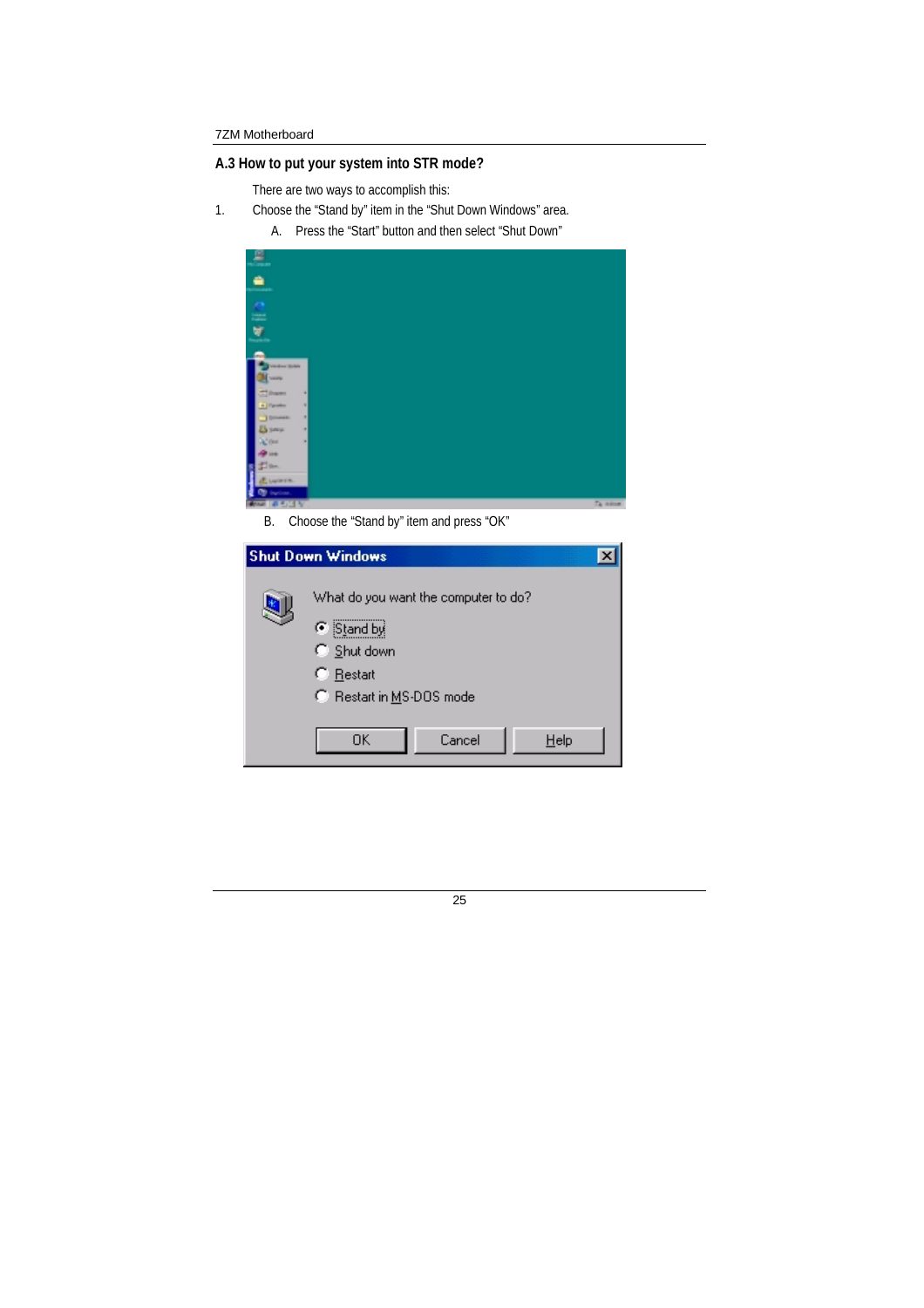- 2. Define the system "power on" button to initiate STR sleep mode:
	- A. Double click "My Computer" and then "Control Panel"



**RM SSIVI** 

B. Double click the " Power Management" item.

| <b>El Control Panol</b>                                                            |                  |                                     |                                          |                                                     |                       |               |   | <b>FIND</b> |
|------------------------------------------------------------------------------------|------------------|-------------------------------------|------------------------------------------|-----------------------------------------------------|-----------------------|---------------|---|-------------|
| EAL EAR<br><b>Set</b><br><b>State</b>                                              | Egyptian         | <b>Molg</b>                         |                                          |                                                     |                       |               |   | ŧ           |
| ست<br>mb.<br>۰<br><b>Back</b><br><b>Donald Control</b>                             | 面<br><b>Ergy</b> | ě                                   | 鷐                                        | a<br><b>DFS</b><br>Parte<br>Lincks                  | ×<br>Dakota           | 凹<br>Pagenter | 昷 | ۰           |
| Addess LtD Control Panel                                                           |                  |                                     |                                          |                                                     |                       |               |   | Ξ           |
| 田<br>Control<br>Panel                                                              |                  | 木<br>Accessibility<br>Diplomis<br>Æ | Add New<br>14 and engine                 | A&DFlamove<br><b>Plays and</b><br>x                 | 閧<br>Date/Time        | Drughay       |   |             |
| <b>Peace Nanagoneant</b><br>Changes Power<br>Management settings.<br>Nonsent Haras |                  | Furts<br>ం<br>Mayor                 | <b>Same</b><br>Controllers<br>Multimedia | Internet<br><b><i><u>Sighwood</u></i></b>           | Keskowel<br>Passwords | <b>Hoders</b> |   |             |
| <b>Technical Duestic</b>                                                           |                  | <b>Président</b><br>Eses            | Finderval<br>Leibun.                     | ≝<br>Tourak                                         | Typlem                | Telephany     |   |             |
| stactic releted                                                                    |                  |                                     |                                          | Drumper Plewe Humagement ratting [ Fill He Computer |                       |               |   |             |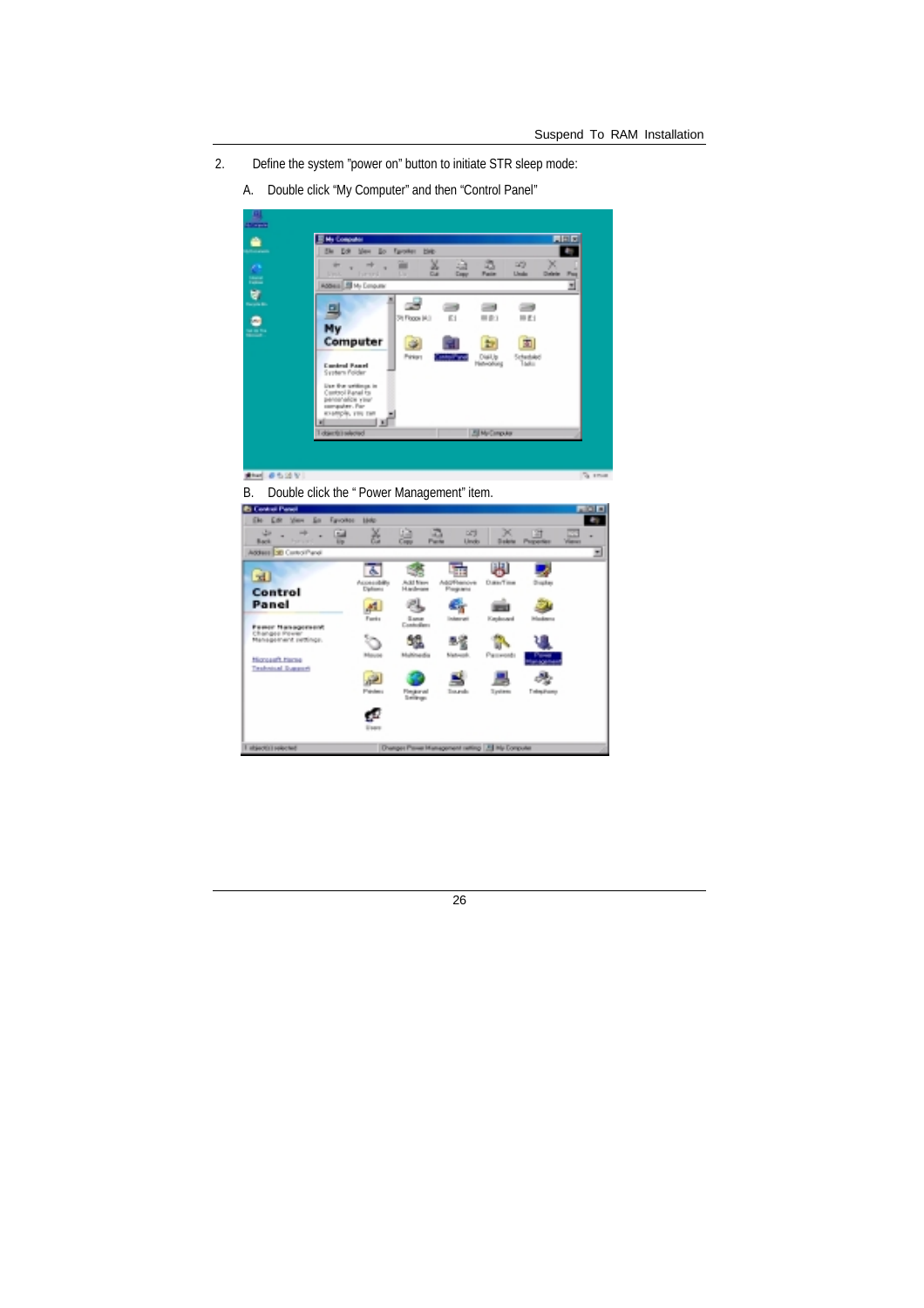

### **Step 4:**

Restart your computer to complete setup.

Now when you want to enter STR sleep mode, just momentarily press the "Power on" button.

### **A.4 How to recover from the STR sleep mode?**

There are five ways to "wake up" the system:

- 1. Press the "Power On" button.
- 2. Use the "Resume by Alarm" function.
- 3. Use the "Modem Ring On" function.
- 4. Use the "Wake On LAN" function.
- 5. Use the "USB Device Wake up"function

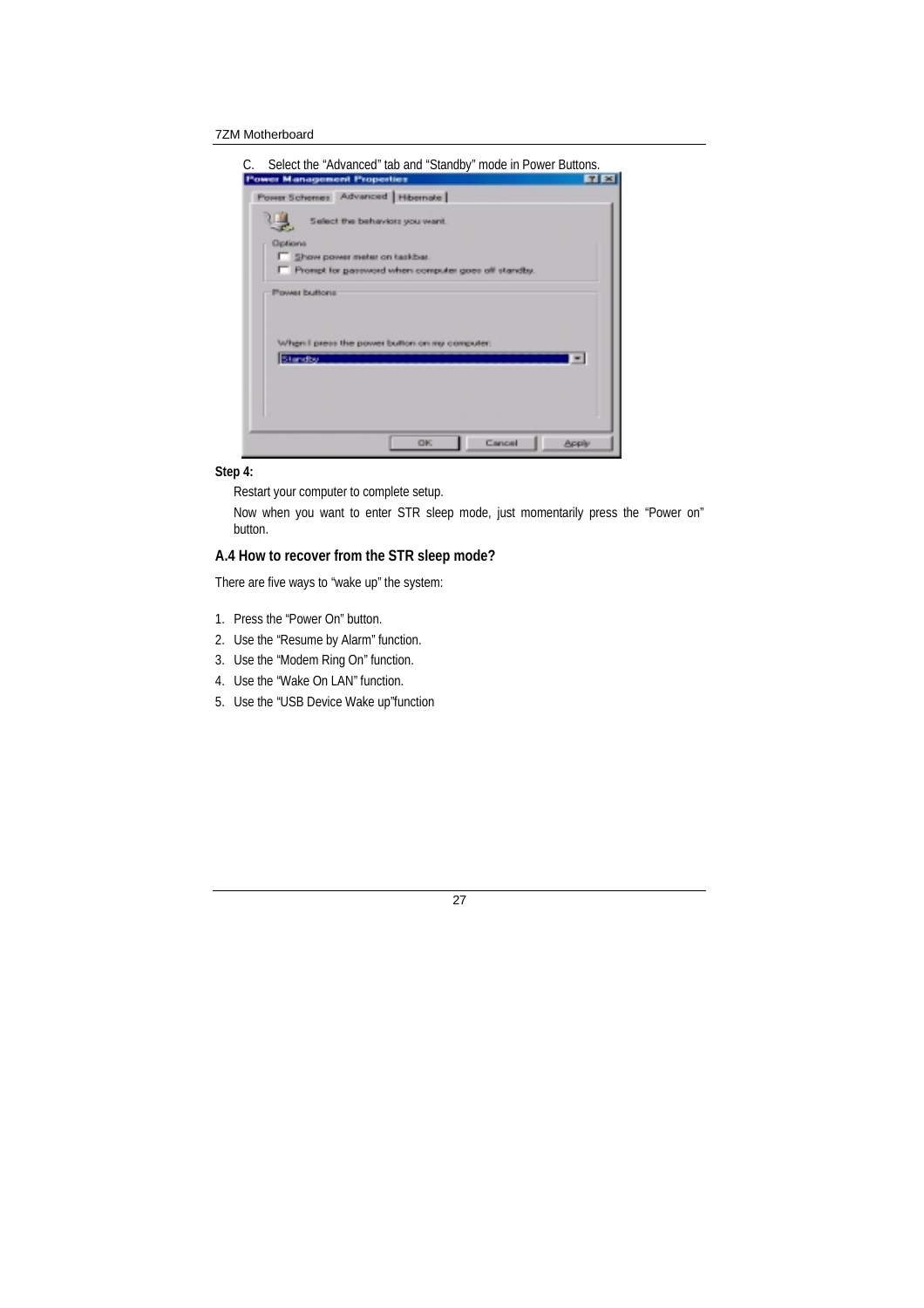### **A.5 Notices :**

- 1. In order for STR to function properly, several hardware and software requirements must be satisfied:
	- A. Your ATX power supply must comply with the ATX 2.01 specification (provide more than 720 mA 5V Stand-By current).
	- B. Your SDRAM must be PC-100 compliant.
- 2. Jumper JP8 is provided to connect to the STR LED in your system chassis. [Your chassis may not provide this feature.] The STR LED will be illuminated when your system is in STR sleep mode.



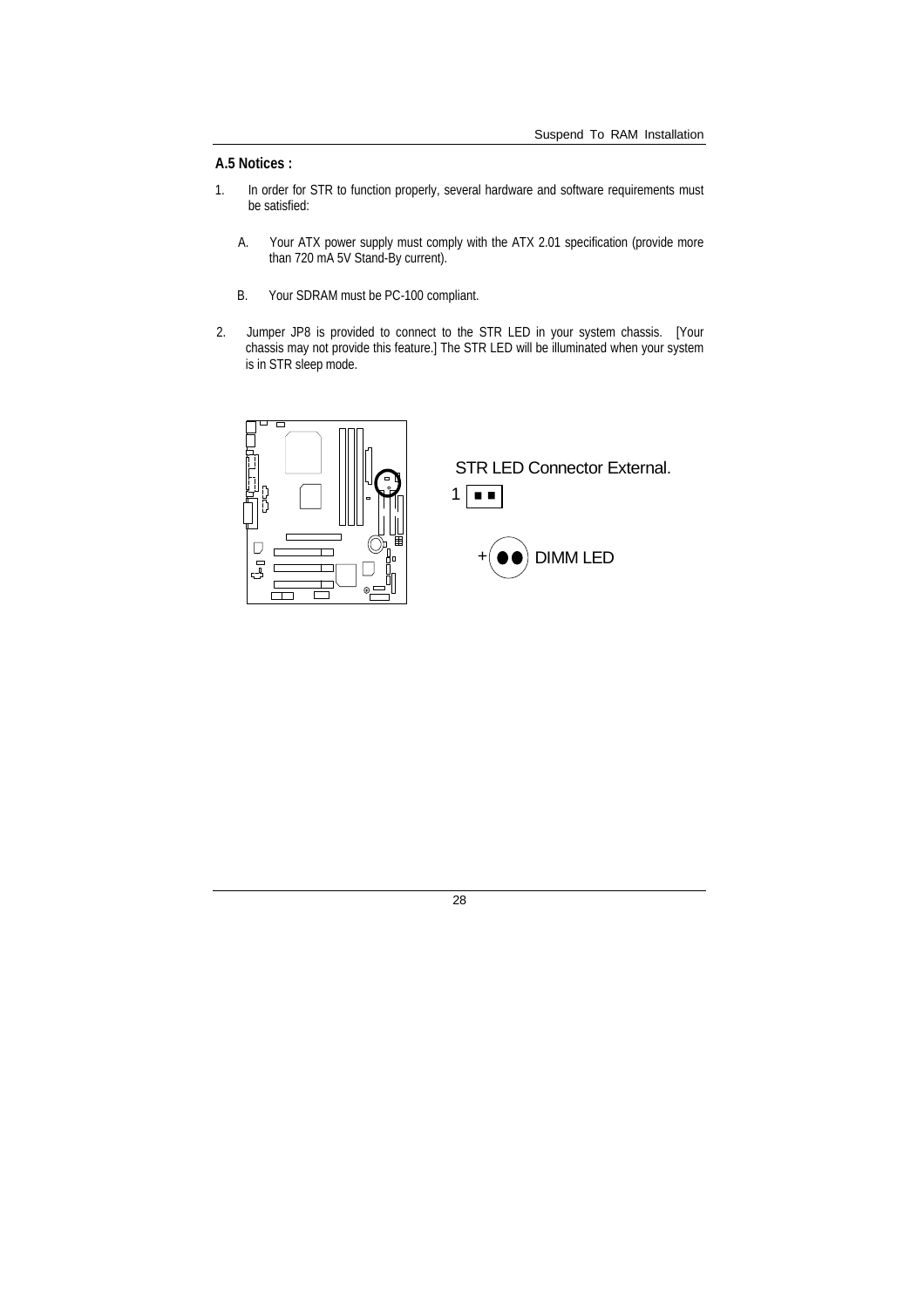### **Memory Installation**

The motherboard has 3 dual inline memory module (DIMM) sockets. The BIOS will automatically detects memory type and size. To install the memory module, just push it vertically into the DIMM Slot .The DIMM module can only fit in one direction due to the two notch. Memory size can vary between sockets.

Install memory in any combination table:

| DIMM              | 168-pin SDRAM DIMM Modules                 |                   |
|-------------------|--------------------------------------------|-------------------|
| DIMM 1            | Supports 16 / 32 / 64 / 128 / 256 / 512 MB | X 1 pcs           |
| DIMM 2            | Supports 16 / 32 / 64 / 128 / 256 / 512 MB | X1 <sub>DCS</sub> |
| DIMM <sub>3</sub> | Supports 16 / 32 / 64 / 128 / 256 / 512 MB | $X$ 1 pcs         |

★Total System Memory (Max 1.5GB)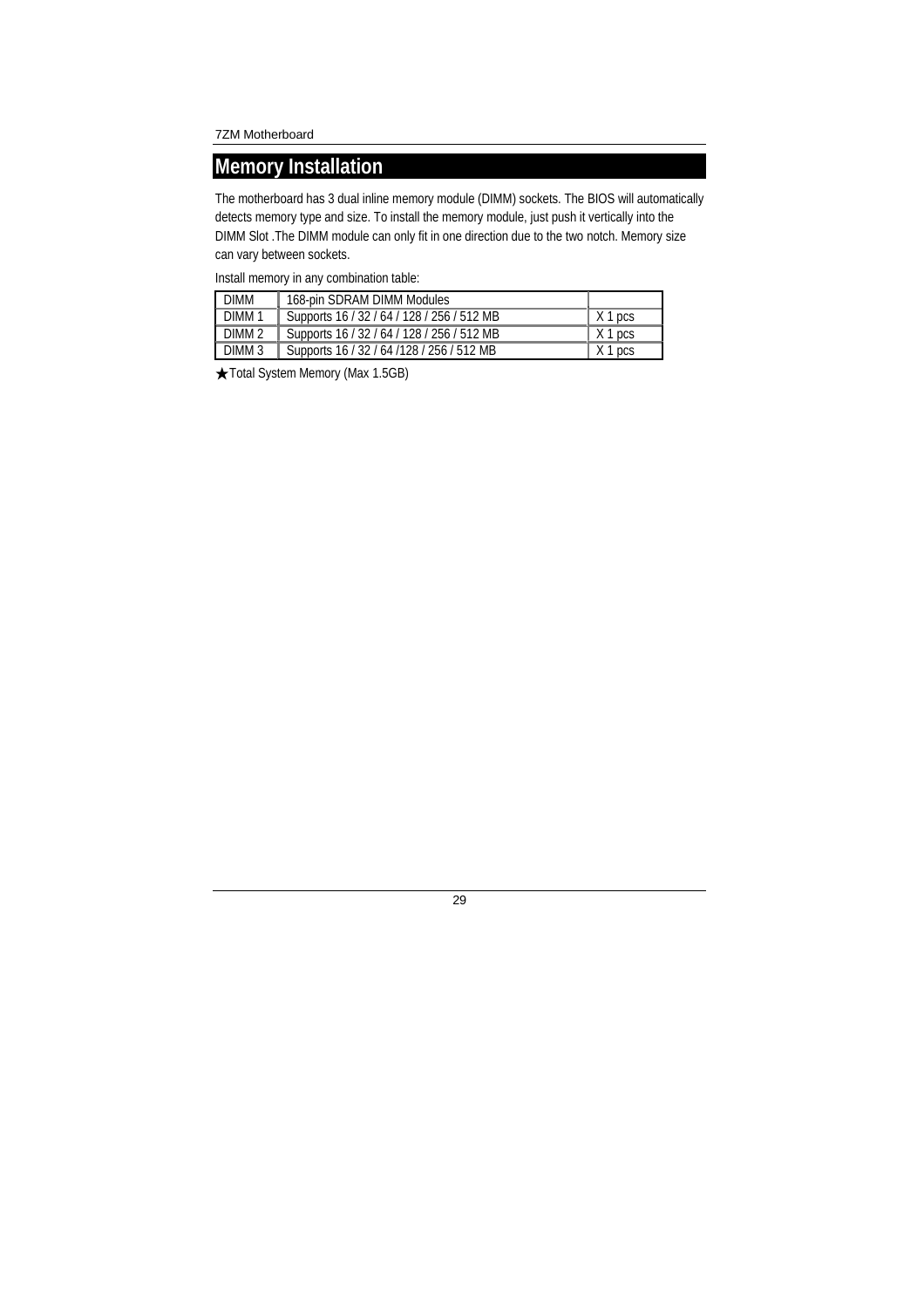| Page Index for BIOS Setup<br>$\mathcal{L}$ | Page              |
|--------------------------------------------|-------------------|
| The Main Menu                              | P.32              |
| <b>Standard CMOS Setup</b>                 | P.34              |
| <b>BIOS Features Setup</b>                 | $\overline{P.}37$ |
| <b>Chipset Features Setup</b>              | P.39              |
| <b>Power Management Setup</b>              | P.43              |
| PNP/ PCI Configuration                     | P.46              |
| <b>Load BIOS Defaults</b><br>P.47          |                   |
| Load Setup Defaults                        |                   |
| <b>Integrated Peripherals</b>              |                   |
| <b>Hardware Monitor</b>                    | P.53              |
| Supervisor Password / User Password        | P.55              |
| <b>IDE HDD Auto Detection</b>              | P.56              |
| Save & Exit Setup<br>P.57                  |                   |
| <b>Exit Without Saving</b>                 |                   |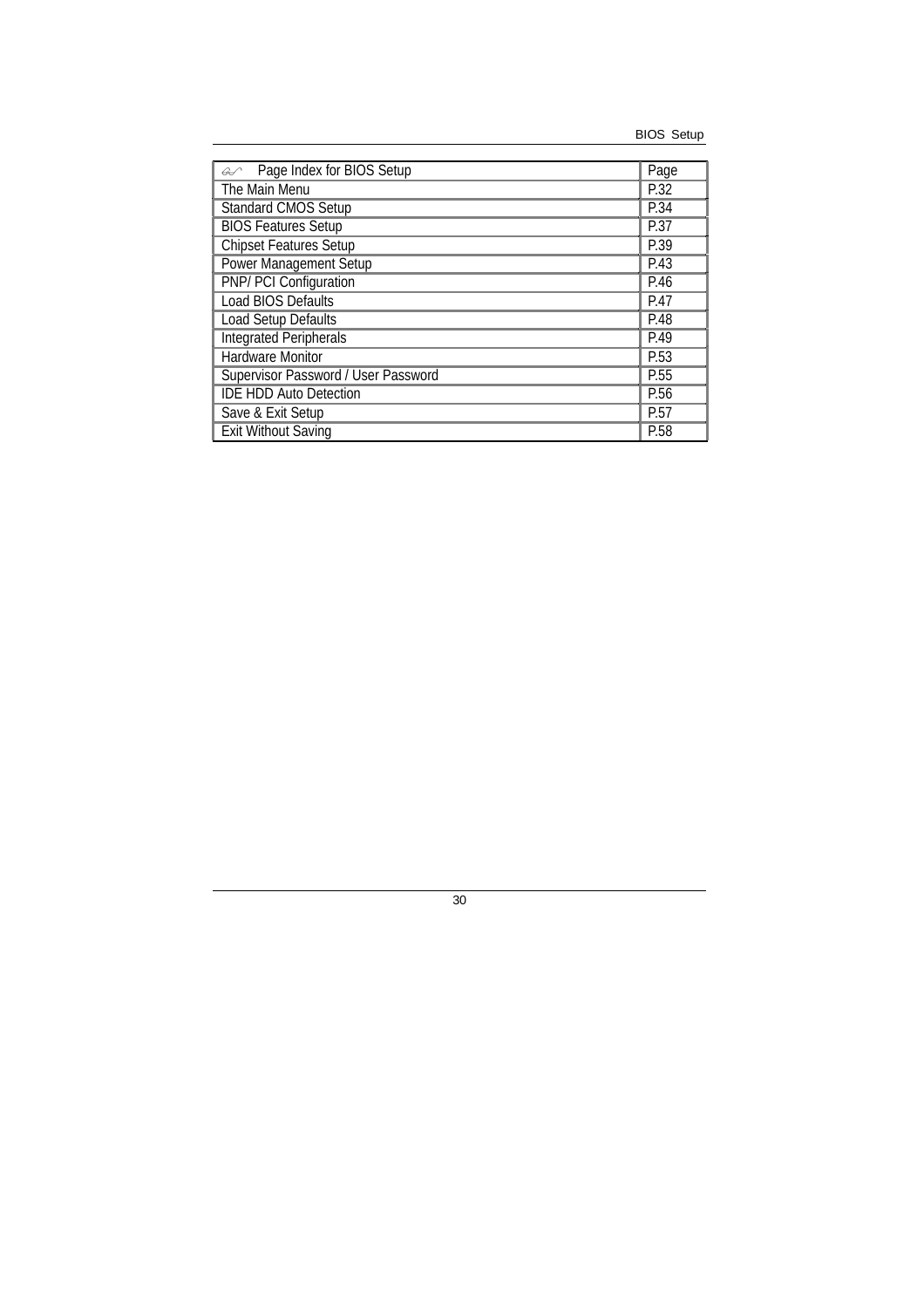# **BIOS Setup**

BIOS Setup is an overview of the BIOS Setup Program. The program that allows users to modify the basic system configuration. This type of information is stored in battery-backed CMOS RAM so that it retains the Setup information when the power is turned off.

### **ENTERING SETUP**

Power ON the computer and press <Del> immediately will allow you to enter Setup. If the message disappears before you respond and you still wish to enter Setup, restart the system to try again by turning it OFF then ON or pressing the "RESET" bottom on the system case. You may also restart by simultaneously press <Ctrl> − <Alt>− <Del> keys.

#### **CONTROL KEYS**

| $\langle \uparrow \rangle$                         | Move to previous item                                                 |
|----------------------------------------------------|-----------------------------------------------------------------------|
| $\overline{\left\langle \downarrow \right\rangle}$ | Move to next item                                                     |
| $\leftarrow$                                       | Move to the item in the left hand                                     |
| $\leftrightarrow$                                  | Move to the item in the right hand                                    |
| $<$ Esc $>$                                        | Main Menu - Quit and not save changes into CMOS                       |
|                                                    | Status Page Setup Menu and Option Page Setup Menu - Exit current page |
|                                                    | and return to Main Menu                                               |
| <+/PgUp>                                           | Increase the numeric value or make changes                            |
| $\langle -PqDn \rangle$                            | Decrease the numeric value or make changes                            |
| $<$ F1>                                            | General help, only for Status Page Setup Menu and Option Page Setup   |
|                                                    | Menu                                                                  |
| $<$ F2>                                            | Reserved                                                              |
| $\langle$ F3>                                      | Reserved                                                              |
| $<$ F4>                                            | Reserved                                                              |
| $<$ F5>                                            | Restore the previous CMOS value from CMOS, only for Option Page       |
|                                                    | Setup Menu                                                            |
| $<$ F6>                                            | Load the default CMOS value from BIOS default table, only for Option  |
|                                                    | Page Setup Menu                                                       |
| $\langle$ F7>                                      | Load the Setup Defaults.                                              |
| $<$ F8>                                            | Reserved                                                              |
| $<$ F9>                                            | Reserved                                                              |
| $<$ F10 $>$                                        | Save all the CMOS changes, only for Main Menu                         |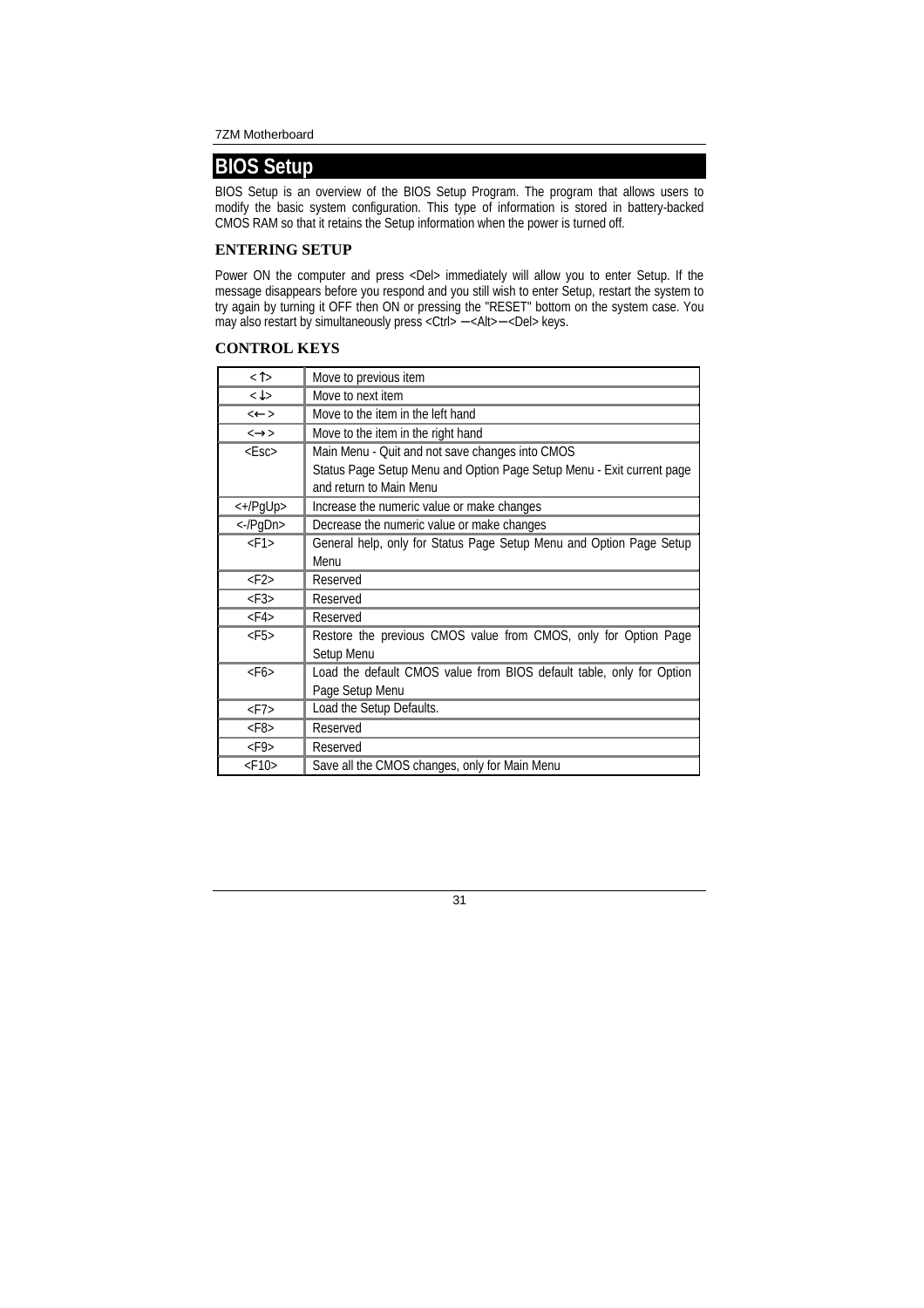#### **GETTING HELP**

#### **Main Menu**

The on-line description of the highlighted setup function is displayed at the bottom of the screen.

#### **Status Page Setup Menu / Option Page Setup Menu**

Press F1 to pop up a small help window that describes the appropriate keys to use and the possible selections for the highlighted item. To exit the Help Window press <Esc>.

#### **The Main Menu**

Once you enter AMI BIOS CMOS Setup Utility, the Main Menu (Figure 1) will appear on the screen. The Main Menu allows you to select from nine setup functions and two exit choices. Use arrow keys to select among the items and press <Enter> to accept or enter the sub-menu.

| AMIBIOS SIMPLE SETUP UTILITY-VERSION 1.22<br>(C) 1999 American Megatrends, Inc. All Rights Reserved                                                                                                                      |                               |
|--------------------------------------------------------------------------------------------------------------------------------------------------------------------------------------------------------------------------|-------------------------------|
| STANDARD CMOS SETUP                                                                                                                                                                                                      | <b>INTEGRATED PERIPHERALS</b> |
| <b>BIOS FEATURES SETUP</b>                                                                                                                                                                                               | <b>HARDWARE MONITOR SETUP</b> |
| <b>CHIPSET FEATURES SETUP</b>                                                                                                                                                                                            | SUPERVISOR PASSWORD           |
| POWER MANAGEMENT SETUP                                                                                                                                                                                                   | USER PASSWORD                 |
| PNP/PCI CONFIGURATION                                                                                                                                                                                                    | IDE HDD AUTO DETECTION        |
| <b>LOAD BIOS DEFAULTS</b>                                                                                                                                                                                                | SAVE & EXIT SETUP             |
| <b>LOAD SETUP DEFAULTS</b><br><b>EXIT WITHOUT SAVING</b>                                                                                                                                                                 |                               |
| $\mathsf{FSC} : \mathsf{Quit} \qquad \mathsf{TL} \longleftrightarrow : \mathsf{Select}\ \mathsf{Item}$<br>(Shift) F2: Change Color F5: Old Values<br>F7: Load Setup Defaults F10: Save & Exit<br>F6 : Load BIOS Defaults |                               |
| Time, Date, Hard Disk Type,                                                                                                                                                                                              |                               |

Figure 1: Main Menu

#### • **Standard CMOS Setup**

This setup page includes all the items in standard compatible BIOS.

#### • **BIOS Features Setup**

This setup page includes all the items of AMI special enhanced features.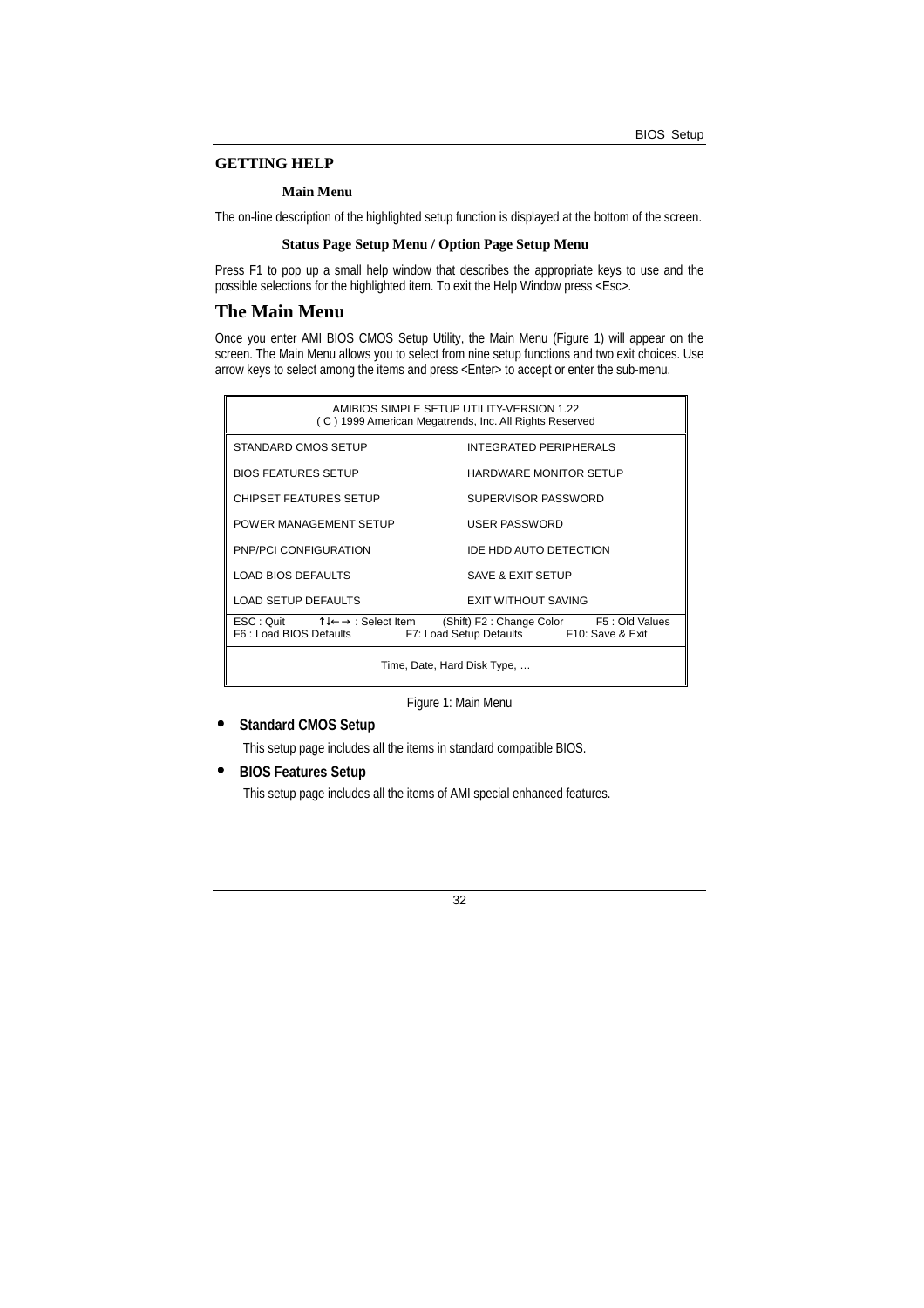• **Chipset Features Setup** 

This setup page includes all the items of chipset special features.

• **Power Management Setup** 

This setup page includes all the items of Green function features.

• **PnP/PCI Configurations** 

This setup page includes all the configurations of PCI & PnP ISA resources.

• **Load BIOS Defaults** 

Bios Defaults indicates the value of the system parameter which the system would be in the safe configuration.

#### • **Load Setup Defaults**

Setup Defaults indicates the value of the system parameter which the system would be in the most appropriate configuration.

• **Integrated Peripherals** 

This setup page includes all onboard peripherals.

• **Hardware Monitor Setup** 

This setup page is auto detect fan and temperature status.

• **Supervisor password** 

 Change, set, or disable password. It allows you to limit access to the system and Setup, or just to Setup.

• **User password** 

Change, set, or disable password. It allows you to limit access to the system.

• **IDE HDD auto detection** 

Automatically configure hard disk parameters.

• **Save & Exit Setup** 

Save CMOS value settings to CMOS and exit setup.

#### • **Exit Without Saving**

Abandon all CMOS value changes and exit setup.

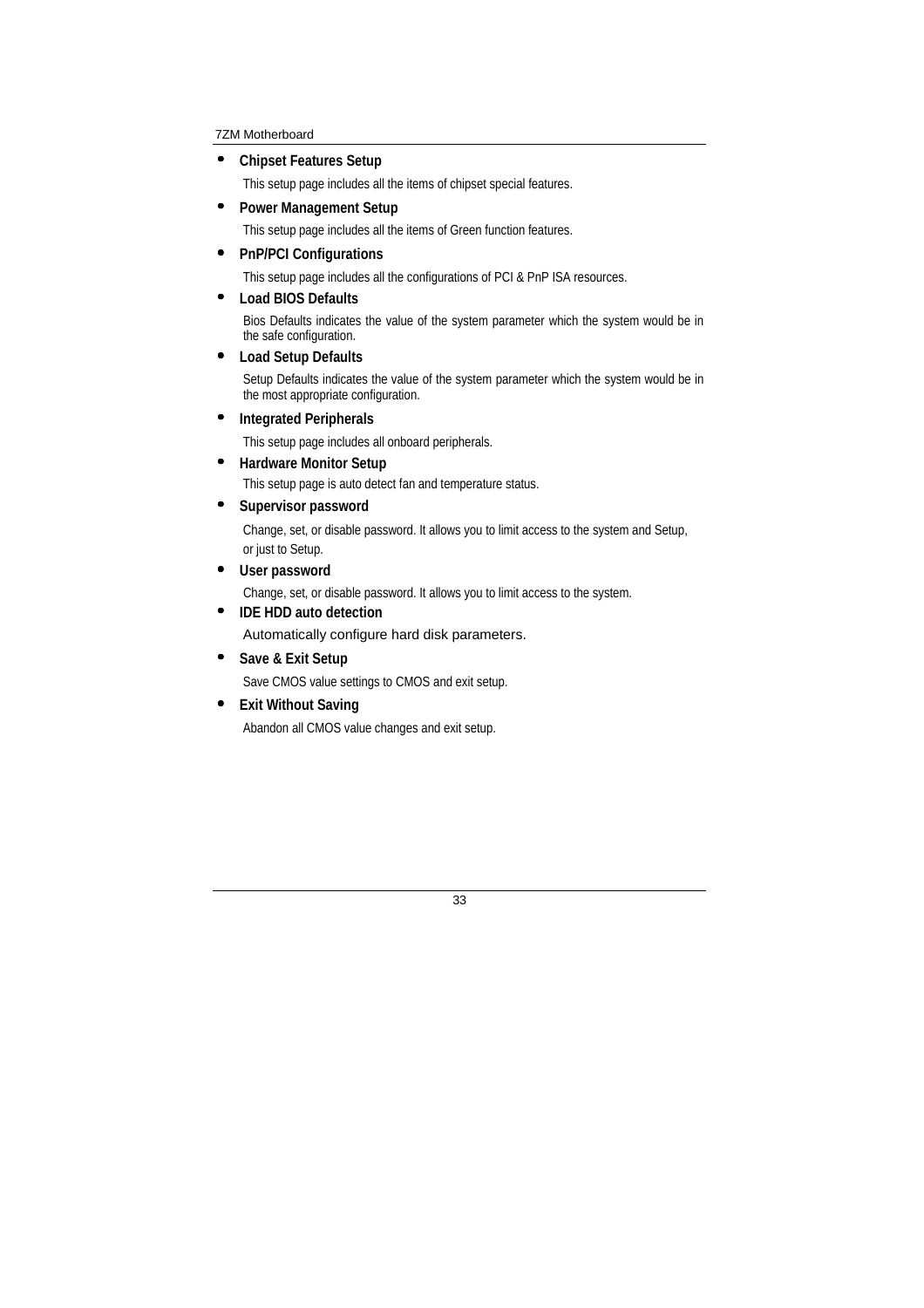## **Standard CMOS Setup**

The items in Standard CMOS Features Menu (Figure 2) are divided into 9 categories. Each category includes no, one or more than one setup items. Use the arrows to highlight the item and then use the <PgUp> or <PgDn> keys to select the value you want in each item.

| AMIBIOS SETUP - STANDARD CMOS SETUP<br>(C) 1999 American Megatrends, Inc. All Rights Reserved                        |                                                                                               |
|----------------------------------------------------------------------------------------------------------------------|-----------------------------------------------------------------------------------------------|
| Date ( $mm/dd/yyy$ ) : Tue Jan 25, 2000<br>Time (hh/mm/ss) : 10:36:24<br>TYPE SIZE CYLS HEAD PRECOMP LANDZ SECTOR    | <b>MODE</b>                                                                                   |
| Pri Master : Auto<br>Pri Slave : Auto<br>Sec Master : Auto<br>Sec Slave : Auto                                       |                                                                                               |
| Floppy Drive A: $1.44$ MB 3 $\frac{1}{2}$<br>Floppy Drive B: Not Installed<br>Boot Sector Virus Protection: Disabled | Base Memory: 640 Kb<br>Other Memory: 384 Kb<br>Extended Memory: 30Mb<br>Total Memory: 31Mb    |
| Month: Jan - Dec<br>Day: $01 - 31$<br>Year: 1990-2099                                                                | ESC : Exit<br>$\uparrow\downarrow$ : Select Item<br>$PU/PD/+/-$ : Modify<br>(Shift)F2 : Color |

Figure 2: Standard CMOS Setup

#### • **Date**

The date format is <Week>, <Month>, <Day>, <Year>.

| Week  | The week, from Sun to Sat, determined by the BIOS and is display-only |
|-------|-----------------------------------------------------------------------|
| Month | The month, Jan. Through Dec.                                          |
| Day   | The day, from 1 to 31 (or the maximum allowed in the month)           |
| Year  | The year, from 1990 through 2099                                      |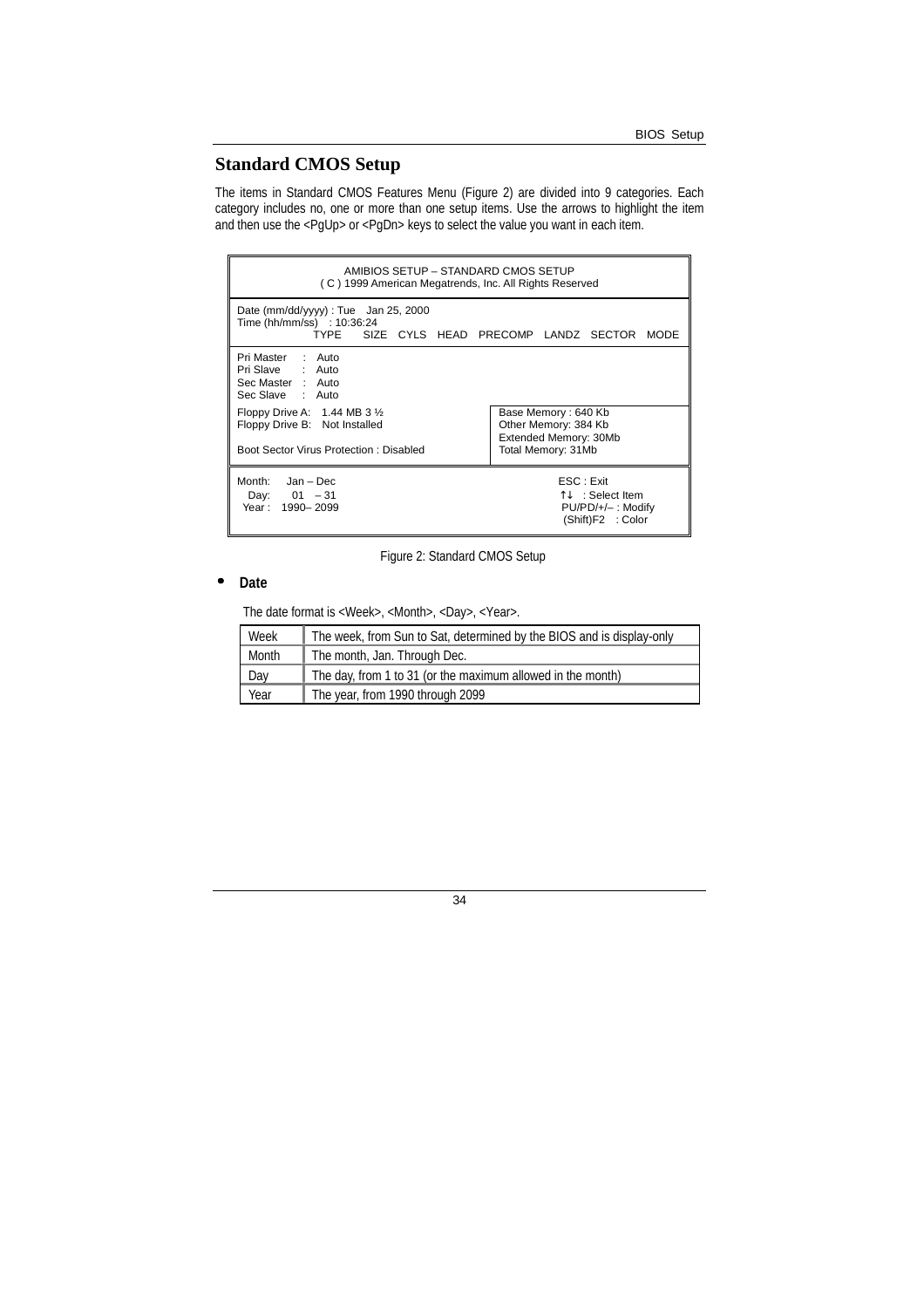#### • **Time**

The times format in <hour> <minute> <second>. The time is calculated base on the 24-hour military-time clock. For example, 1 p.m. is 13:00:00.

#### • **IDE Primary Master, Slave / Secondary Master, Slave**

The category identifies the types of hard disk from drive C to F that has been installed in the computer. There are two types: auto type, and user definable type. User type is user-definable; Auto type which will automatically detect HDD type.

Note that the specifications of your drive must match with the drive table. The hard disk will not work properly if you enter improper information for this category.

If you select User Type, related information will be asked to enter to the following items. Enter the information directly from the keyboard and press <Enter>. Such information should be provided in the documentation form your hard disk vendor or the system manufacturer.

| CYLS.          | Number of cylinders |
|----------------|---------------------|
| <b>HEADS</b>   | number of heads     |
| PRECOMP        | write precomp       |
| LANDZONE       | Landing zone        |
| <b>SECTORS</b> | number of sectors   |

If a hard disk has not been installed select NONE and press <Enter>.

#### • **Drive A type / Drive B type**

The category identifies the types of floppy disk drive A or drive B that has been installed in the computer.

| None           | No floppy drive installed                                          |
|----------------|--------------------------------------------------------------------|
| 360K, 5.25 in. | 5.25 inch PC-type standard drive; 360K byte capacity.              |
| 1.2M, 5.25 in. | 5.25 inch AT-type high-density drive; 1.2M byte capacity (3.5 inch |
|                | when 3 Mode is Enabled).                                           |
| 720K, 3.5 in.  | 3.5 inch double-sided drive; 720K byte capacity                    |
| 1.44M, 3.5 in. | 3.5 inch double-sided drive; 1.44M byte capacity.                  |
| 2.88M, 3.5 in. | 3.5 inch double-sided drive; 2.88M byte capacity.                  |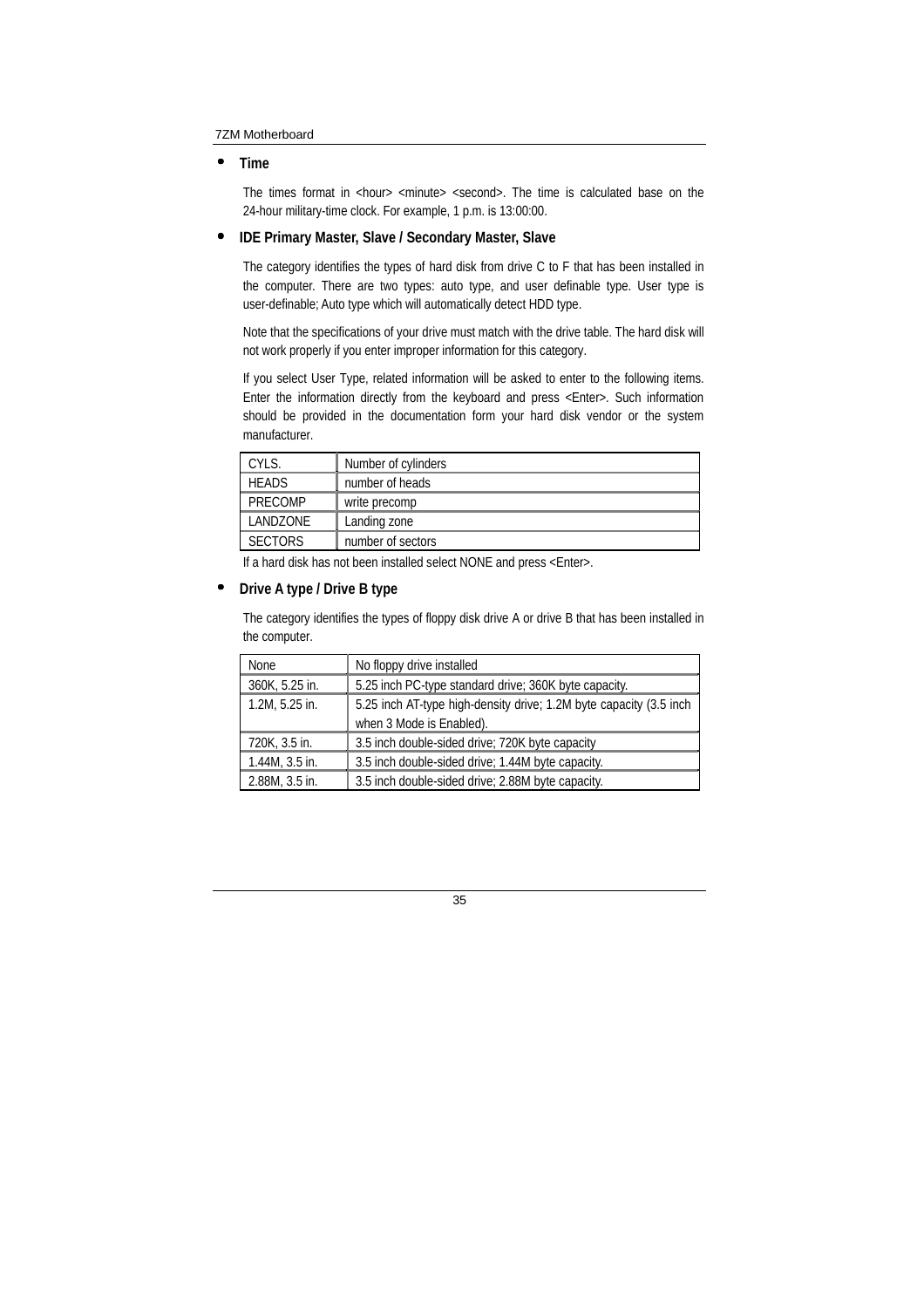#### • **Boot Sector Virus Protection**

If it is set to enable, the category will flash on the screen when there is any attempt to write to the boot sector or partition table of the hard disk drive. The system will halt and the following error message will appear in the mean time. You can run anti-virus program to locate the problem.

| Enabled  | Activate automatically when the system boots up causing a warning<br>message to appear when anything attempts to access the boot sector or<br>hard disk partition table |
|----------|-------------------------------------------------------------------------------------------------------------------------------------------------------------------------|
| Disabled | No warning message to appear when anything attempts to access the<br>boot sector or hard disk partition table. (Default Value)                                          |

#### • **Memory**

The category is display-only which is determined by POST (Power On Self Test) of the BIOS.

#### **Base Memory**

The POST of the BIOS will determine the amount of base (or conventional) memory installed in the system.

The value of the base memory is typically 512 K for systems with 512 K memory installed on the motherboard, or 640 K for systems with 640 K or more memory installed on the motherboard.

#### **Extended Memory**

The BIOS determines how much extended memory is present during the POST.

This is the amount of memory located above 1 MB in the CPU's memory address map.

#### **Other Memory**

This refers to the memory located in the 640 K to 1024 K address space. This is memory that can be used for different applications.

DOS uses this area to load device drivers to keep as much base memory free for application programs. Most use for this area is Shadow RAM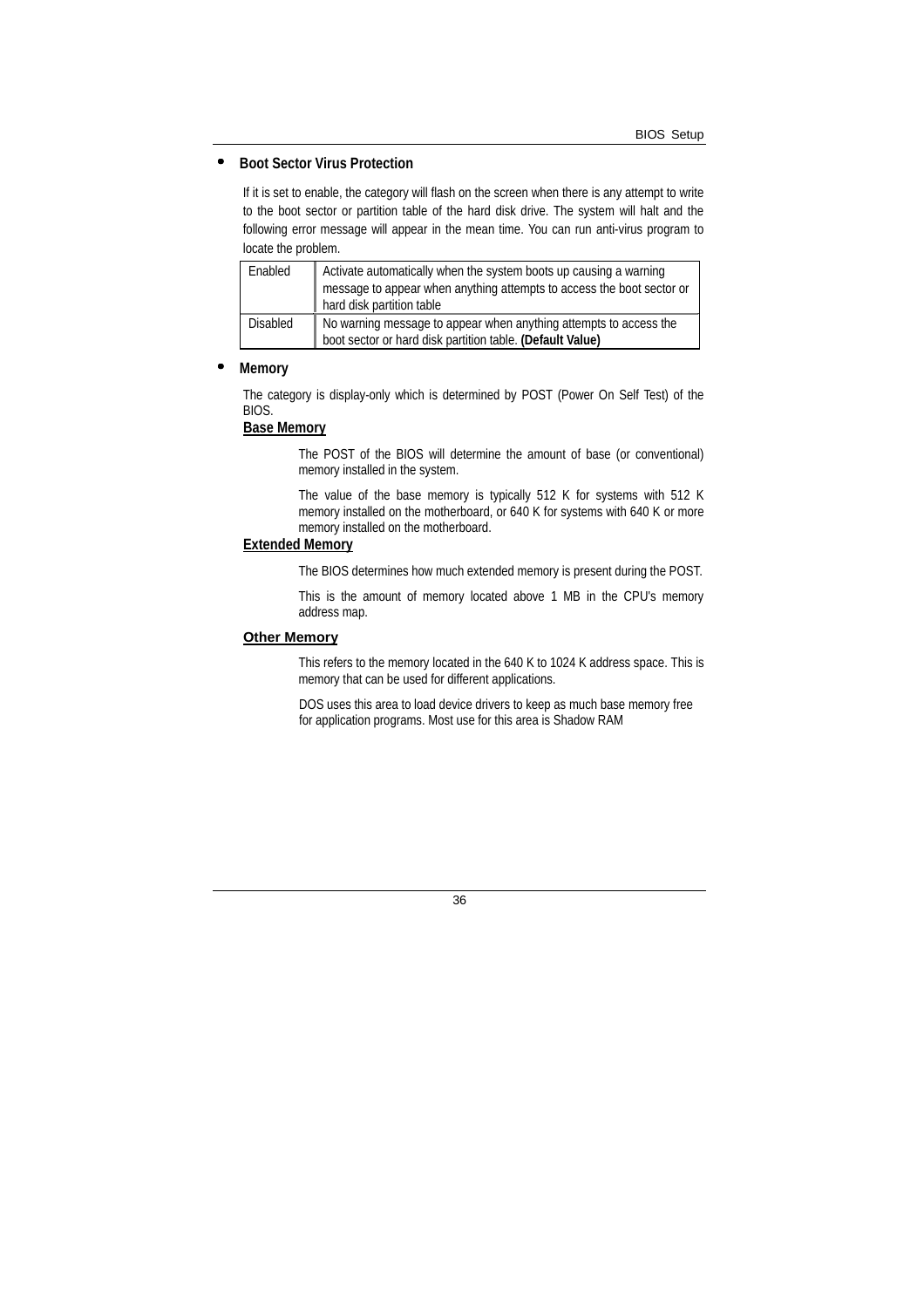# **BIOS Features Setup**

|                                                                                                                                                     |                                                                               | <b>AMIBIOS SETUP - BIOS FEATURES SETUP</b><br>(C) 1999 American Megatrends, Inc. All Rights Reserved                                                                                                                           |
|-----------------------------------------------------------------------------------------------------------------------------------------------------|-------------------------------------------------------------------------------|--------------------------------------------------------------------------------------------------------------------------------------------------------------------------------------------------------------------------------|
| 1st Boot Device<br>2nd Boot Device<br>3rd Boot Device<br>S.M.A.R.T. for Hard Disks<br>BootUp Num-Lock<br><b>Floppy Drive Seek</b><br>Password Check | Floppy<br>IDE-0<br><b>CDROM</b><br><b>Disabled</b><br>On.<br>Enabled<br>Setup |                                                                                                                                                                                                                                |
|                                                                                                                                                     |                                                                               | $\uparrow \downarrow \rightarrow \leftarrow$ : Select Item<br>ESC: Quit<br>: Help<br>PU/PD+/-/: Modify<br>F1<br>:Old Values<br>(Shift)F2:Color<br>F <sub>5</sub><br>F6.<br>: Load BIOS Defaults<br>F7<br>: Load SETUP Defaults |

Figure 3: BIOS Features Setup

# • **1st / 2nd / 3rd Boot Device**

The default value is Floppy or LS-120 / ZIP A: or ATAPI ZIP C: or CDROM or SCSI or NET WORK / I20 or IDE-0~IDE-3 or Disabled.

| Floppy          | Boot Device by Floppy.          |
|-----------------|---------------------------------|
| LS-120 / ZIP A: | Boot Device by LS-120 / ZIP A:. |
| <b>CDROM</b>    | Boot Device by CDROM.           |
| <b>SCSI</b>     | Boot Device by SCSI.            |
| <b>NETWORK</b>  | Boot Device by NETWORK.         |
| $IDE-0-IDE-3$   | Boot Device by IDE-0~IDE-3.     |
| <b>Disabled</b> | Boot Device by Disabled.        |
| ATAPI ZIP C:    | Boot Device by ATAPI ZIP C:.    |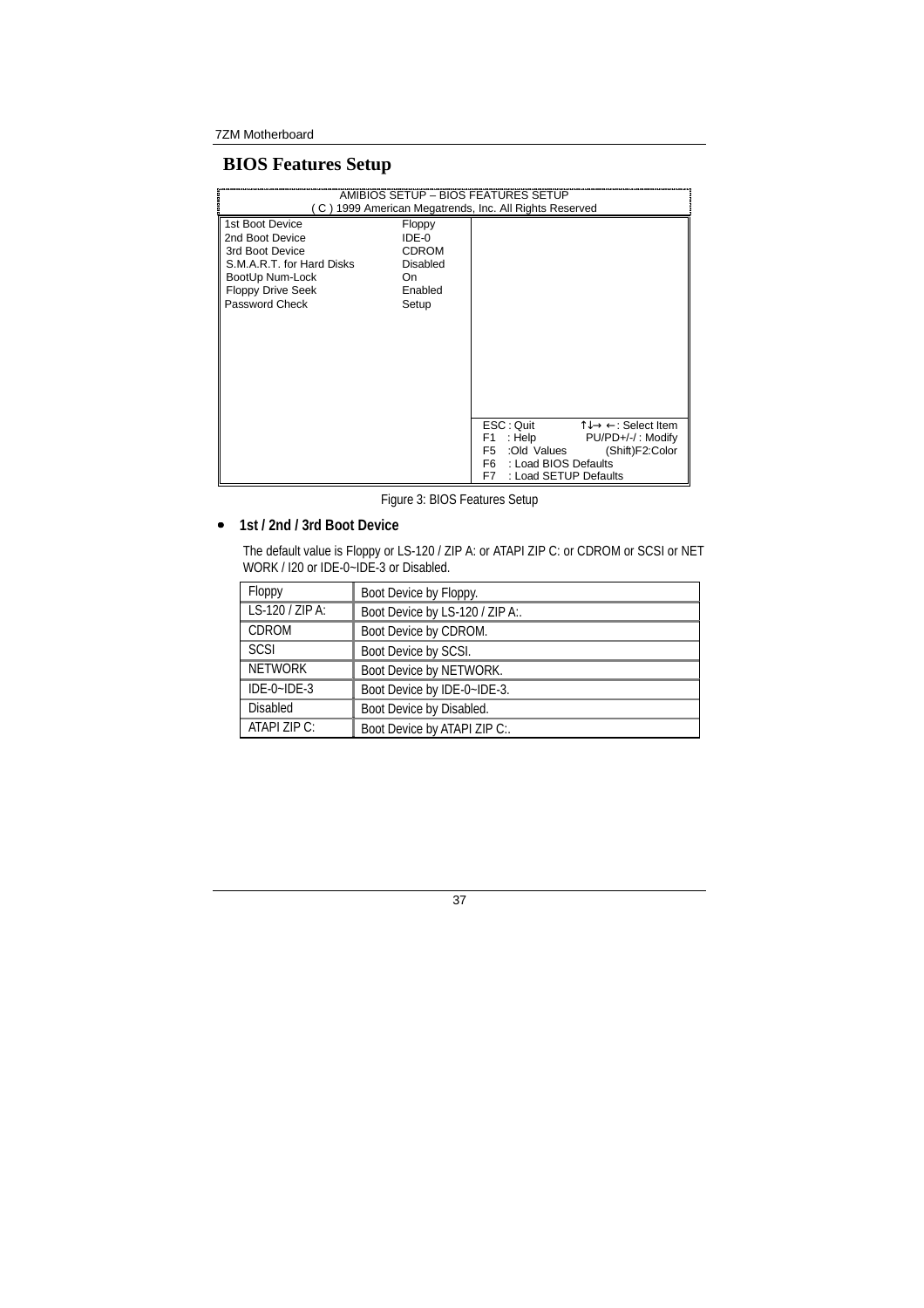#### • **S.M.A.R.T. for Hard Disks**

| Enable  | Enable S.M.A.R.T. Hard for Disks.                  |
|---------|----------------------------------------------------|
| Disable | Disable S.M.A.R.T. Hard for Disks. (Default Value) |

### • **Boot Up Num-Lock**

| Keypad is number keys. (Default Value) |
|----------------------------------------|
| Keypad is arrow keys.                  |

# • **Floppy Drive Seek**

During POST, BIOS will determine if the floppy disk drive installed is 40 or 80 tracks. 360 type is 40 tracks while 720 , 1.2 and 1.44 are all 80 tracks.

| Enabled  | BIOS searches for floppy disk drive to determine if it is 40 or 80 tracks. |
|----------|----------------------------------------------------------------------------|
|          | Note that BIOS can not tell from 720, 1.2 or 1.44 drive type as they are   |
|          | all 80 tracks. (Default Value)                                             |
| Disabled | BIOS will not search for the type of floppy disk drive by track number.    |
|          | Note that there will not be any warning message if the drive installed is  |
|          | 360.                                                                       |

#### • **Password Check**

| Setup  | Set Password Check to Setup. (Default Value) |
|--------|----------------------------------------------|
| Always | Set Password Check to Always.                |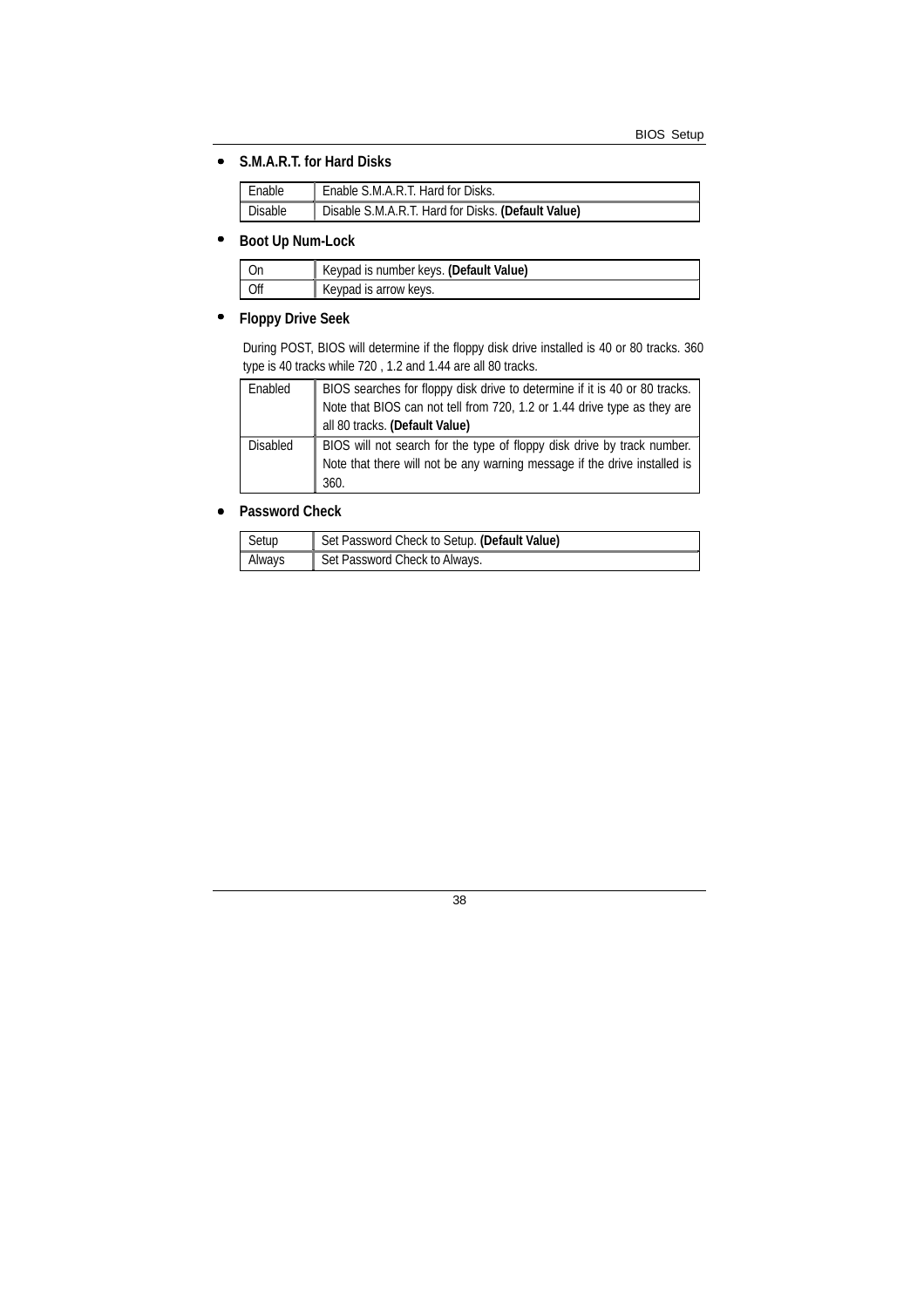# **Chipset Features Setup**

|                               |                   | AMIBIOS SETUP - CHIPSET FEATURES SETUP<br>(C) 1999 American Megatrends, Inc. All Rights Reserved |                                                            |
|-------------------------------|-------------------|--------------------------------------------------------------------------------------------------|------------------------------------------------------------|
| **********DRAM Timing***      |                   | <b>Memory Address Drive</b>                                                                      | 24 mA                                                      |
| <b>Top Performance</b>        | <b>Disabled</b>   | CAS# Drive                                                                                       | 12 mA                                                      |
| <b>DRAM Frequency</b>         | 100MHz            | <b>RAS# Drive</b>                                                                                | 24 mA                                                      |
| <b>SDRAM CAS# Latency</b>     | 3                 |                                                                                                  |                                                            |
|                               |                   |                                                                                                  |                                                            |
| AGP Mode                      | 4X                |                                                                                                  |                                                            |
| AGP Comp. Driving             | Auto              |                                                                                                  |                                                            |
| Manual AGP Comp. Driving      | DB.               |                                                                                                  |                                                            |
| <b>AGP Aperture Size</b>      | 64MB              |                                                                                                  |                                                            |
| <b>PCI Delay Transaction</b>  | Enabled           |                                                                                                  |                                                            |
| <b>CIkGen Spread Spectrum</b> | Enabled           |                                                                                                  |                                                            |
| <b>USB Controller</b>         | Enabled           |                                                                                                  |                                                            |
| <b>USB Legacy Support</b>     | Disabled          |                                                                                                  |                                                            |
| <b>BIOS Flash Protection</b>  | <b>Disabled</b>   |                                                                                                  |                                                            |
| <b>DRAM Drive Strength</b>    | Auto              |                                                                                                  |                                                            |
|                               |                   |                                                                                                  |                                                            |
| <b>MD Bus Strength</b>        | High              | ESC: Quit                                                                                        | $\uparrow \downarrow \rightarrow \leftarrow$ : Select Item |
| <b>CAS Bus Strength</b>       | High              | : Help<br>F1                                                                                     | PU/PD+/-/: Modify                                          |
| Delay DRAM Read Latch         | 1.0 <sub>ns</sub> | F <sub>5</sub><br>:Old Values                                                                    | (Shift)F2:Color                                            |
| Memory Data Drive             | 8 mA              | F <sub>6</sub><br>: Load BIOS Defaults<br>F7                                                     |                                                            |
| <b>SDRAM Command Drive</b>    | 24 mA             |                                                                                                  | : Load SETUP Defaults                                      |

Figure 4: Chipset Features Setup

# • **Top Performance**

| Disabled | Top Performance Disabled. (Default Value) |
|----------|-------------------------------------------|
| Enabled  | Top Performance Enabled.                  |

# • **DRAM Frequency**

| 100MHz | Set DRAM Frequency to 100MHz(Default Value). |
|--------|----------------------------------------------|
| 133MHz | Set DRAM Frequency to 133MHz                 |

# • **SDRAM CAS# Latency**

|      | For Fastest SDRAM DIMM module.                 |
|------|------------------------------------------------|
|      | For Slower SDRAM DIMM module. (Default Value). |
| Auto | Detect SDRAM CAS# Latency by SPD.              |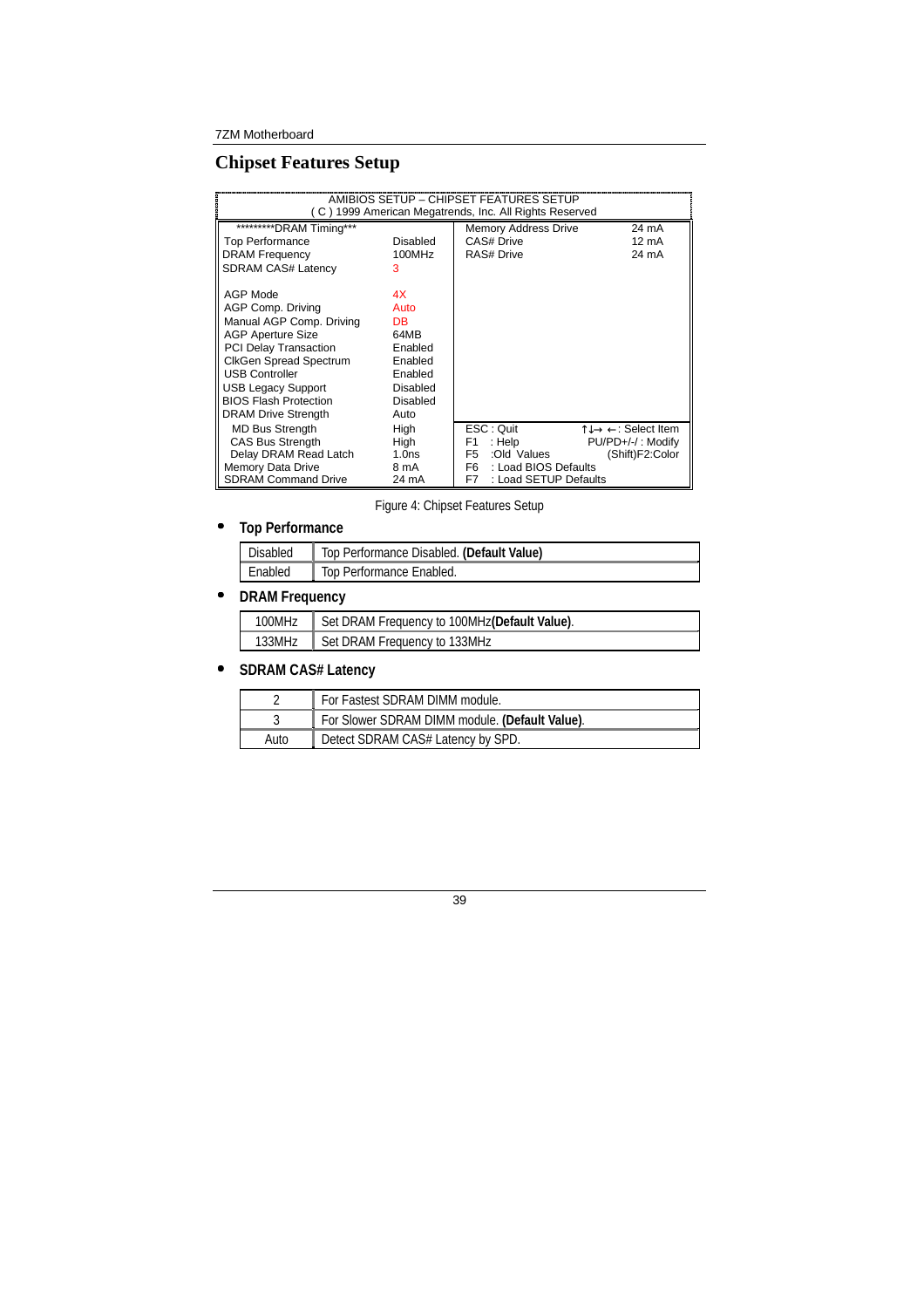• **AGP Mode** 

4X Set AGP Mode to 4X.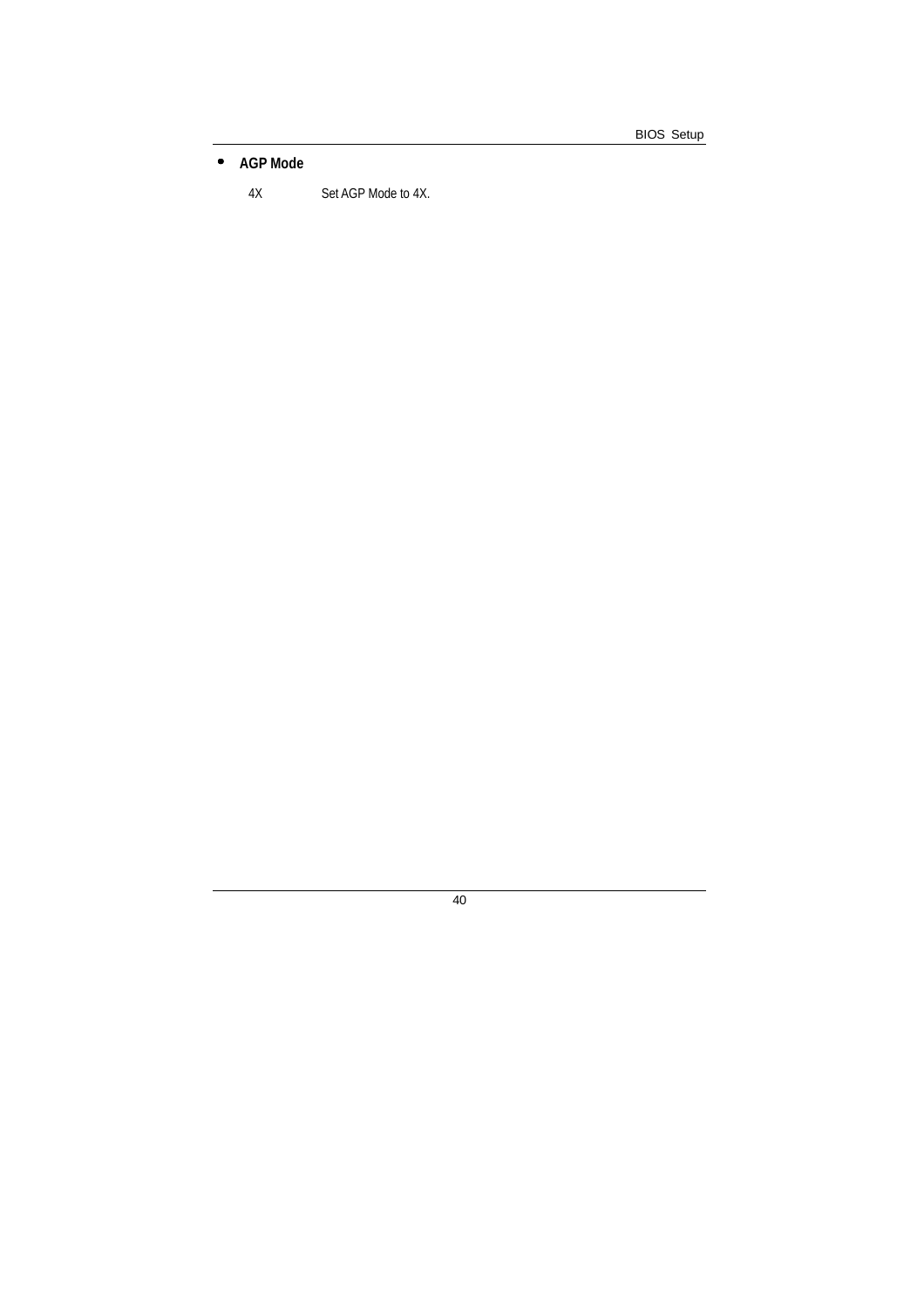• **BIOS Flash Protection** 

| Enable  | <b>BIOS Flash Write Protection.</b> |
|---------|-------------------------------------|
| Disable | Normal. (Default Value)             |

# • **DRAM Drive Strength**

| Auto                                                                                                                                                                                                                                                                                                                               | Set DRAM Drive Strength to Auto.   |
|------------------------------------------------------------------------------------------------------------------------------------------------------------------------------------------------------------------------------------------------------------------------------------------------------------------------------------|------------------------------------|
| Manual                                                                                                                                                                                                                                                                                                                             | Set DRAM Drive Strength to Manual. |
| $\mathbf{r}$ $\mathbf{r}$ $\mathbf{r}$ $\mathbf{r}$ $\mathbf{r}$ $\mathbf{r}$ $\mathbf{r}$ $\mathbf{r}$ $\mathbf{r}$ $\mathbf{r}$ $\mathbf{r}$ $\mathbf{r}$ $\mathbf{r}$ $\mathbf{r}$ $\mathbf{r}$ $\mathbf{r}$ $\mathbf{r}$ $\mathbf{r}$ $\mathbf{r}$ $\mathbf{r}$ $\mathbf{r}$ $\mathbf{r}$ $\mathbf{r}$ $\mathbf{r}$ $\mathbf{$ |                                    |

**If DRAM Drive Strength is Manual, then you can adjust item below.** 

# • **MD Bus Strength**

| High | Set MD Bus Strength to High. |
|------|------------------------------|
| LOW  | Set MD Bus Strength to Low.  |

# • **CAS Bus Strength**

| High       | Set CAS Bus Strength to High. |
|------------|-------------------------------|
| <b>Low</b> | Set CAS Bus Strength to Low.  |

# • **Delay DRAM Read Latch**

| $1.0$ ns | Set DRAM Read Latch Delay to 1.0ns. |
|----------|-------------------------------------|
| 1.5ns    | Set DRAM Read Latch Delay to 1.5ns. |
| 0.5ns    | Set DRAM Read Latch Delay to 0.5ns. |
| No delay | Set DRAM Read Latch No delay.       |

### • **Memory Data Drive**

| l 6 mA | Set Memory Data Drive to 6 mA |
|--------|-------------------------------|
| 18mA   | Set Memory Data Drive to 8 mA |

### • **SDRAM Command Drive**

| 16 mA | Set SDRAM Command Drive to 16 mA |
|-------|----------------------------------|
| 24 mA | Set SDRAM Command Drive to 24 mA |

# • **Memory Address Drive**

| 116 <sub>m</sub> | Set Memory Address Drive to 16 mA |
|------------------|-----------------------------------|
| $124 \text{ mA}$ | Set Memory Address Drive to 24 mA |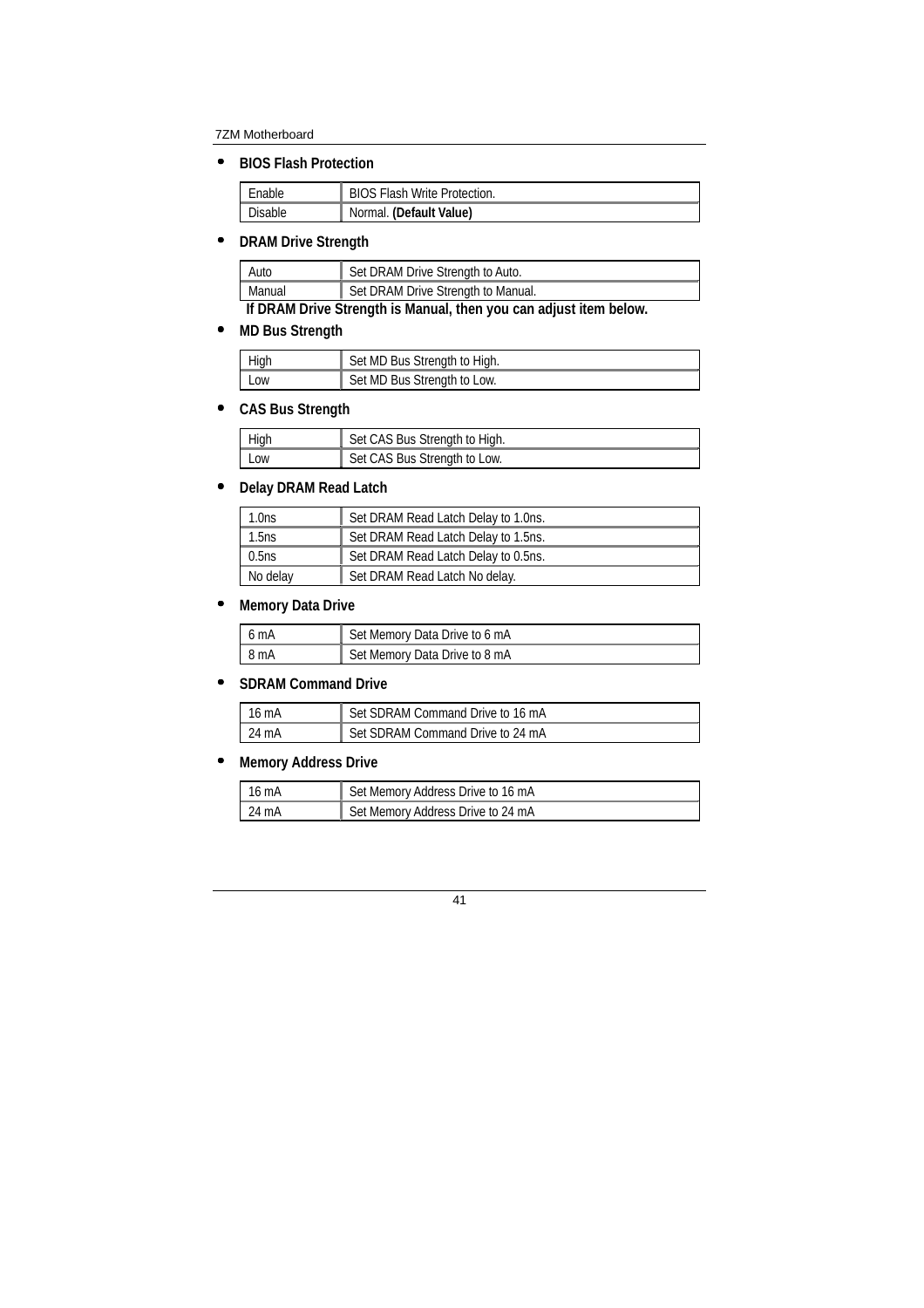### • **CAS# Drive**

| 8 mA            | Set CAS# Drive to 8 mA  |
|-----------------|-------------------------|
| $12 \text{ mA}$ | Set CAS# Drive to 12 mA |

### • **RAS# Drive**

| 16 mA | Set RAS# Drive to 16 mA |
|-------|-------------------------|
| 24 mA | Set RAS# Drive to 24 mA |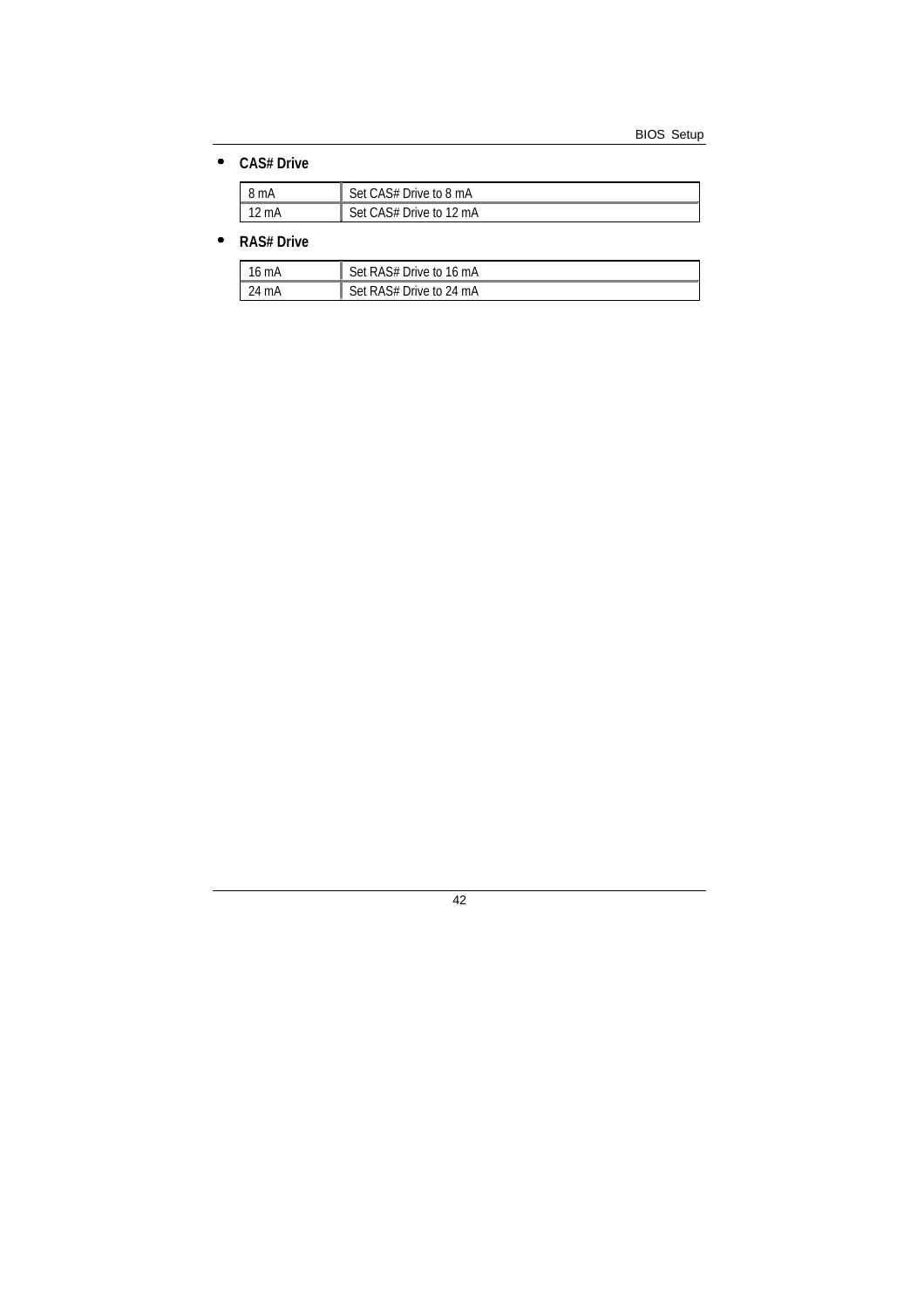## **Power Management Setup**

|                                  |                     | AMIBIOS SETUP – POWER MANAGEMENT SETUP<br>C) 1999 American Megatrends, Inc. All Rights Reserved |  |
|----------------------------------|---------------------|-------------------------------------------------------------------------------------------------|--|
| <b>ACPI Sleep Type</b>           | S <sub>1</sub> /POS | <b>RTC Alarm Date</b><br>Every Day                                                              |  |
| USB Dev Wakeup From S3~S5        | Disabled            | <b>RTC Alarm Hour</b><br>00                                                                     |  |
| Suspend Time Out(Minute)         | Disabled            | <b>RTC Alarm Minute</b><br>00                                                                   |  |
| Display Activity                 | Ignore              | RTC Alarm Second<br>$00 \,$                                                                     |  |
| IRQ3                             | Monitor             |                                                                                                 |  |
| IRQ4                             | Monitor             |                                                                                                 |  |
| IRQ5                             | lgnore              |                                                                                                 |  |
| IRQ7                             | Monitor             |                                                                                                 |  |
| IRQ9                             | Ignore              |                                                                                                 |  |
| <b>IRQ10</b>                     | Ignore              |                                                                                                 |  |
| IRQ11                            | lgnore              |                                                                                                 |  |
| IRQ13                            | Ignore              |                                                                                                 |  |
| IRQ14<br>Monitor                 |                     |                                                                                                 |  |
| IRQ15<br>lgnore                  |                     |                                                                                                 |  |
| Soft-Off by Power Button         | Instant-Off         |                                                                                                 |  |
| System after AC Back<br>Soft-Off |                     | ESC: Quit<br>$\uparrow \downarrow \rightarrow \leftarrow$ : Select Item                         |  |
| Modem Use IRQ<br>4               |                     | : Help<br>PU/PD+/-/: Modify<br>F1                                                               |  |
| Resume On Ring/LAN<br>Enabled    |                     | :Old Values<br>(Shift)F2:Color<br>F <sub>5</sub>                                                |  |
| PME Event Wake Up<br>Enabled     |                     | : Load BIOS Defaults<br>F6                                                                      |  |
| Resume On RTC Alarm<br>Disabled  |                     | : Load SETUP Defaults<br>F7                                                                     |  |

Figure 5: Power Management Setup

### • **ACPI Sleep Type**

| I S1/POS | <sup>1</sup> Set ACPI sleep type to S1. (Default Value) |
|----------|---------------------------------------------------------|
| S3/STR   | <sup>1</sup> Set ACPI sleep type to S3.                 |

# • **USB Dev Wakeup From S3~S5**

USB Dev Wakeup From S3~S5 set when ACPI Sleep Type set to S3/STR.

| Enabled         | Enable USB Dev Wakeup From S3~S5.                  |
|-----------------|----------------------------------------------------|
| <b>Disabled</b> | Disable USB Dev Wakeup From S3~S5 (Default Value). |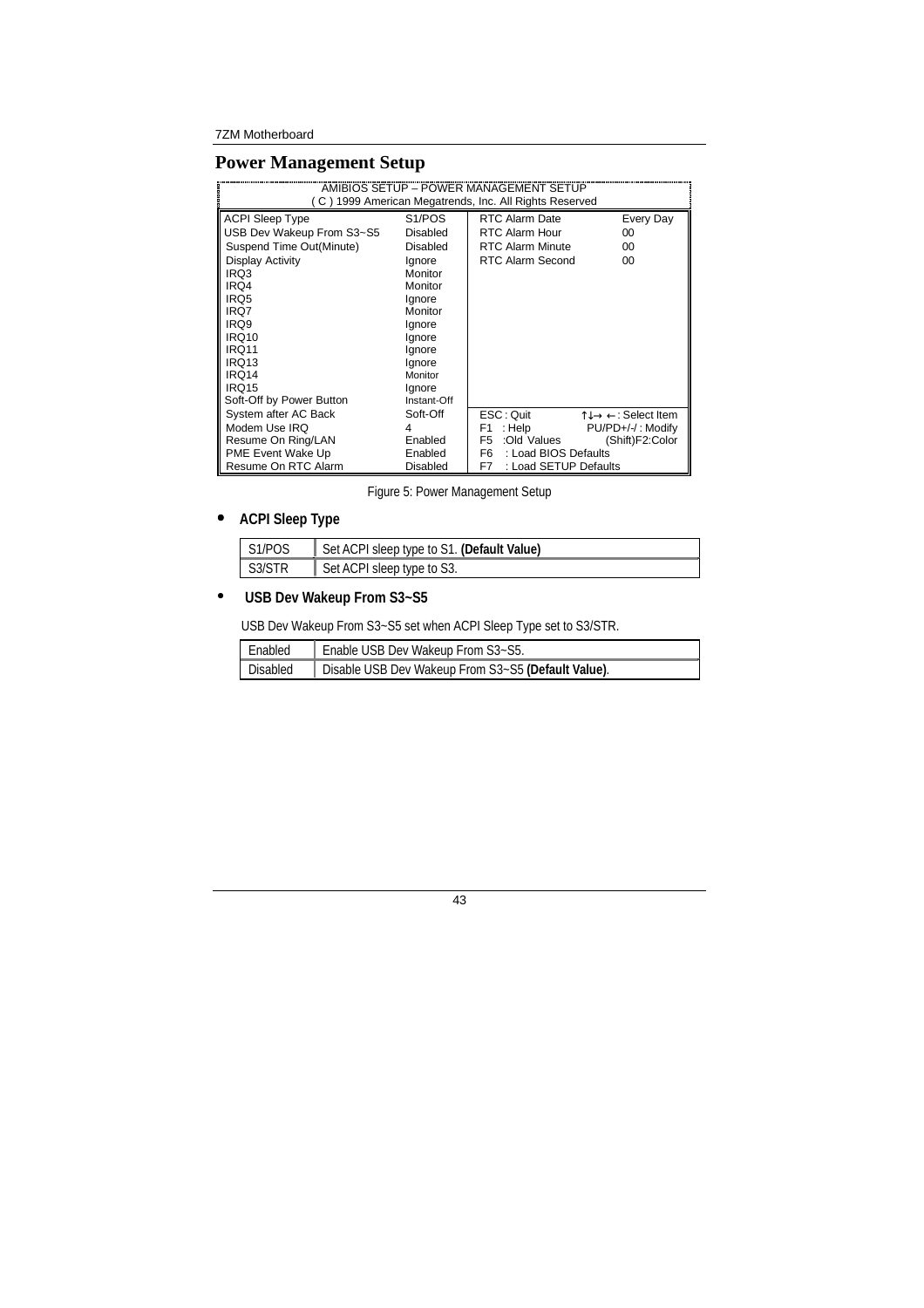## • **Suspend Time Out (Minute.)**

| <b>Disabled</b> | Disabled Suspend Time Out Function. (Default Value) |
|-----------------|-----------------------------------------------------|
|                 | Enabled Suspend Time Out after 1 min.               |
| $\mathfrak{D}$  | Enabled Suspend Time Out after 2min.                |
| 4               | Enabled Suspend Time Out after 4min.                |
| 8               | Enabled Suspend Time Out after 8min.                |
| 10              | Enabled Suspend Time Out after 10min.               |
| 20              | Enabled Suspend Time Out after 20min.               |
| 30              | Enabled Suspend Time Out after 30min.               |
| 40              | Enabled Suspend Time Out after 40min.               |
| 50              | Enabled Suspend Time Out after 50min.               |
| 60              | Enabled Suspend Time Out after 60min.               |

#### • **Display Activity**

| Ignore  | Ignore Display Activity. (Default Value) |
|---------|------------------------------------------|
| Monitor | Monitor Display Activity.                |

#### • **IRQ 3~IRQ15**

| anore   | 215.<br>$\sim$ IRQ3 ~IRQ.<br>lanore |
|---------|-------------------------------------|
| Monitor | $IRO3-IRO15$<br>Monitor<br>$\sim$   |

# • **Soft-off by Power Button**

| Instant-off | If the user press the power button once, he can turn off the system.<br>(Default Value)      |
|-------------|----------------------------------------------------------------------------------------------|
| Delay 4 sec | The user needs to press the power button at least 4 sec, then he can<br>turn off the system. |

## • **System after AC Back**

| Memory   | When AC-power back to the system, the system will return to the state |
|----------|-----------------------------------------------------------------------|
|          | before AC-power off.                                                  |
| Soft-Off | When AC-power back to the system, the system will be in "Soft-Off"    |
|          | state. (Default Value)                                                |
| Full-On  | When AC-power back to the system, the system will be in "Full-On"     |
|          | state.                                                                |

### • **Modem USE IRQ**

3, 4, **(Default Value)** 5, 7, N/A

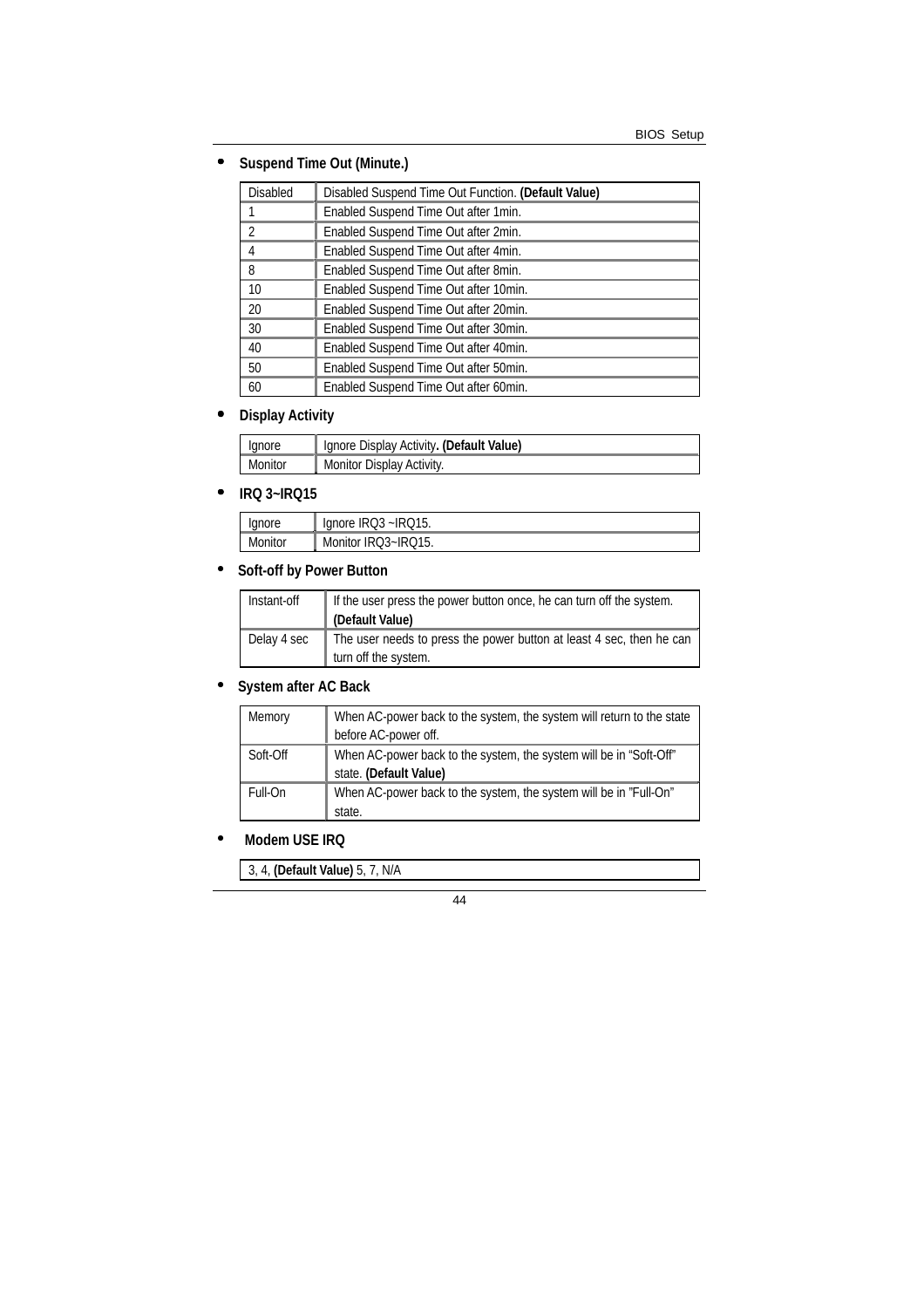• **Resume On Ring / LAN** 

| Disabled | Disabled Resume On Ring / LAN.                |
|----------|-----------------------------------------------|
| Enabled  | Enabled Resume On Ring / LAN. (Default Value) |

### • **PME Event Wake Up**

| Disabled | Disable PME Event Wake Up.                 |
|----------|--------------------------------------------|
| Enabled  | Enabled PME Event Wake Up. (Default Value) |

### • **Resume On RTC Alarm**

You can set "Resume On RTC Alarm" item to enabled and key in Data/time to power on system.

| Disabled | Disable this function. (Default Value)    |
|----------|-------------------------------------------|
| Enabled  | Enable alarm function to POWER ON system. |

If RTC Alarm Lead To Power On is Enabled.

| RTC Alarm Date:   | Every Day, 1~31 |
|-------------------|-----------------|
| RTC Alarm Hour:   | $0 - 23$        |
| RTC Alarm Minute: | $0 - 59$        |
| RTC Alarm Second: | $0 - 59$        |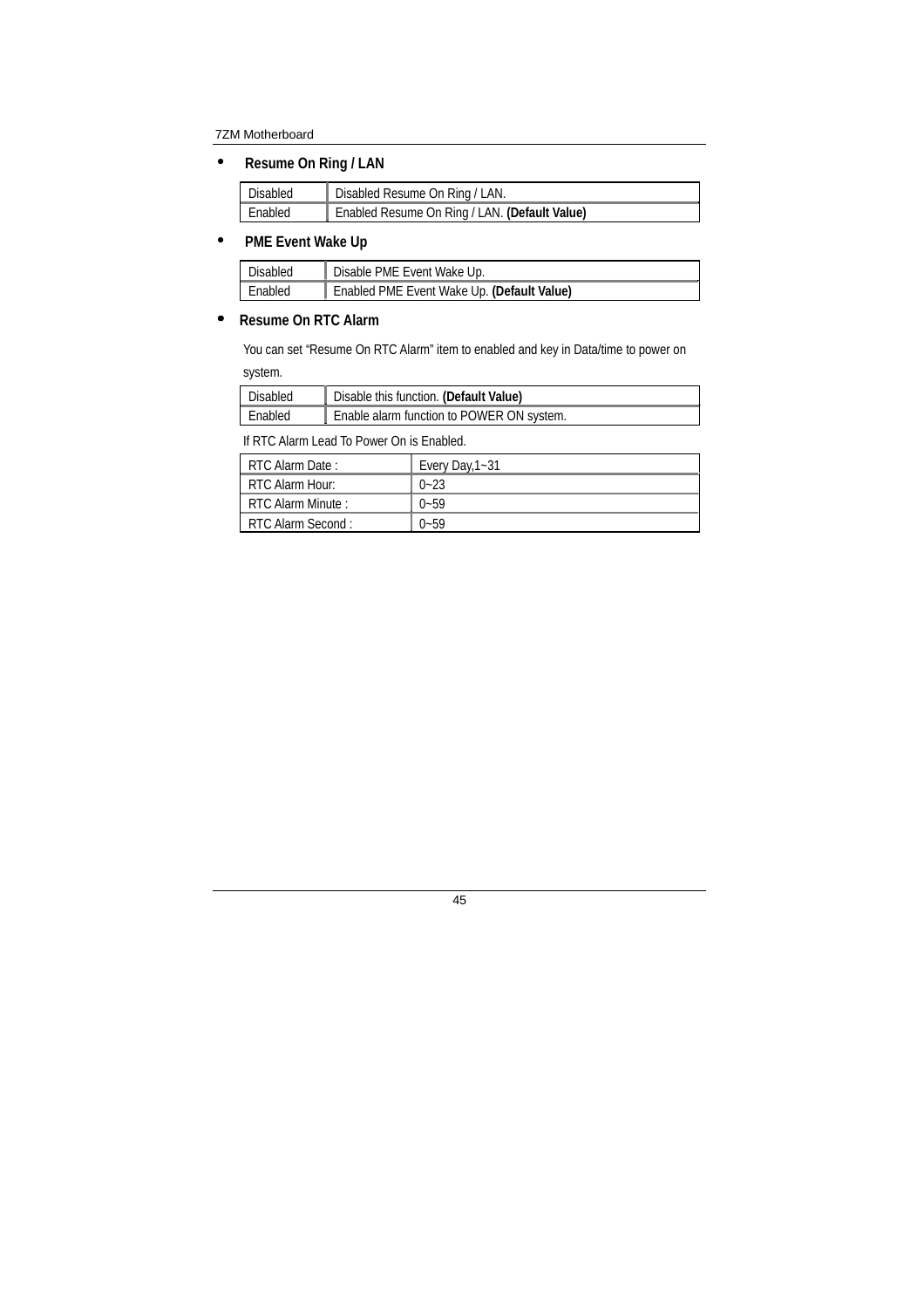# **PnP/PCI Configurations**

| AMIBIOS SETUP - PNP / PCI CONFIGURATION<br>(C) 1999 American Megatrends, Inc. All Rights Reserved    |                             |                                                                                                                                                                                                              |  |
|------------------------------------------------------------------------------------------------------|-----------------------------|--------------------------------------------------------------------------------------------------------------------------------------------------------------------------------------------------------------|--|
| PnP OS Installed<br><b>Reset Configuration Data</b><br><b>VGA Boot from</b><br>PCI AGP Palette Snoop | No<br>No<br>AGP<br>Disabled |                                                                                                                                                                                                              |  |
|                                                                                                      |                             | $\uparrow \downarrow \rightarrow \leftarrow$ : Select Item<br>ESC: Quit<br>: Help $PU/PD+/-/$ : Modify<br>F1.<br>:Old Values (Shift)F2:Color<br>F5<br>F6 : Load BIOS Defaults<br>: Load SETUP Defaults<br>F7 |  |

Figure 6: PnP/PCI Configuration

### • **PnP OS Installed**

| <b>Yes</b> | Enable PNP OS Installed function.                  |
|------------|----------------------------------------------------|
| - No       | Disable PNP OS Installed function. (Default Value) |

# • **Reset Configuration Data**

| No  | Disable this function. (Default Value)           |
|-----|--------------------------------------------------|
| Yes | Clear PnP information in ESCD & update DMI data. |

## • **VGA Boot From**

| I AGP | Primary Graphics Adapter From AGP. (Default Value) |
|-------|----------------------------------------------------|
| I PCI | Primary Graphics Adapter From PCI.                 |

# • **PCI/VGA Palette Snoop**

| Enabled         | For having Video Card on ISA Bus and VGA Card on PCI Bus. |
|-----------------|-----------------------------------------------------------|
| <b>Disabled</b> | For VGA Card only. (Default Value)                        |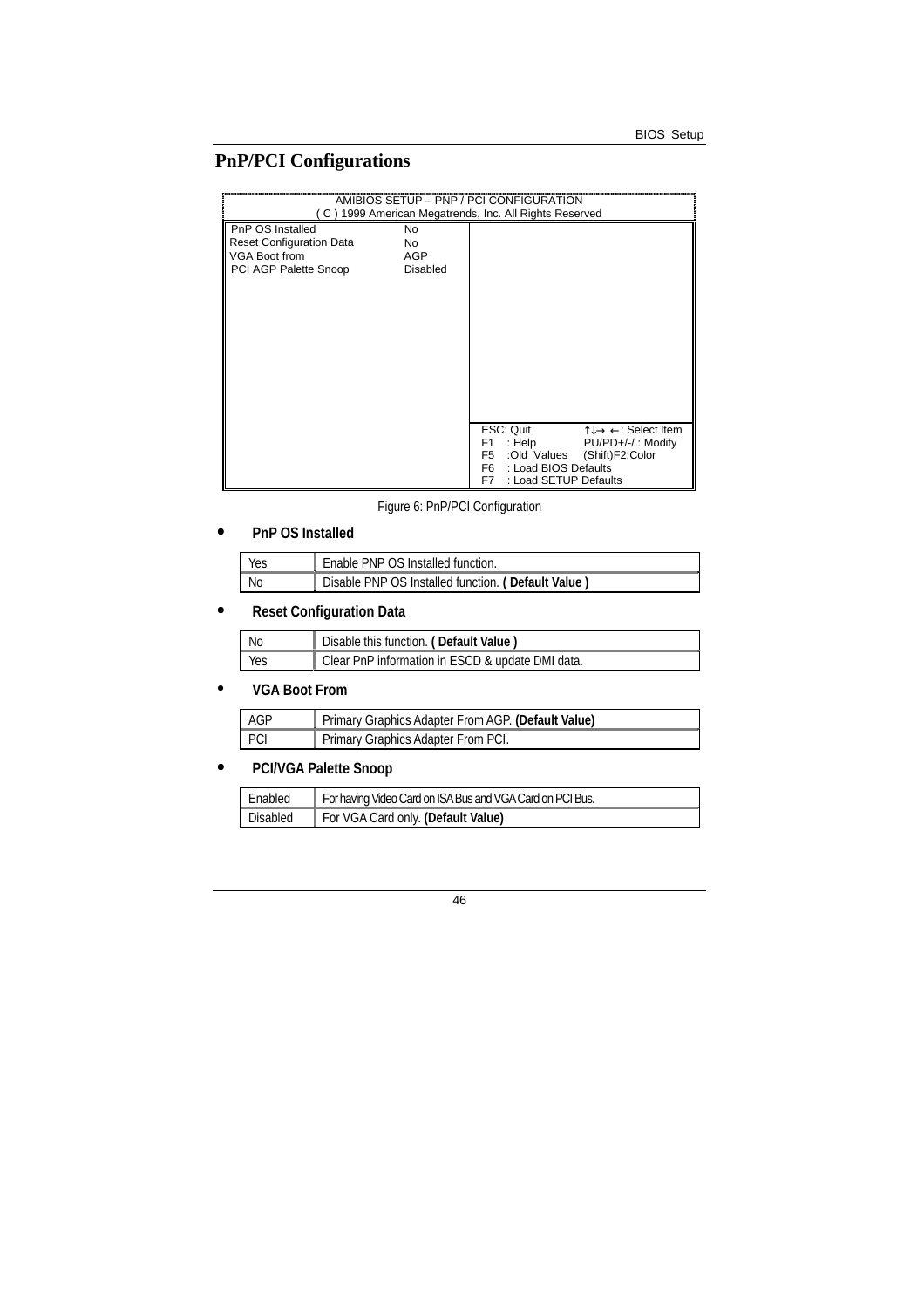# **Load BIOS Defaults**

| AMIBIOS SIMPLE SETUP UTILITY-VERSION 1.21<br>(C) 1999 American Megatrends, Inc. All Rights Reserved                                                                                                                           |                                  |  |  |
|-------------------------------------------------------------------------------------------------------------------------------------------------------------------------------------------------------------------------------|----------------------------------|--|--|
| STANDARD CMOS SETUP                                                                                                                                                                                                           | <b>INTEGRATED PERIPHERALS</b>    |  |  |
| <b>BIOS FEATURES SETUP</b>                                                                                                                                                                                                    | <b>HARDWARE MONITOR SETUP</b>    |  |  |
| <b>CHIPSET FEATURES SETUP</b>                                                                                                                                                                                                 | SUPERVISOR PASSWORD              |  |  |
| POWER MANAGEMENT SETUP                                                                                                                                                                                                        | USER PASSWORD                    |  |  |
| <b>PNP/PCI CONFIGL</b><br>TION<br>Load BIOS Defaults (Y/N)? N                                                                                                                                                                 |                                  |  |  |
| LOAD BIOS DEFALLERS                                                                                                                                                                                                           | <del>OAVE &amp; EAIT OETUR</del> |  |  |
| <b>LOAD SETUP DEFAULTS</b>                                                                                                                                                                                                    | EXIT WITHOUT SAVING              |  |  |
| $\mathsf{ESC} : \mathsf{Quit} \qquad \uparrow \downarrow \rightarrow \leftarrow : \mathsf{Select}$ Item<br>F5: Old Values<br>(Shift) F2 : Change Color<br>F6 : Load BIOS Defaults<br>F7: Load Setup Defaults F10: Save & Exit |                                  |  |  |
| Load BIOS Default except Standard CMOS Setup                                                                                                                                                                                  |                                  |  |  |

Figure 7: Load BIOS Defaults

### • **Load BIOS Defaults**

BIOS defaults contain the most appropriate values of the system parameters that allow minimum system performance.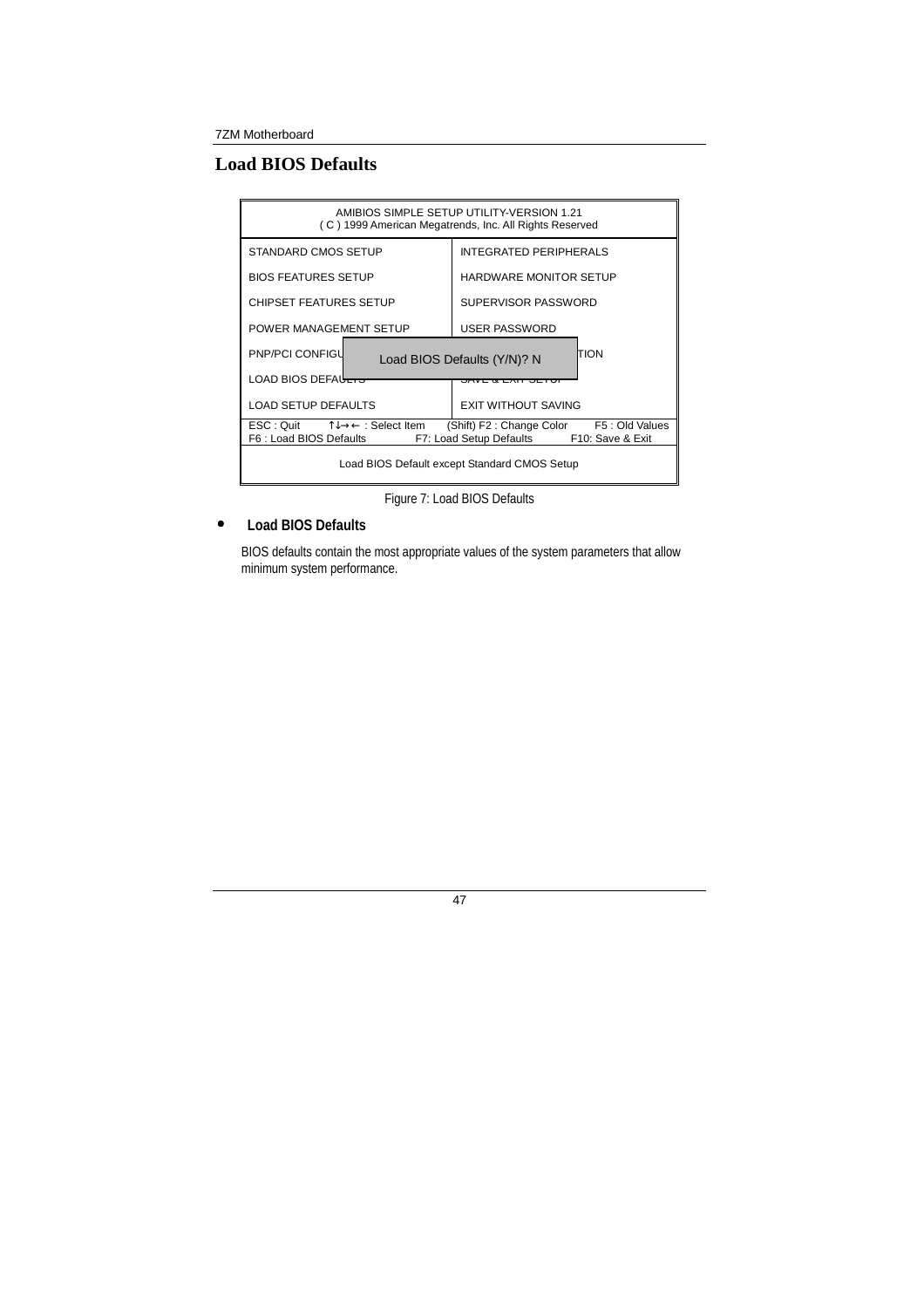# **Load Setup Defaults**

| AMIBIOS SIMPLE SETUP UTILITY-VERSION 1.21<br>(C) 1999 American Megatrends, Inc. All Rights Reserved                                                |                               |  |  |
|----------------------------------------------------------------------------------------------------------------------------------------------------|-------------------------------|--|--|
| STANDARD CMOS SETUP                                                                                                                                | <b>INTEGRATED PERIPHERALS</b> |  |  |
| <b>BIOS FEATURES SETUP</b>                                                                                                                         | <b>HARDWARE MONITOR SETUP</b> |  |  |
| <b>CHIPSET FEATURES SETUP</b>                                                                                                                      | SUPERVISOR PASSWORD           |  |  |
| POWER MANAGEMENT SETTIP                                                                                                                            | <b>LISER PASSWORD</b>         |  |  |
| Load SETUP Defaults (Y/N)? N<br><b>PNP/PCI CONFIGU</b><br>CTION                                                                                    |                               |  |  |
| LOAD BIOS DEFAULTS                                                                                                                                 | SAVE & EXIT SETUP             |  |  |
| LOAD SETUP DEFAULTS                                                                                                                                | <b>EXIT WITHOUT SAVING</b>    |  |  |
| ી↓→← : Select Item<br>ESC : Quit<br>(Shift) F2: Change Color F5: Old Values<br>F6 : Load BIOS Defaults<br>F7: Load Setup Defaults F10: Save & Exit |                               |  |  |
| Load Setup Default except Standard CMOS Setup                                                                                                      |                               |  |  |

Figure 8: Load Setup Defaults

### • **Load Setup Defaults**

 Selecting this field loads the factory defaults for BIOS and Chipset Features which the system automatically detects.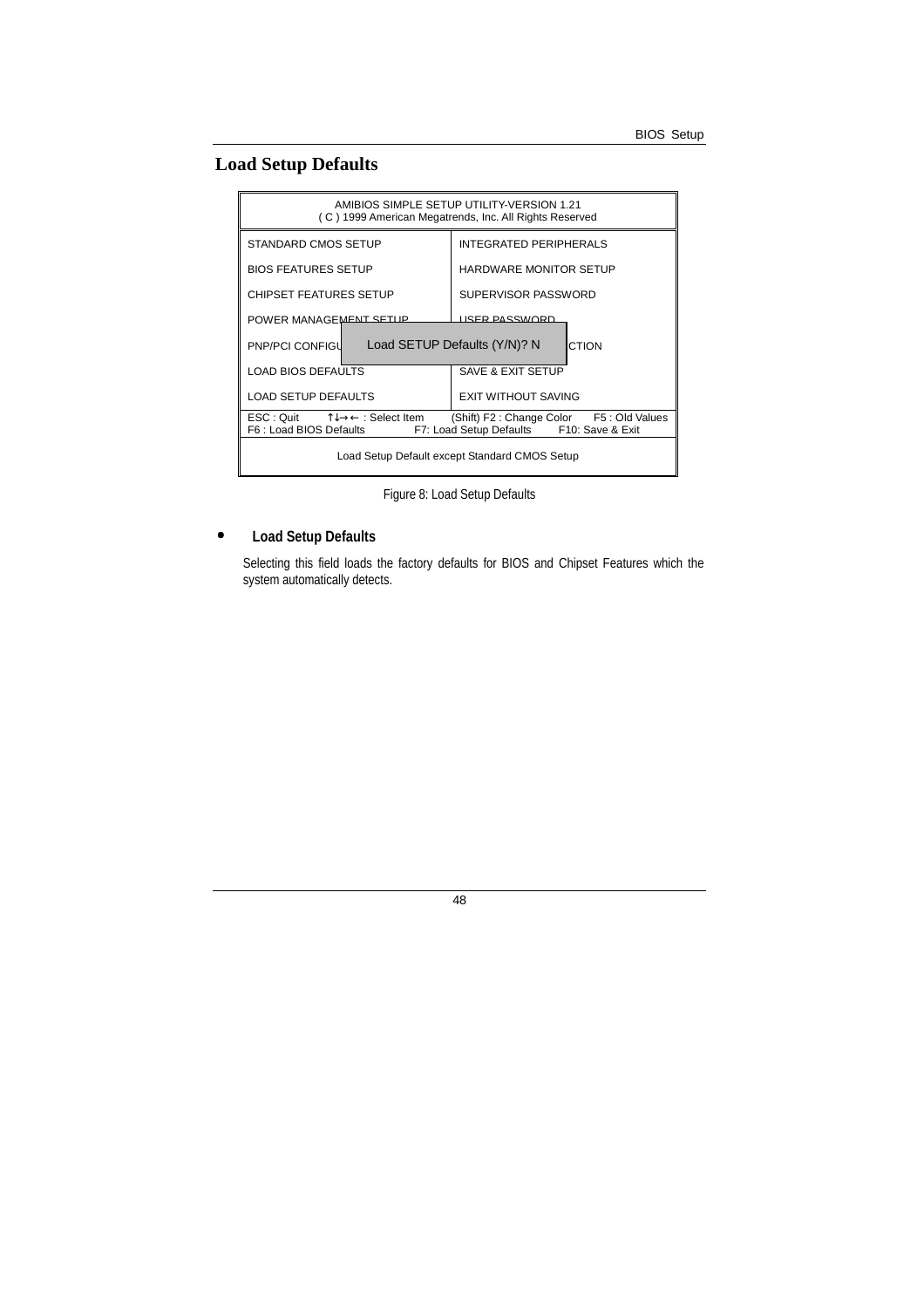# **Integrated Peripherals**

| AMIBIOS SETUP - INTEGRATED PERIPHERALS<br>(C) 1999 American Megatrends, Inc. All Rights Reserved                                                                                    |                                                              |                                                                                                             |                                                                                                    |
|-------------------------------------------------------------------------------------------------------------------------------------------------------------------------------------|--------------------------------------------------------------|-------------------------------------------------------------------------------------------------------------|----------------------------------------------------------------------------------------------------|
| OnBoard Serial Port A<br>OnBoard Serial Port B<br>Serial PortB Mode<br>*Duplex Mode<br><b>OnBoard Parallel Port</b><br>Parallel Port Mode<br>Parallel Port DMA<br>Parallel Port IRQ | Auto<br>Auto<br>Normal<br>N/A<br>Auto<br>ECP<br>Auto<br>Auto |                                                                                                             |                                                                                                    |
| AC97 Audio<br>MC97 Modem<br>OnBoard Legacy Audio<br>Sound Blaster<br>SB I/O Base Address<br><b>SB IRO Select</b>                                                                    | Auto<br>Auto<br>Enabled<br>Disabled<br>220h-22Fh<br>5        |                                                                                                             |                                                                                                    |
| <b>SB DMA Select</b><br><b>MPU-401</b><br>MPU-401 I/O Address<br>Game Port(200h-207h)                                                                                               | Disabled<br>330h-333h<br>Enabled                             | ESC: Quit<br>: Help<br>F1<br>F5<br>:Old Values<br>F6<br>: Load BIOS Defaults<br>F7<br>: Load SETUP Defaults | $\uparrow \downarrow \rightarrow \leftarrow$ : Select Item<br>PU/PD+/-/: Modify<br>(Shift)F2:Color |

Figure 9: Integrated Peripherals

### • **On Board Serial Port A**

 $\mathbf{I}$ 

| Auto            | BIOS will automatically setup the port A address. (Default Value) |
|-----------------|-------------------------------------------------------------------|
| 3F8/COM1        | Enable on Board Serial port A and address is 3F8.                 |
| 2F8/COM2        | Enable on Board Serial port A and address is 2F8.                 |
| 3E8/COM3        | Enable on Board Serial port A and address is 3E8.                 |
| 2E8/COM4        | Enable on Board Serial port A and address is 2E8.                 |
| <b>Disabled</b> | Disable on Board Serial port A.                                   |

### • **On Board Serial Port B**

| Auto            | BIOS will automatically setup the port B address. (Default Value) |
|-----------------|-------------------------------------------------------------------|
| 3F8/COM1        | Enable on Board Serial port B and address is 3F8.                 |
| 2F8/COM2        | Enable on Board Serial port B and address is 2F8.                 |
| 3E8/COM3        | Enable on Board Serial port B and address is 3E8.                 |
| 2E8/COM4        | Enable on Board Serial port B and address is 2E8.                 |
| <b>Disabled</b> | Disable on Board Serial port B.                                   |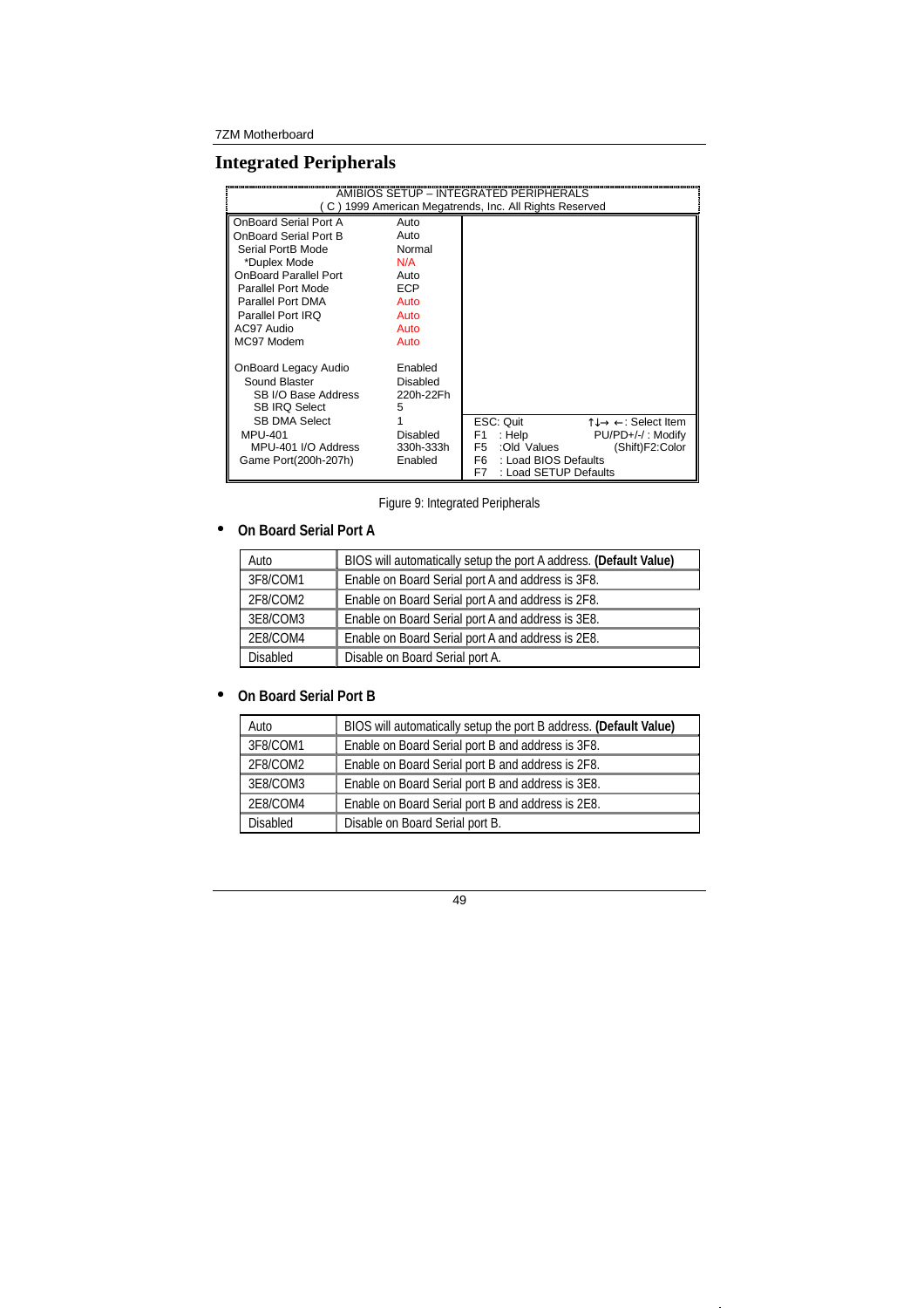### • **Serial Port B Mode**

| Normal      | Normal operation. (Default Value) |
|-------------|-----------------------------------|
| <b>IrDA</b> | Onboard I/O chip supports IRDA    |
| ASK IR      | Onboard I/O chip supports ASK IR. |

# • **Duplex Mode**

| <b>Half Duplex</b> | IR Function Duplex Half.                |
|--------------------|-----------------------------------------|
| N/A                | Disabled this function (Default Value). |
| <b>Full Duplex</b> | IR Function Duplex Full.                |

# • **OnBoard Parallel port**

| 378      | Enable On Board LPT port and address to 378.   |
|----------|------------------------------------------------|
| 278      | Enable On Board LPT port and address to 278.   |
| 3BC      | Enable On Board LPT port and address to 3BC.   |
| Auto     | Set On Board LPT port to Auto. (Default Value) |
| Disabled | Disable On Board LPT port.                     |

### • **Parallel Port Mode**

| <b>FPP</b>  | Using Parallel port as Enhanced Parallel Port.                        |
|-------------|-----------------------------------------------------------------------|
| ECP         | Using Parallel port as Extended Capabilities Port. (Default Value)    |
| Normal      | Normal Operation.                                                     |
| $EPP + ECP$ | Using Parallel port as Enhanced Parallel Port & Extended Capabilities |
|             | Port.                                                                 |

### • **Parallel Port DMA**

| Auto | Set Auto to parallel port mode DMA Channel. . (Default Value). |
|------|----------------------------------------------------------------|
|      | Set Parallel Port DMA to 3.                                    |
|      | Set Parallel Port DMA to 1.                                    |
|      | Set Parallel Port DMA to 0.                                    |

## • **Parallel Port IRQ**

|      | Set Parallel Port IRQ to 7.                                 |
|------|-------------------------------------------------------------|
| Auto | Set Auto to parallel Port IRQ DMA Channel. (Default Value). |
|      | Set Parallel Port IRQ to 5.                                 |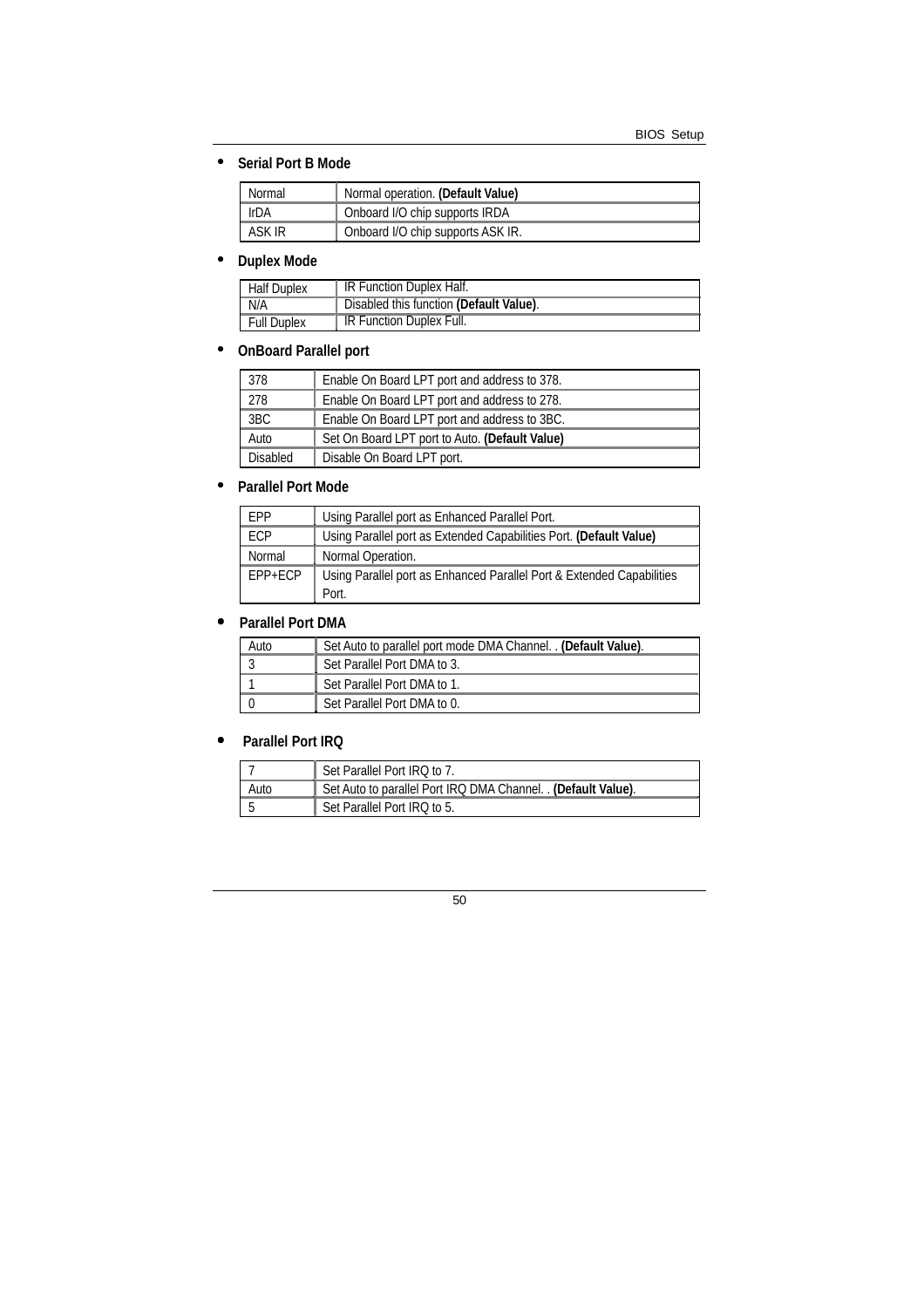• **AC97 Audio** 

| Auto     | Enabled On Board AC'97 Audio. (Default Value) |
|----------|-----------------------------------------------|
| Disabled | Disabled On Board AC'97 Audio.                |

#### • **MC97 Modem**

| Auto     | ↑ Enabled On Board MC'97 Modem. (Default Value) |
|----------|-------------------------------------------------|
| Disabled | Disabled On Board MC'97 Modem.                  |

### • **OnBorard Legacy Audio**

| Enabled         | Enabled OnBoard Legacy Audio. (Default Value) |
|-----------------|-----------------------------------------------|
| <b>Disabled</b> | Disabled OnBoard Legacy Audio.                |

#### • **Sound Blaster**

| Enabled         | <sup>1</sup> Enabled Sound Blaster.     |
|-----------------|-----------------------------------------|
| <b>Disabled</b> | Disabled Sound Blaster. (Default Value) |

#### • **SB I/O Base Address**

| 220h-22Fh | Set SB I/O Base Address to 220h-22Fh. (Default Value). |
|-----------|--------------------------------------------------------|
| 280h-28Fh | Set SB I/O Base Address to 280h-28Fh.                  |
| 260h-26Fh | Set SB I/O Base Address to 260h-26Fh.                  |
| 240h-24Fh | Set SB I/O Base Address to 240h-24Fh.                  |

### • **SB IRQ Select**

IRQ 9 / 5 / 7/ 10**(Default Value: 5 )**.

### • **SB DMA Select**

| DMA 0 / 1 / 2/ 3 (Default Value: 1). |  |
|--------------------------------------|--|
|--------------------------------------|--|

## • **MPU-401**

| Enabled         | Enabled MPU-401.                   |
|-----------------|------------------------------------|
| <b>Disabled</b> | Disabled MPU-401. (Default Value). |

**Ps. When Force back joystick is used, MPU-401 needs to be Enable.**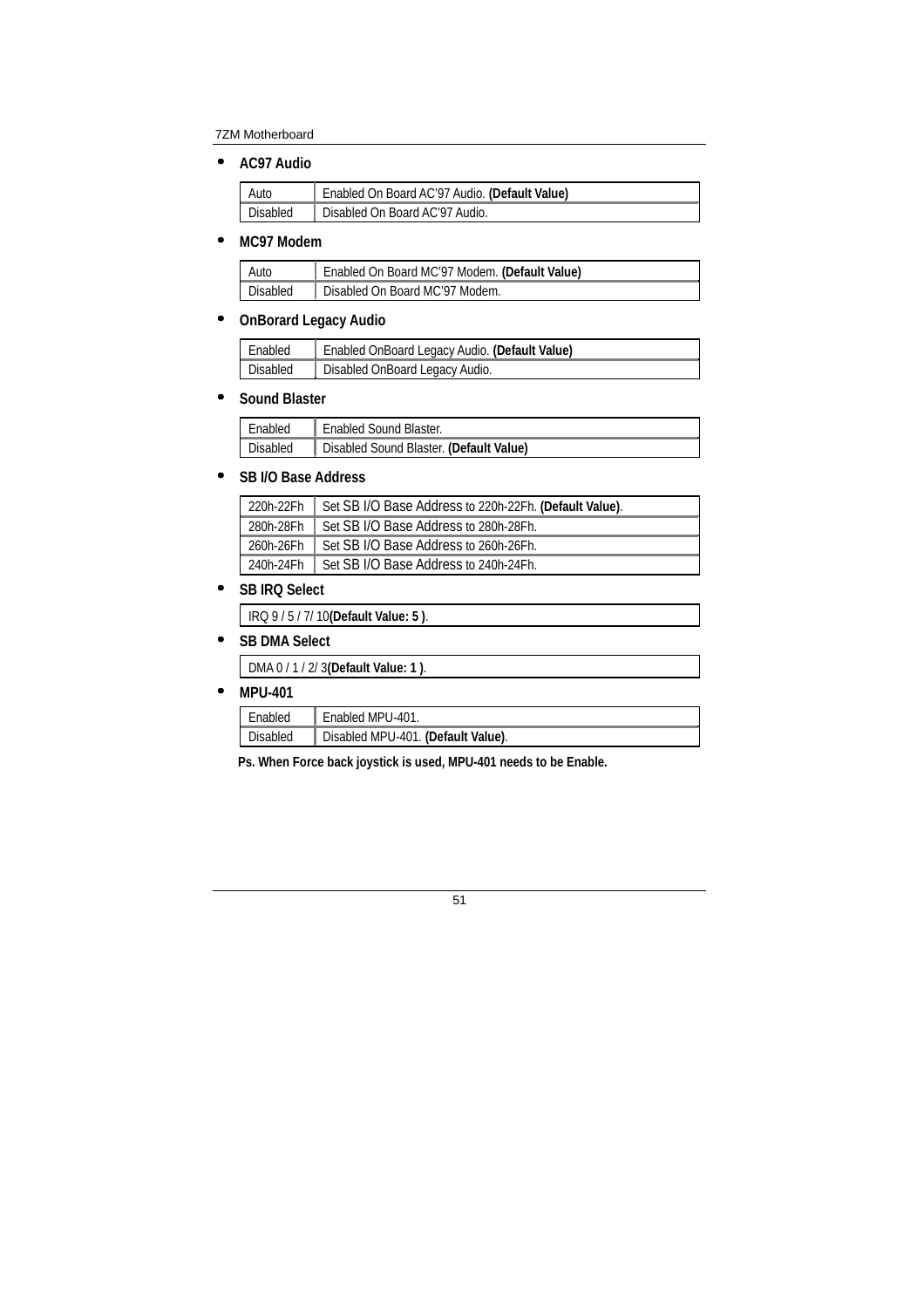### • **MUP-401 I/O Address**

| 330h-333h | Set MUP-401 I/O Address to 330h-333h. (Default Value). |
|-----------|--------------------------------------------------------|
| 300h-303h | Set MUP-401 I/O Address to 300h-303h.                  |
| 310h-313h | Set MUP-401 I/O Address to 310h-313h.                  |
| 320h-323h | Set MUP-401 I/O Address to 320h-323h.                  |

### • **Game Port (200h-207h)**

| Disabled | Disabled Game Port (200h-207h)                 |
|----------|------------------------------------------------|
| Enabled  | Enabled Game Port (200h-207h) (Default Value). |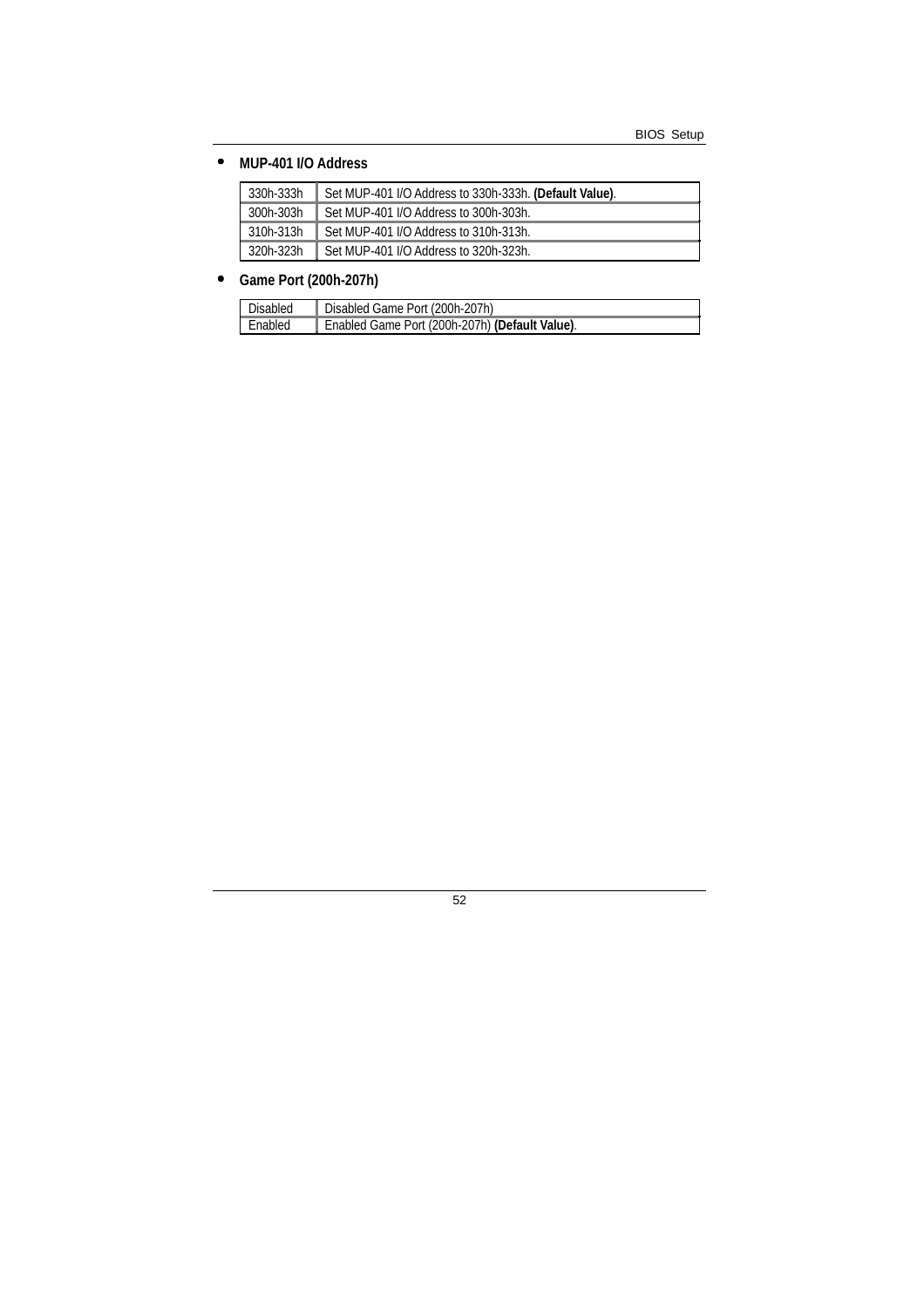### **Hardware Monitor**

|                                                                                                                                                              |                                                                                                                 | AMIBIOS SETUP - HARDWARE MONITOR SETUP<br>C) 1999 American Megatrends, Inc. All Rights Reserved                                                                                                                                  |
|--------------------------------------------------------------------------------------------------------------------------------------------------------------|-----------------------------------------------------------------------------------------------------------------|----------------------------------------------------------------------------------------------------------------------------------------------------------------------------------------------------------------------------------|
| ACPI Shut Down Temp.<br><b>CPU</b> Temperature<br>System Temperature<br>CPU Fan Speed<br>System Fan Speed<br>Vcore<br>Vdd<br>Vcc3<br>$+5.000V$<br>$+12.000V$ | <b>Disabled</b><br>32°C/89°F<br>32°C/89°F<br>7123 RPM<br>0 RPM<br>1.6V<br>3.3V<br>3.312V<br>5.030 V<br>11.923 V |                                                                                                                                                                                                                                  |
|                                                                                                                                                              |                                                                                                                 | ESC: Quit<br>$\uparrow \downarrow \rightarrow \leftarrow$ : Select Item<br>PU/PD+/-/: Modify<br>F1.<br>: Help<br>F <sub>5</sub><br>:Old Values<br>(Shift)F2:Color<br>F6 F<br>: Load BIOS Defaults<br>F7<br>: Load Setup Defaults |

Figure 10: Hardware Monitor

# • **ACPI Shutdown Temp. (**°**C /** °**F)**

(This function will be effective only for the operating systems that support ACPI Function.)

| <b>Disabled</b>                   | Disable ACPI Shutdown function. (Default Value)            |  |
|-----------------------------------|------------------------------------------------------------|--|
| 60°C / 140°F                      | Monitor CPU Temp. at 60°C / 140°F, if Temp. > 60°C / 140°F |  |
|                                   | system will automatically power off.                       |  |
| $65^{\circ}$ C / 149 $^{\circ}$ F | Monitor CPU Temp. at 65°C / 149°F, if Temp. > 65°C / 149°F |  |
|                                   | system will automatically power off.                       |  |
| 70°C / 158°F                      | Monitor CPU Temp. at 70°C / 158°F, if Temp. > 70°C / 158°F |  |
|                                   | system will automatically power off.                       |  |
| 75°C / 167°F                      | Monitor CPU Temp. at 75°C / 167°F, if Temp. > 75°C / 167°F |  |
|                                   | system will automatically power off.                       |  |

• **CPU Temperature. (**°**C /** °**F)** 

Detect CPU Temperature automatically.

• **System Temperature. (**°**C /** °**F)** 

Detect System Temperature automatically.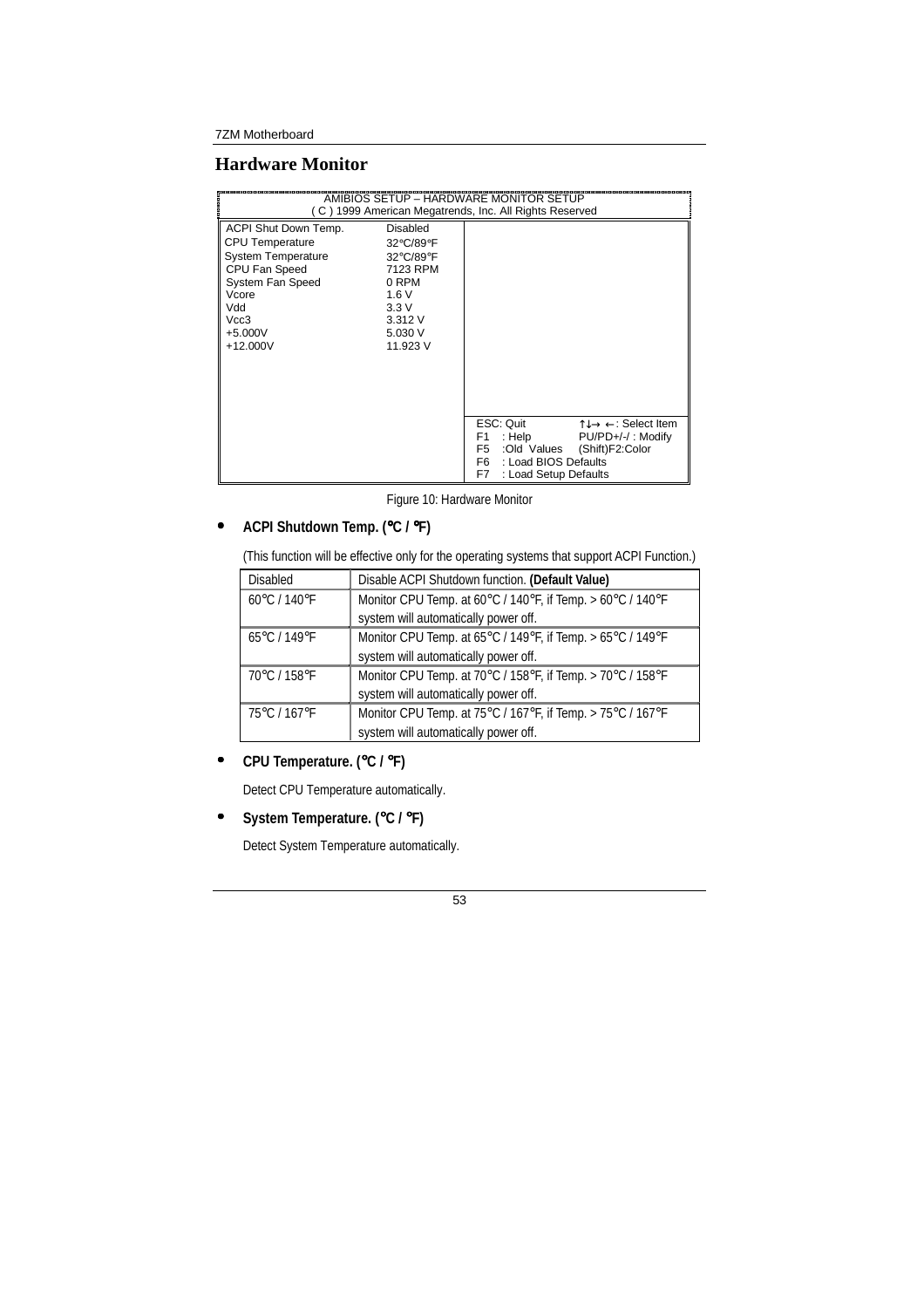## • **CPU FAN Speed**

Detect CPU Fan speed status automatically .

• **System FAN Speed** 

Detect System Fan speed status automatically .

• **Voltage (V) Vcore / Vdd / Vcc3 / +5V / +12V** 

Detect system's voltage status automatically.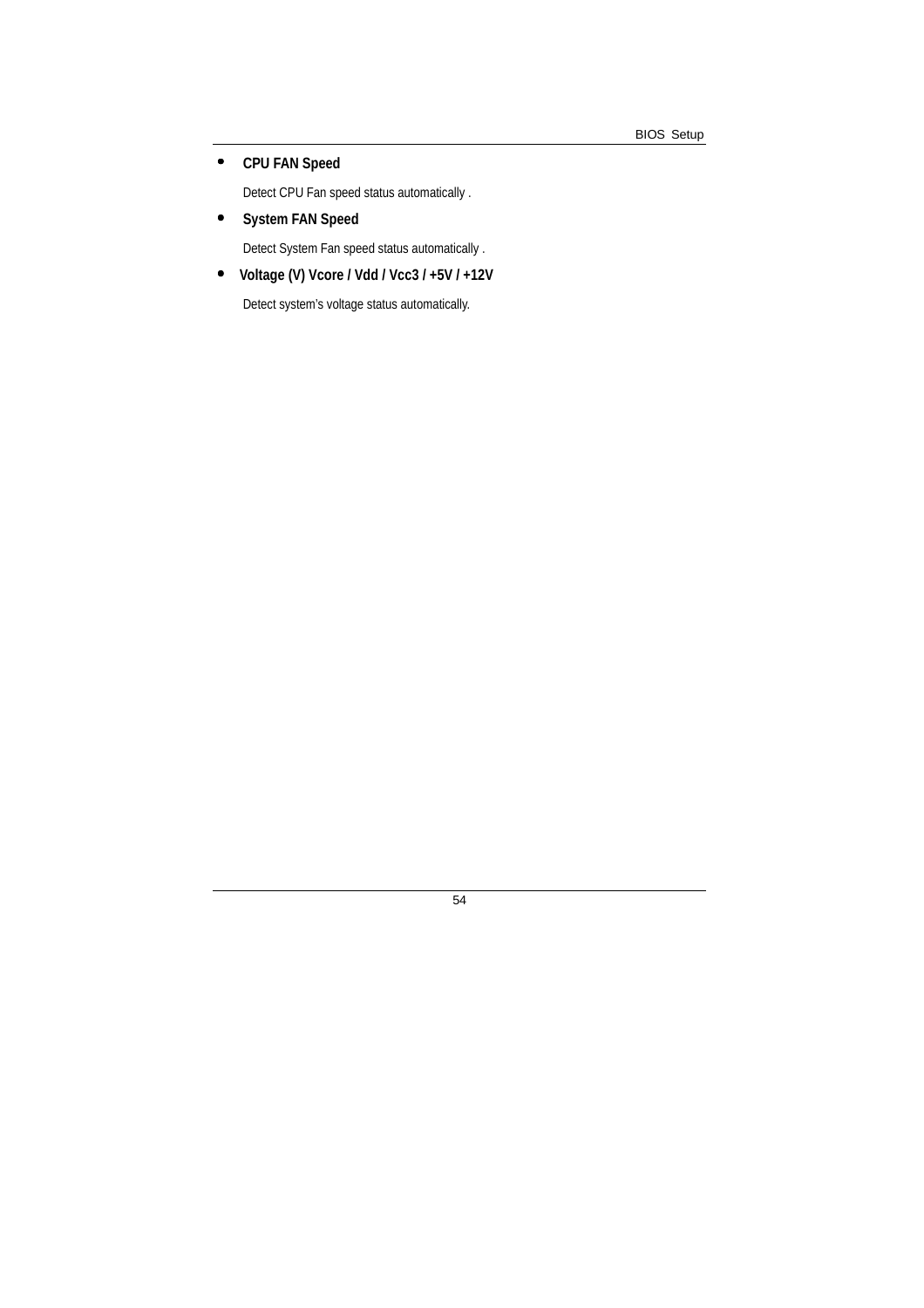### **Set Supervisor / User Password**

When you select this function, the following message will appear at the center of the screen to assist you in creating a password.

| AMIBIOS SIMPLE SETUP UTILITY-VERSION 1.22<br>(C) 1999 American Megatrends, Inc. All Rights Reserved                                                                                                                       |                                      |  |
|---------------------------------------------------------------------------------------------------------------------------------------------------------------------------------------------------------------------------|--------------------------------------|--|
| STANDARD CMOS SETUP                                                                                                                                                                                                       | <b>INTEGRATED PERIPHERALS</b>        |  |
| <b>BIOS FEATURES SETUP</b>                                                                                                                                                                                                | <b>HARDWARE MONITOR SETUP</b>        |  |
| <b>CHIPSET FEATURES SETUP</b>                                                                                                                                                                                             | SUPERVISOR PASSWORD                  |  |
| POWER MANAGEMENT SETUP                                                                                                                                                                                                    | <b>USER PASSWORD</b>                 |  |
| <b>PNP/PCI CONFIGUR</b>                                                                                                                                                                                                   | OΝ<br>Enter new supervisor password: |  |
| <b>LOAD BIOS DEFAULTS</b>                                                                                                                                                                                                 | SAVE & EXIT SETUP                    |  |
| <b>LOAD SETUP DEFAULTS</b>                                                                                                                                                                                                | <b>EXIT WITHOUT SAVING</b>           |  |
| $\mathsf{ESC} : \mathsf{Quit} \qquad \uparrow \downarrow \rightarrow \leftarrow : \mathsf{Select}$ Item<br>(Shift) F2: Change Color F5: Old Values<br>F7: Load Setup Defaults F10: Save & Exit<br>F6 : Load BIOS Defaults |                                      |  |
| Chang /Set /Disabled Password                                                                                                                                                                                             |                                      |  |

#### Figure 11: Password Setting

Type the password, up to eight characters, and press <Enter>. The password typed now will clear the previously entered password from CMOS memory. You will be asked to confirm the password. Type the password again and press <Enter>. You may also press <Esc> to abort the selection and not enter a password.

To disable password, just press <Enter> when you are prompted to enter password. A message "PASSWORD DISABLED" will appear to confirm the password being disabled. Once the password is disabled, the system will boot and you can enter Setup freely.

If you select "Always" at "Password Check" Option in BIOS Features Setup Menu, you will be prompted for the password every time the system is rebooted or any time you try to enter Setup Menu. If you select "Setup" at "Password Check" Option in BIOS Features Setup Menu, you will be prompted only when you try to enter Setup.

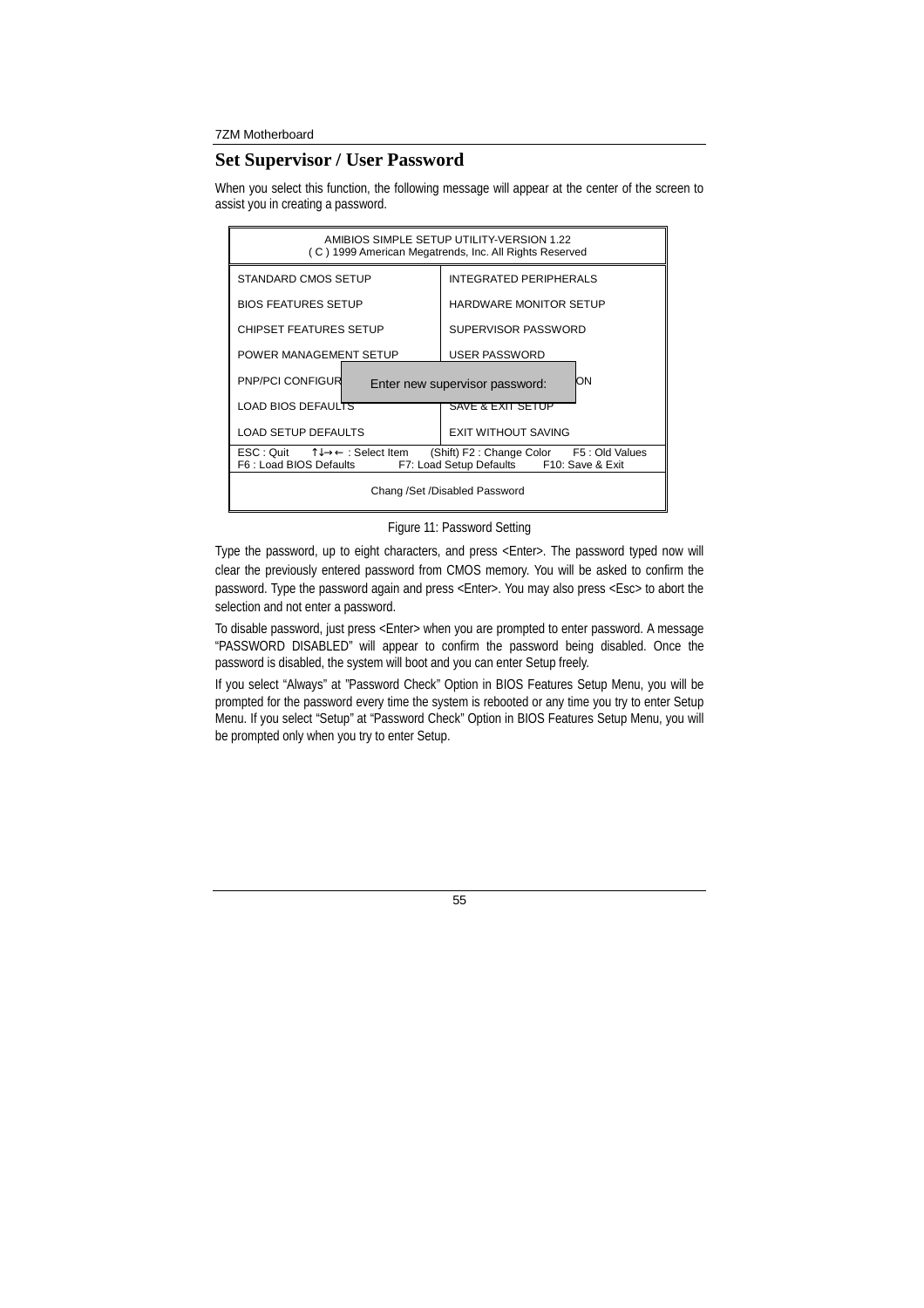# **IDE HDD AUTO Detection**

| AMIBIOS SETUP – STANDARD CMOS SETUP<br>(C) 1999 American Megatrends, Inc. All Rights Reserved                        |                                                                                                 |  |
|----------------------------------------------------------------------------------------------------------------------|-------------------------------------------------------------------------------------------------|--|
| Date ( $mm/dd/yyy$ ) : Tue Jan 25, 2000<br>Time (hh/mm/ss) : 10:36:24<br>TYPE<br>SIZE CYLS HEAD PRECOMP LANDZ SECTOR | <b>MODE</b>                                                                                     |  |
| Pri Master : Not Installed<br>Pri Slave : Not Installed<br>Sec Master: Not Installed<br>Sec Slave : Not Installed    |                                                                                                 |  |
| Floppy Drive A: $1.44$ MB 3 $\frac{1}{2}$<br>Floppy Drive B: Not Installed<br>Boot Sector Virus Protection: Disabled | Base Memory: 640 Kb<br>Other Memory: 384 Kb<br>Extended Memory: 31Mb<br>Total Memory: 32Mb      |  |
| Month: Jan - Dec<br>Day: $01 - 31$<br>Year: 1990-2099                                                                | ESC : Exit<br>$\uparrow \downarrow$ : Select Item<br>PU/PD/+/- : Modify<br>: Color<br>(Shift)F2 |  |

Figure 12: IDE HDD Auto Detection

Type "Y" will accept the H.D.D. parameter reported by BIOS.

Type "N" will keep the old H.D.D. parameter setup. If the hard disk cylinder number is over 1024, then the user can select LBA mode or LARGER mode for DOS partition larger than 528 MB.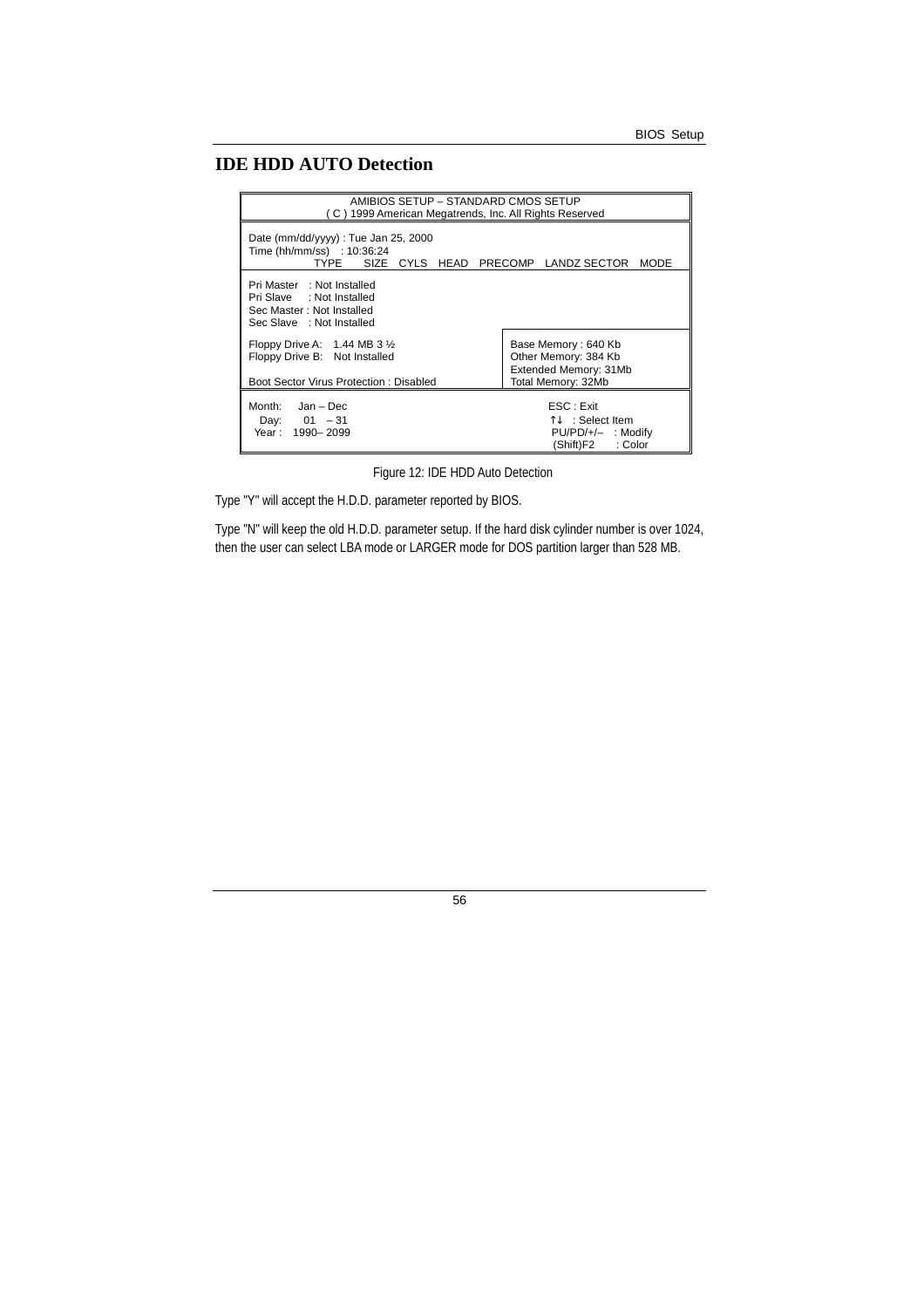# **Save & Exit Setup**

| AMIBIOS SIMPLE SETUP UTILITY-VERSION 1.22<br>(C) 1999 American Megatrends, Inc. All Rights Reserved                                                                                                                                 |                               |  |
|-------------------------------------------------------------------------------------------------------------------------------------------------------------------------------------------------------------------------------------|-------------------------------|--|
| STANDARD CMOS SETUP                                                                                                                                                                                                                 | <b>INTEGRATED PERIPHERALS</b> |  |
| <b>BIOS FEATURES SETUP</b>                                                                                                                                                                                                          | <b>HARDWARE MONITOR SETUP</b> |  |
| <b>CHIPSET FEATURES SETUP</b>                                                                                                                                                                                                       | SUPERVISOR PASSWORD           |  |
| POWER MANAGEMENT SETUP                                                                                                                                                                                                              | USER PASSWORD                 |  |
| PNP/PCI CONFID                                                                                                                                                                                                                      | TION                          |  |
| <b>LOAD BIOS DEF</b>                                                                                                                                                                                                                | SAVE to CMOS and EXIT(Y/N)? Y |  |
| <b>LOAD SETUP DEFAULTS</b>                                                                                                                                                                                                          | EXIT WITHOUT SAVING           |  |
| $\mathsf{ESC} : \mathsf{Quit} \qquad \uparrow \downarrow \rightarrow \leftarrow : \mathsf{Select}\ \mathsf{Item}$<br>(Shift) F2: Change Color F5: Old Values<br>F7: Load Setup Defaults F10: Save & Exit<br>F6 : Load BIOS Defaults |                               |  |
| Save Data to CMOS & Exit Setup                                                                                                                                                                                                      |                               |  |

Figure 13: Save & Exit Setup

Type "Y" will quit the Setup Utility and save the user setup value to RTC CMOS.

Type "N" will return to Setup Utility.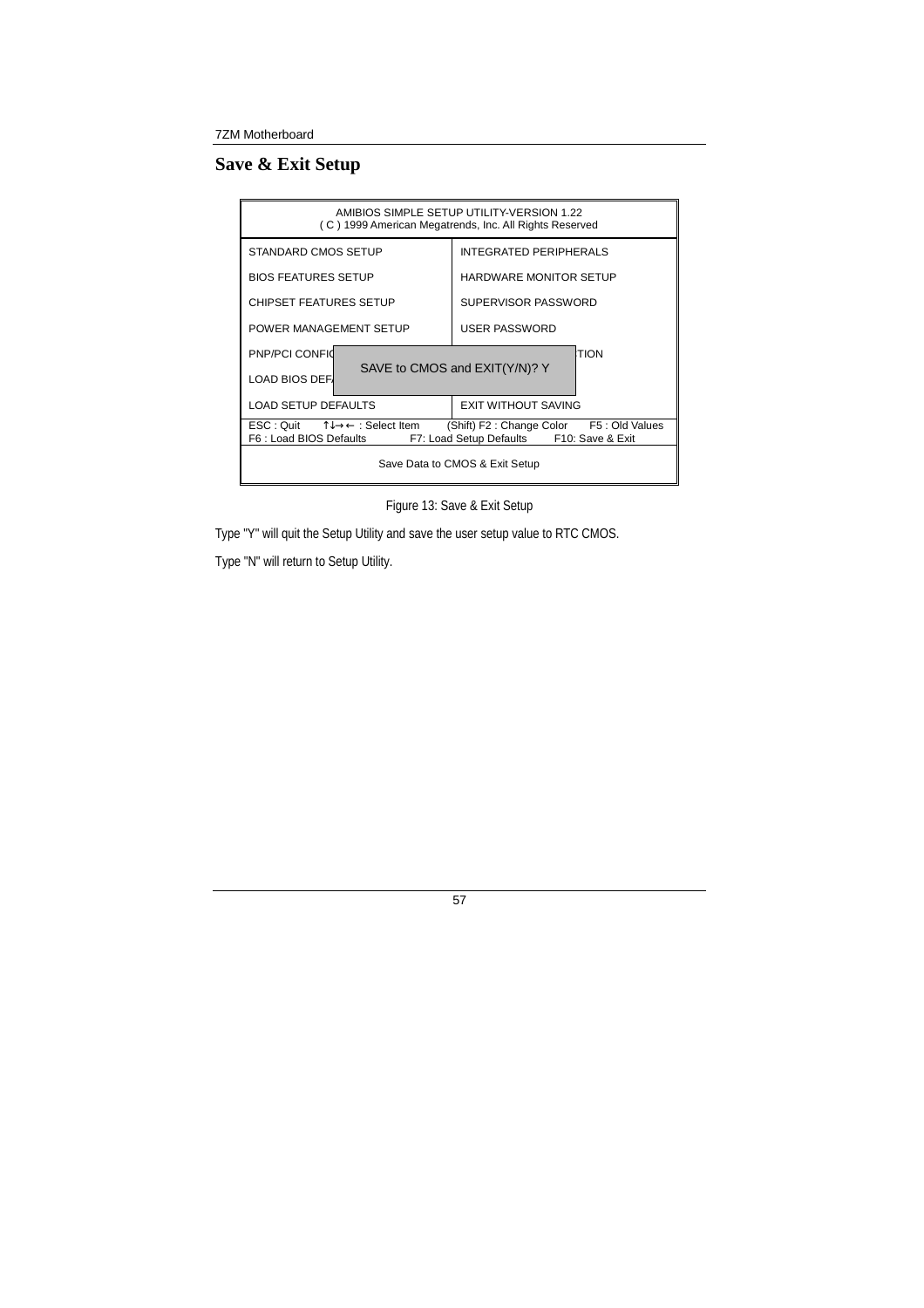# **Exit Without Saving**

| AMIBIOS SIMPLE SETUP UTILITY-VERSION 1.22<br>(C) 1999 American Megatrends, Inc. All Rights Reserved                                                                                                                       |                               |  |
|---------------------------------------------------------------------------------------------------------------------------------------------------------------------------------------------------------------------------|-------------------------------|--|
| STANDARD CMOS SETUP                                                                                                                                                                                                       | <b>INTEGRATED PERIPHERALS</b> |  |
| <b>BIOS FEATURES SETUP</b>                                                                                                                                                                                                | <b>HARDWARE MONITOR SETUP</b> |  |
| <b>CHIPSET FEATURES SETUP</b>                                                                                                                                                                                             | SUPERVISOR PASSWORD           |  |
| POWER MANAGEMENT SETUP                                                                                                                                                                                                    | <b>USER PASSWORD</b>          |  |
| PNP/PCI CONFIG                                                                                                                                                                                                            | CTION                         |  |
| LOAD BIOS DEFA                                                                                                                                                                                                            | Quit without saving (Y/N) ? N |  |
| LOAD SETUP DEFAULTS                                                                                                                                                                                                       | <b>EXIT WITHOUT SAVING</b>    |  |
| $\mathsf{ESC} : \mathsf{Quit} \qquad \uparrow \downarrow \rightarrow \leftarrow : \mathsf{Select}$ Item<br>(Shift) F2: Change Color F5: Old Values<br>F6 : Load BIOS Defaults<br>F7: Load Setup Defaults F10: Save & Exit |                               |  |
| Abandon all Datas & Exit Setup                                                                                                                                                                                            |                               |  |

Figure 14: Exit Without Saving

Type "Y" will quit the Setup Utility without saving to RTC CMOS.

Type "N" will return to Setup Utility.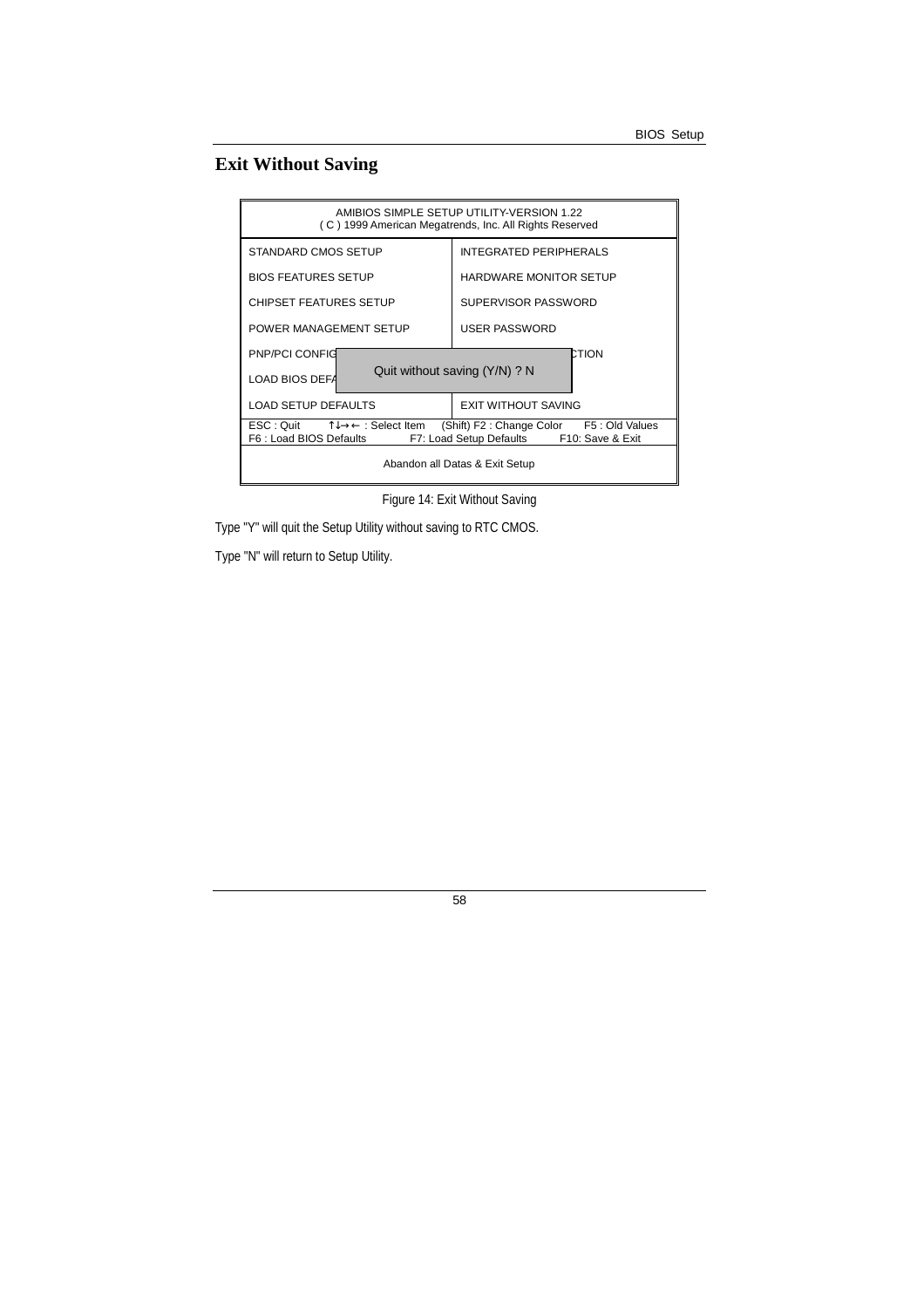# **Appendix**

### **Appendix A : VIA Chipsets Driver Installation**

### **A.VIA 4 in 1 Service Pack Utility:**

Insert the support CD that came with your motherboard into your CD-ROM driver or double –click the CD driver icon in My Computer to bring up the screen.

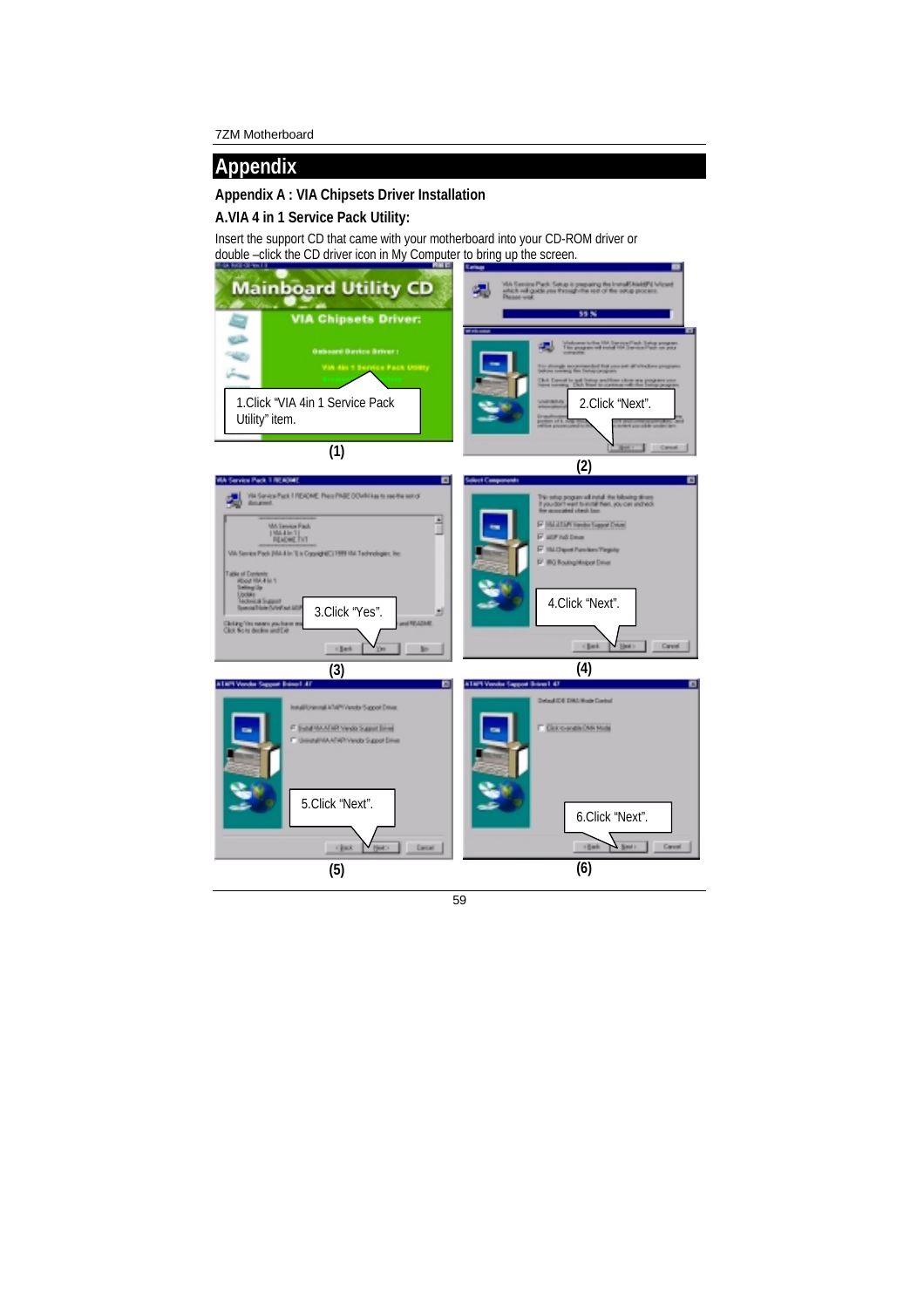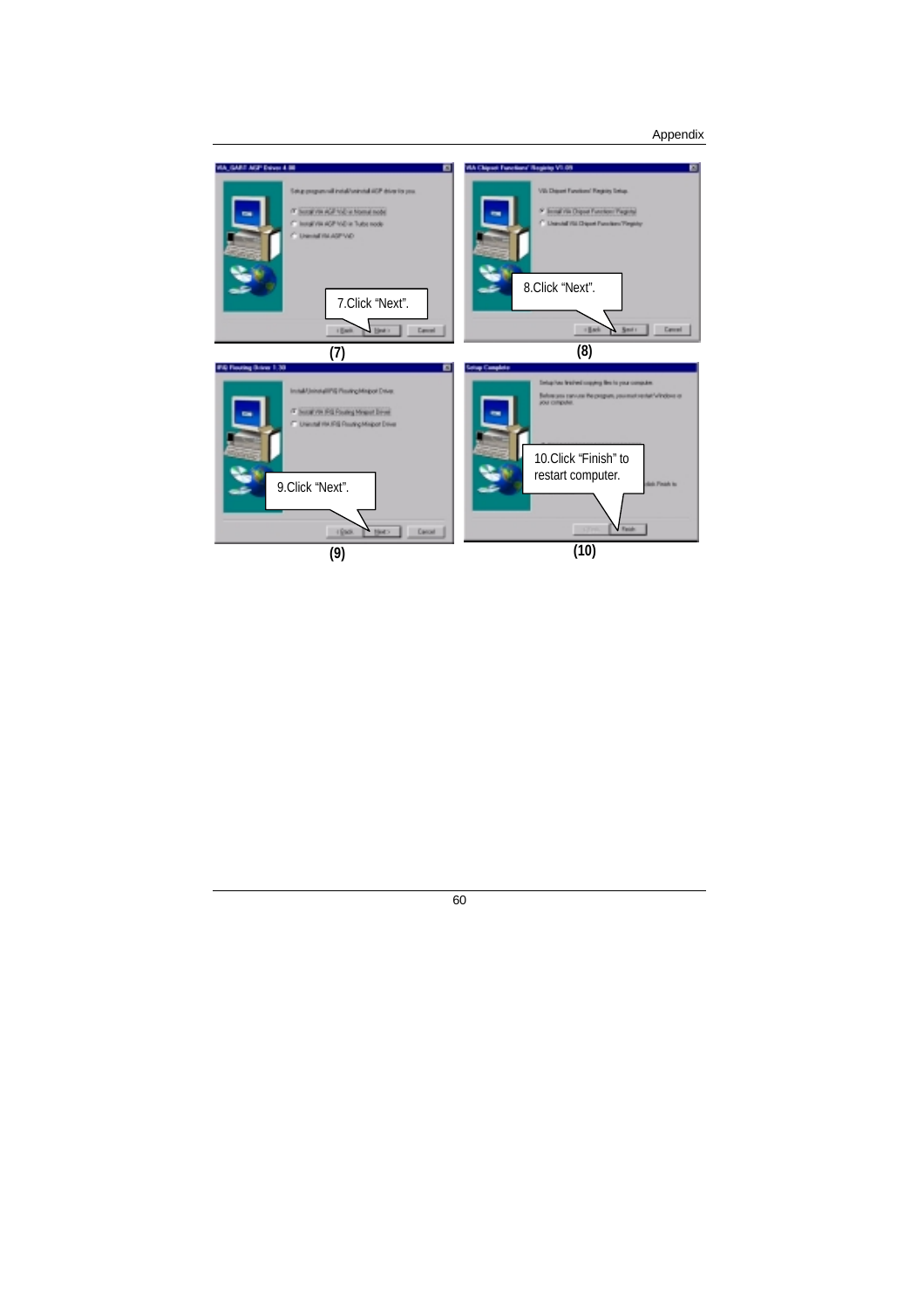**Appendix B: VIA Sound Driver** 

#### **A. AC'97 Audio Driver:**

Insert the support CD that came with your motherboard into your CD-ROM driver or double –click the CD driver icon in My Computer to bring up the screen.

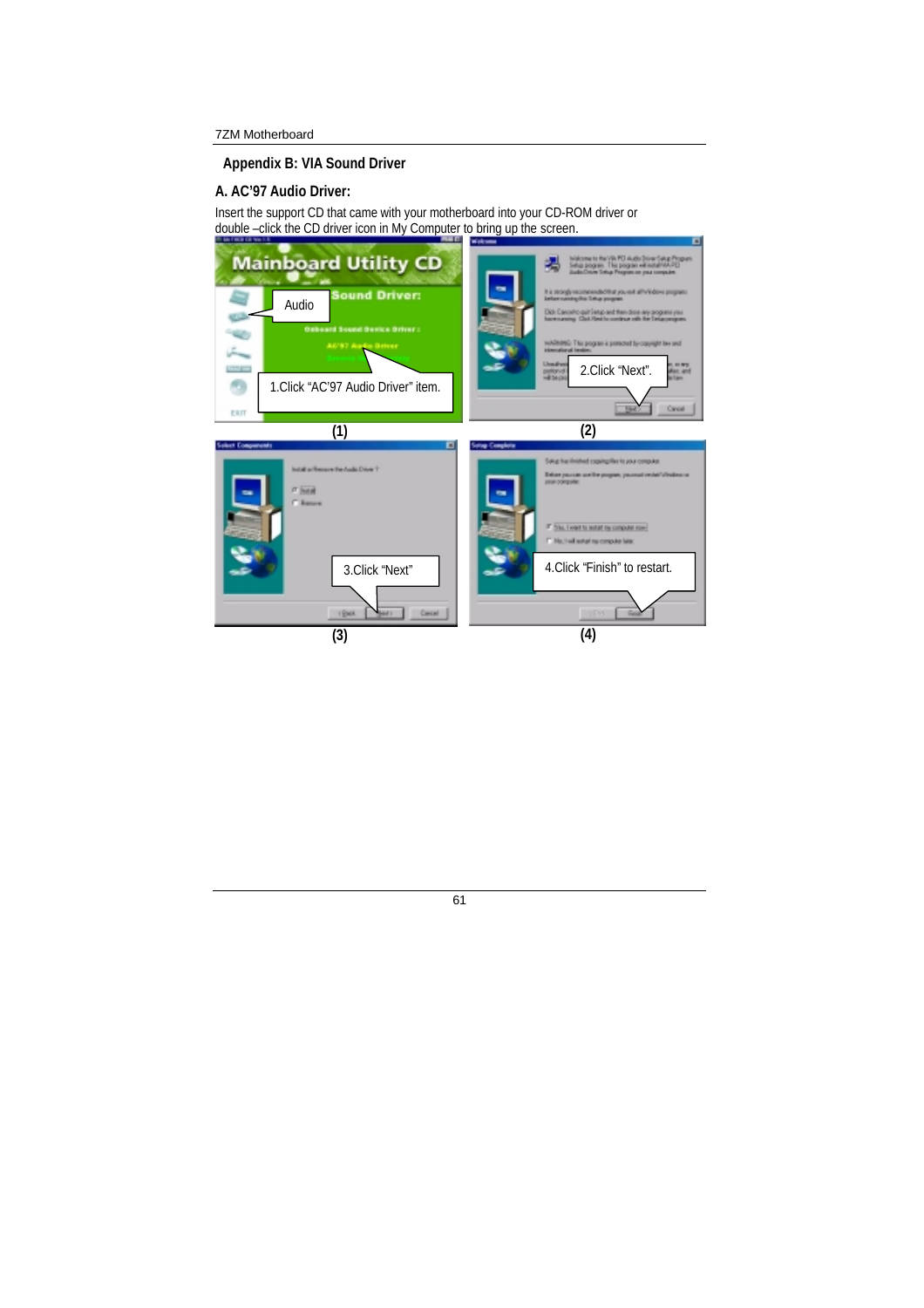#### **Appendix C: BIOS Flash Procedure**

BIOS update procedure:

- $\checkmark$  Please check your BIOS vendor (AMI or AWARD) on the motherboard.
- $I$  It is recommended you copy the AWDFlash.exe or AMIFlash.exe in driver CD (D:\>Utility\BIOSFlash) and the BIOS binary files into the directory you made in your hard disk.【i.e:C:\>Utility\ (C:\>Utility : denotes the driver and the directory where you put the flash utilities and BIOS file in.) 】
- Restart your computer into MS-DOS mode or command prompt only for Win95/98, go into the directory where the new BIOS file are located use the utility AWDFlash.exe or AMIFlash.exe to update the BIOS.
- $\checkmark$  Type the following command once you have enter the directory where all the files are located C:\utility\ AWDFlash or AMIFlash <filename of the BIOS binary file intended for flashing>
- $\checkmark$  Once the process is finished, reboot the system

Note: Please download the newest BIOS from our website (www.gigabyte.com.tw) or contact your local dealer for the file.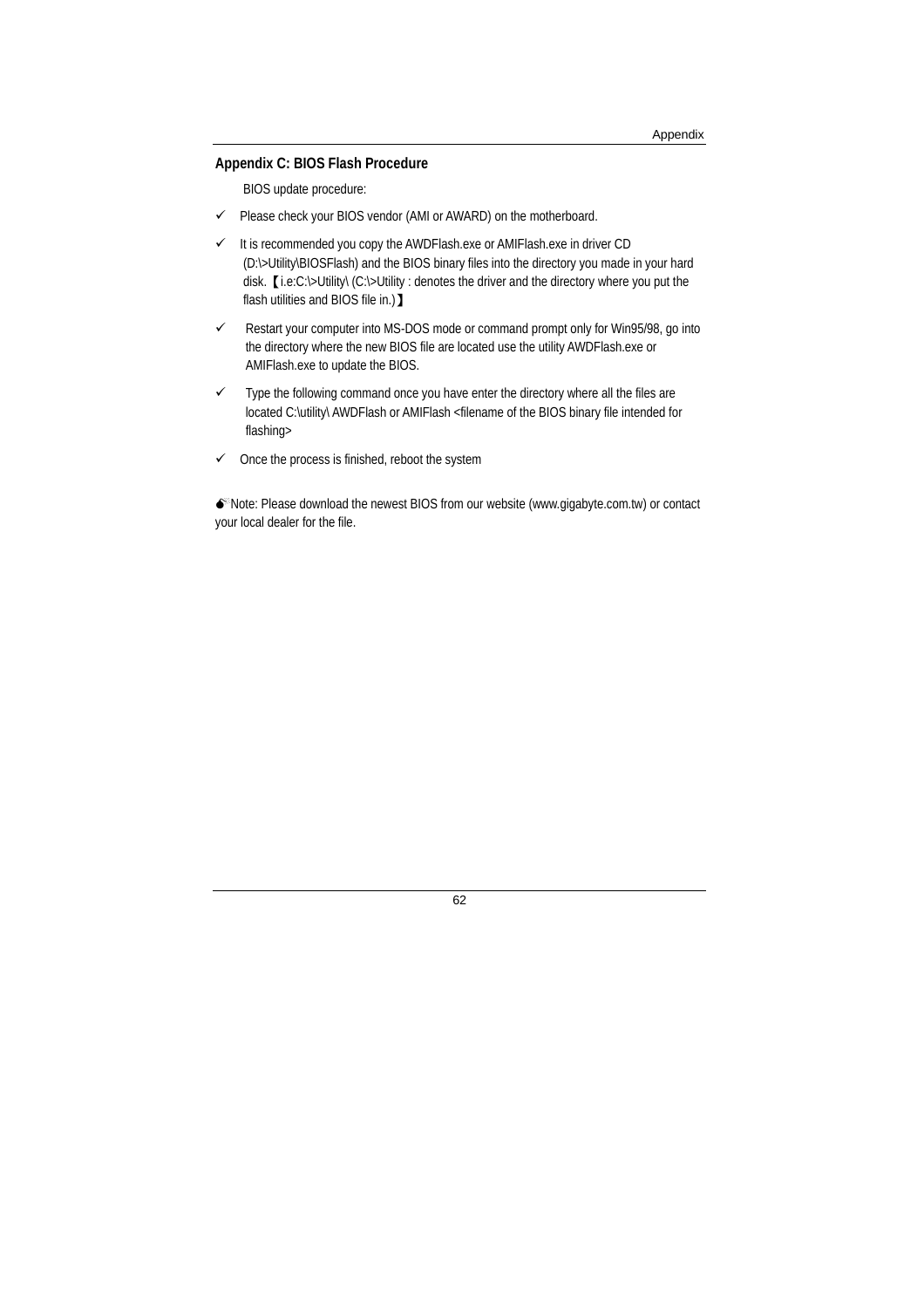## **Appendix D: Issues To Beware Of When Installing AMR**

Please use inverse AMR card like the one in order to avoid mechanical problem. (See Figure A)



Figure B: Non inverse AMR Card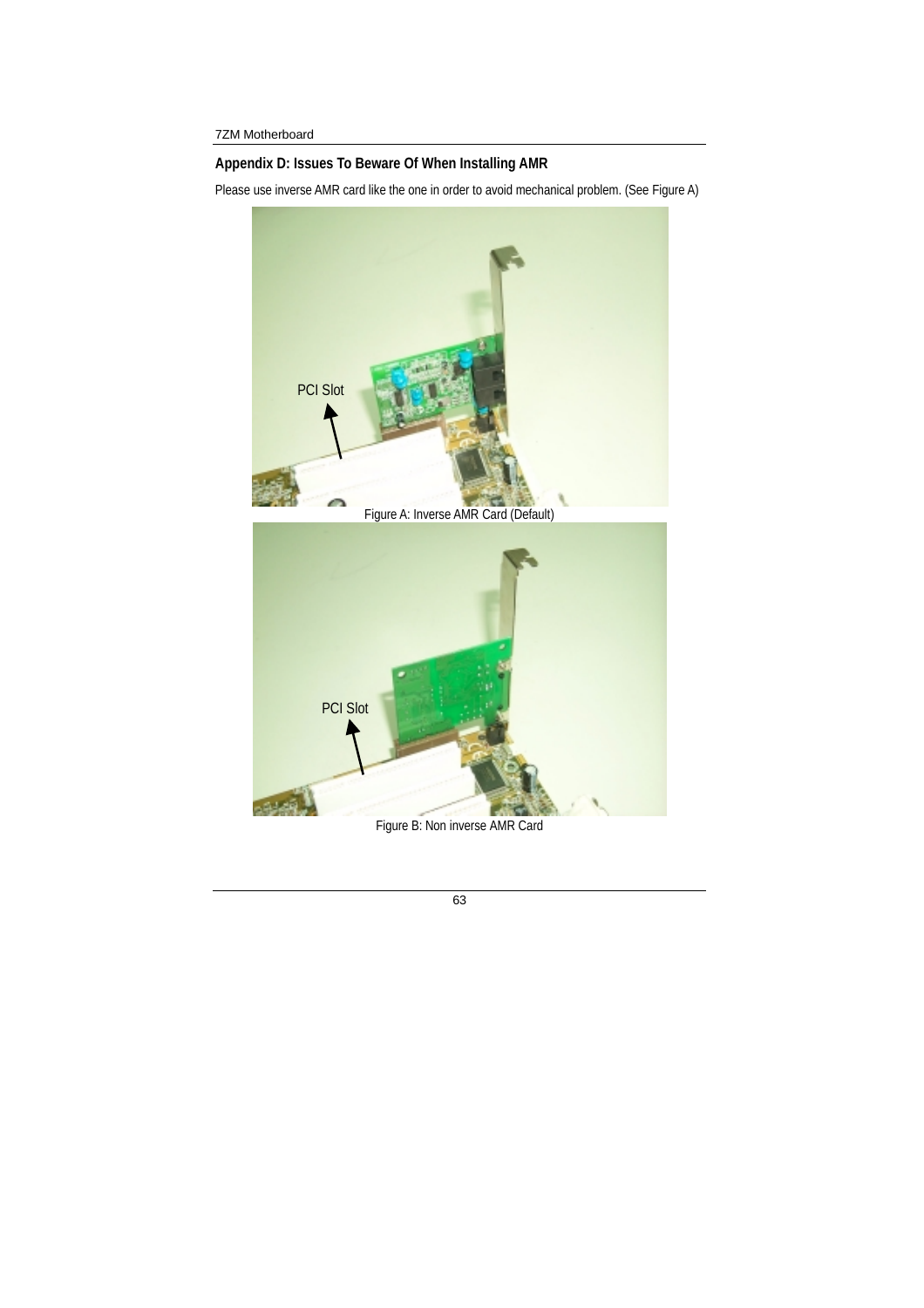**Appendix E: Acronyms** 

| Acor.                   | Meaning                                             |
|-------------------------|-----------------------------------------------------|
| <b>ACPI</b>             | Advanced Configuration and Power Interface          |
| <b>POST</b>             | Power-On Self Test                                  |
| LAN                     | <b>Local Area Network</b>                           |
| <b>ECP</b>              | <b>Extended Capabilities Port</b>                   |
| APM                     | <b>Advanced Power Management</b>                    |
| <b>DMA</b>              | <b>Direct Memory Access</b>                         |
| <b>MHz</b>              | Megahertz                                           |
| <b>ESCD</b>             | <b>Extended System Configuration Data</b>           |
| CPU                     | <b>Central Processing Unit</b>                      |
| <b>SMP</b>              | <b>Symmetric Multi-Processing</b>                   |
| <b>USB</b>              | <b>Universal Serial Bus</b>                         |
| $\overline{OS}$         | <b>Operating System</b>                             |
| <b>ECC</b>              | <b>Error Checking and Correcting</b>                |
| <b>IDE</b>              | <b>Integrated Dual Channel Enhanced</b>             |
| <b>SCI</b>              | <b>Special Circumstance Instructions</b>            |
| LBA                     | <b>Logical Block Addressing</b>                     |
| <b>EMC</b>              | <b>Electromagnetic Compatibility</b>                |
| <b>BIOS</b>             | Basic Input / Output System                         |
| <b>SMI</b>              | <b>System Management Interrupt</b>                  |
| <b>IRQ</b>              | <b>Interrupt Request</b>                            |
| $\overline{\text{NIC}}$ | Network Interface Card                              |
| A.G.P.                  | <b>Accelerated Graphics Port</b>                    |
| S.E.C.C.                | Single Edge Contact Cartridge                       |
| LED                     | <b>Light Emitting Diode</b>                         |
| <b>EPP</b>              | <b>Enhanced Parallel Port</b>                       |
| <b>CMOS</b>             | Complementary Metal Oxide Semiconductor             |
| $\overline{1/O}$        | Input / Output                                      |
| <b>ESD</b>              | Electrostatic Discharge                             |
| <b>OEM</b>              | Original Equipment Manufacturer                     |
| <b>SRAM</b>             | <b>Static Random Access Memory</b>                  |
| <b>VID</b>              | Voltage ID                                          |
| <b>DMI</b>              | Desktop Management Interface                        |
| <b>MIDI</b>             | Musical Interface Digital Interface                 |
| <b>IOAPIC</b>           | Input Output Advanced Programmable Input Controller |
| <b>DIMM</b>             | Dual Inline Memory Module                           |
| <b>DRAM</b>             | <b>Dynamic Random Access Memory</b>                 |
| PAC                     | PCI A.G.P. Controller                               |
| <b>AMR</b>              | Audio Modem Riser                                   |

To be continued…